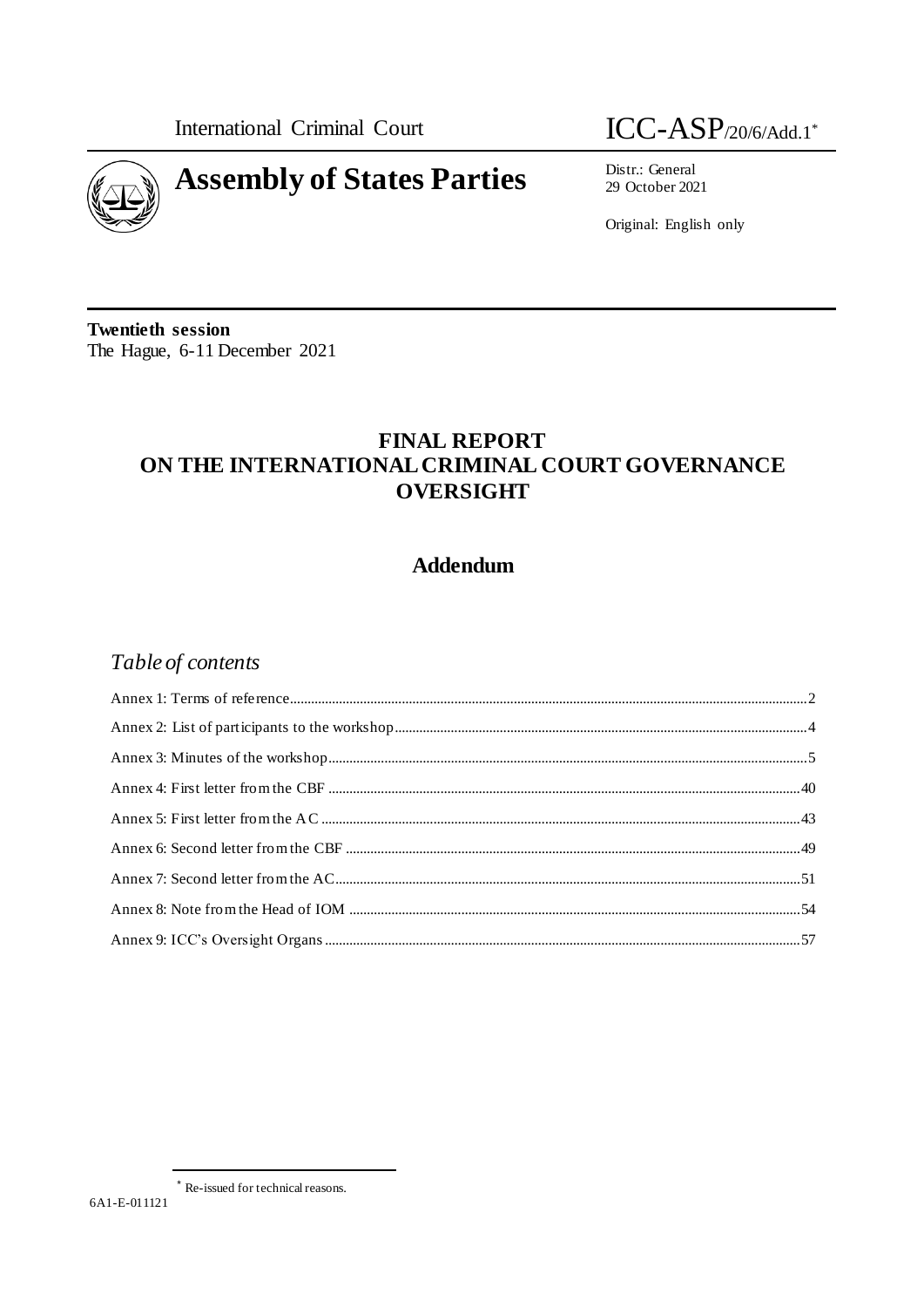# <span id="page-1-0"></span>**ANNEX 1: TERMS OF REFERENCE**

This exercise is a response to Resolution ICC-ASP/18/Res.1 of 6 December 2019, by which the Assembly of States Parties welcomed a proposal that the External Auditor conduct an assessment of the oversight bodies of the Court (as part of its 2020 programme of work and in place of its annual performance audit), and recommend possible actions on their respective mandates and reporting lines

# **SCOPE**

The bodies currently engaged in the oversight of the Court are:

- The Supreme Governing body (Assembly of States Parties, and its dependencies or functional delegates: Bureau, Hague Working Group, Facilitators), its subordinate bodies:

- o The Committee on Budget and Finance
- o The Audit Committee
- The Independent Oversight Mechanism
- The Office of Internal Audit.

The scope of the mission embraces these entities, and covers all the provisions and practices establishing their composition, competences, mandates and hierarchical/reporting lines established between them, whatever their level or legal nature.

# **OBJECTIVE**

The objective of the mission is threefold:

- Assess the effectiveness and technical efficiency of the current ICC oversight  $framework<sup>1</sup>$  and, if necessary, identify its shortcomings;

Examine the extent to which this system meets the needs of States Parties, in particular in the area of monitoring the coherence between the Court's missions and the budgetary resources allocated to the Organisation by the ASP, and more generally, in terms of transparency for the States Parties;

- Propose to the ASP, where appropriate, alternative provisions to enhance the transparency and efficiency of the oversight mechanism for States Parties and to strengthen their governing powers, while taking into account the principles of the Court's independence laid down by the Rome Statute

# **METHOD**

The work will comprise desk reviews and on-site actions. The mission will liaise with the Independent Expert Review on the matters at stake. It will be structured around four successive phases:

1) A preliminary review of the Organisation of the Court's oversight arrangements (mandates, staffing and budgetary resources, reporting lines), and an assessment of their compliance with the standards and best practices in force in other international organizations;

2) The Organisation, with the support of the ASP Secretariat, of a Workshop bringing together representatives of the oversight entities concerned, and the governing body (through its dependencies and relevant facilitators). The participants will be invited to react on a preliminary working paper that will present the External Auditor's analysis of the existing

<sup>&</sup>lt;sup>1</sup> This includes the efficiency of reporting lines and flow of information between the governing bodies (ASP, Bureau, Hague Working Group) and the oversight entities (CBF, Audit Committee, OIA and IOM), but does not include the effectiveness and technical efficiency of the oversight entities themselves.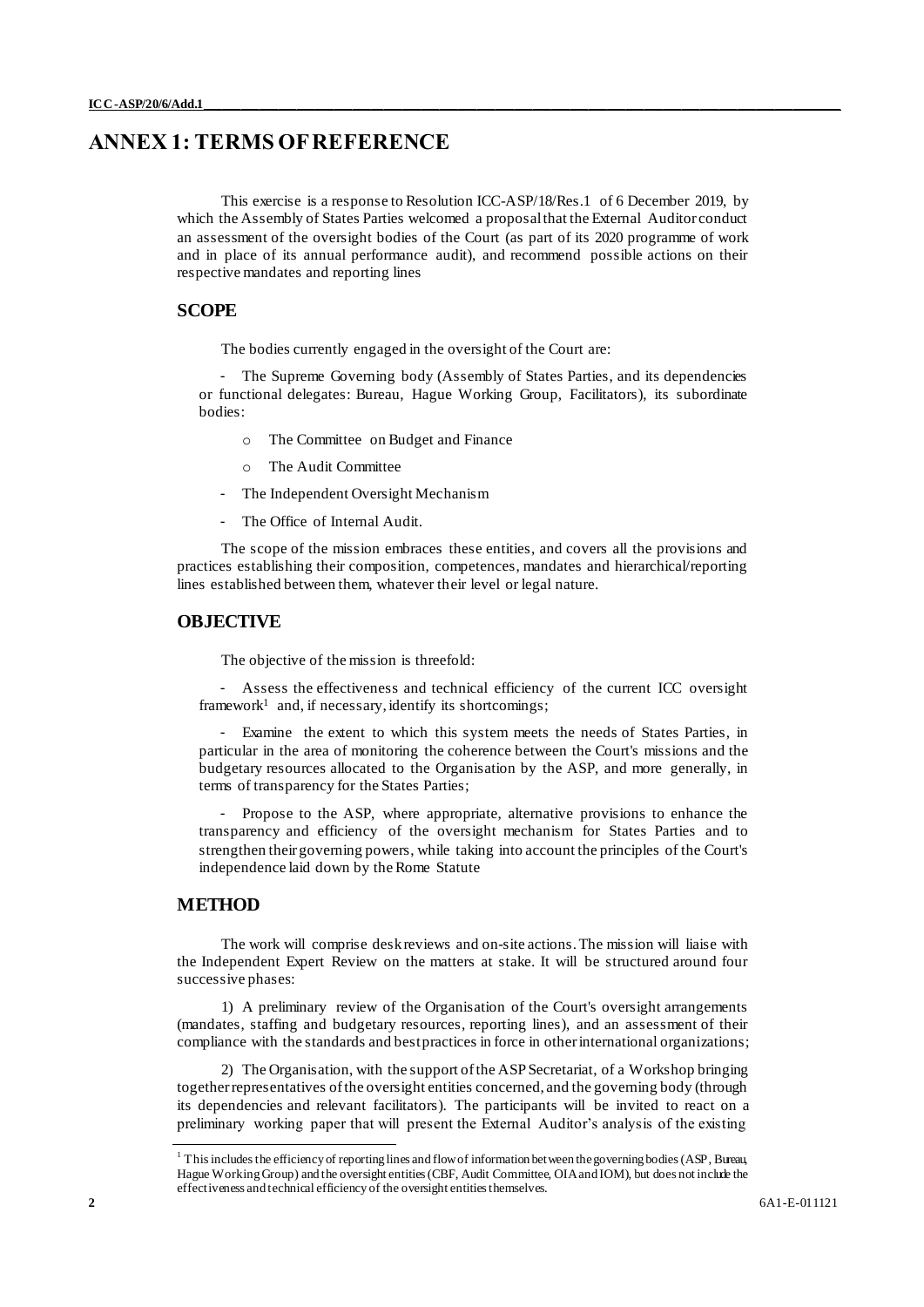framework and suggest possible courses of action in view of improving and/or reorganising the current oversight system. This document should be mainly based on the elements collected during the initial review phase; a specific report will wrap up and synthetize the outcome of the Workshop and will be shared with all participants for amendments and/or comments;

3) Individual interviews will then be organised with the Chairs of the CBF and of the Audit Committee, with the heads of OIA and IOM, and the Heads of the Court's organs (President, Prosecutor and Registrar), to collect their views, feedback and possible inputs on the outcome of phase 2; the mission might also make contacts with delegations of the Hague Working Group to collect their views before finalizing an interim report;

4) The aim of the fourth phase is to issue the interim report by end of July 2020 to be shared with all interested audited parties for clearance.

The final report will be sent directly to the ASP for consideration. In addition to the External Auditor's analyses, observations and recommendations on the various possible options and their respective merits, it will provide in annex the synthesis of the outcome of the Workshop and a verbatim of the comments made by the Heads of organs during the third phase.

## **SCHEDULE**

The preliminary working paper for the Workshop will be sent at the beginning of April 2020 to the Secretariat of the ASP with a request to dispatch it to the expected participants. Concurrently a series of interviews with key stakeholders and/or resource-persons will take place. The Workshop should take place in the first half of May. The wrap up report of the Workshop will be circulated to participants, who will have an opportunity to provide their additional comments/input until mid-June.

An on-site two-weeks mission will be scheduled at dates to be determined with key resource-persons, tentatively and in principle during June/July 2020.

# **PREPARATION AND SUBMISSION OF THE REPORT**

Insofar as it deals, *inter alia*, with the Organisation, mandates and activity of the CBF and the Audit Committee, the final report will be directly forwarded to the ASP with a recommendation not to require the usual pre-examination by these subordinate committees given that their views on the External Auditor's conclusions will be accurately and faithfully reflected in this report.

The mission will be conducted in such a way and under such a planning that the final report be sent to the ASP in due time for consideration and discussion at its December 2020 session.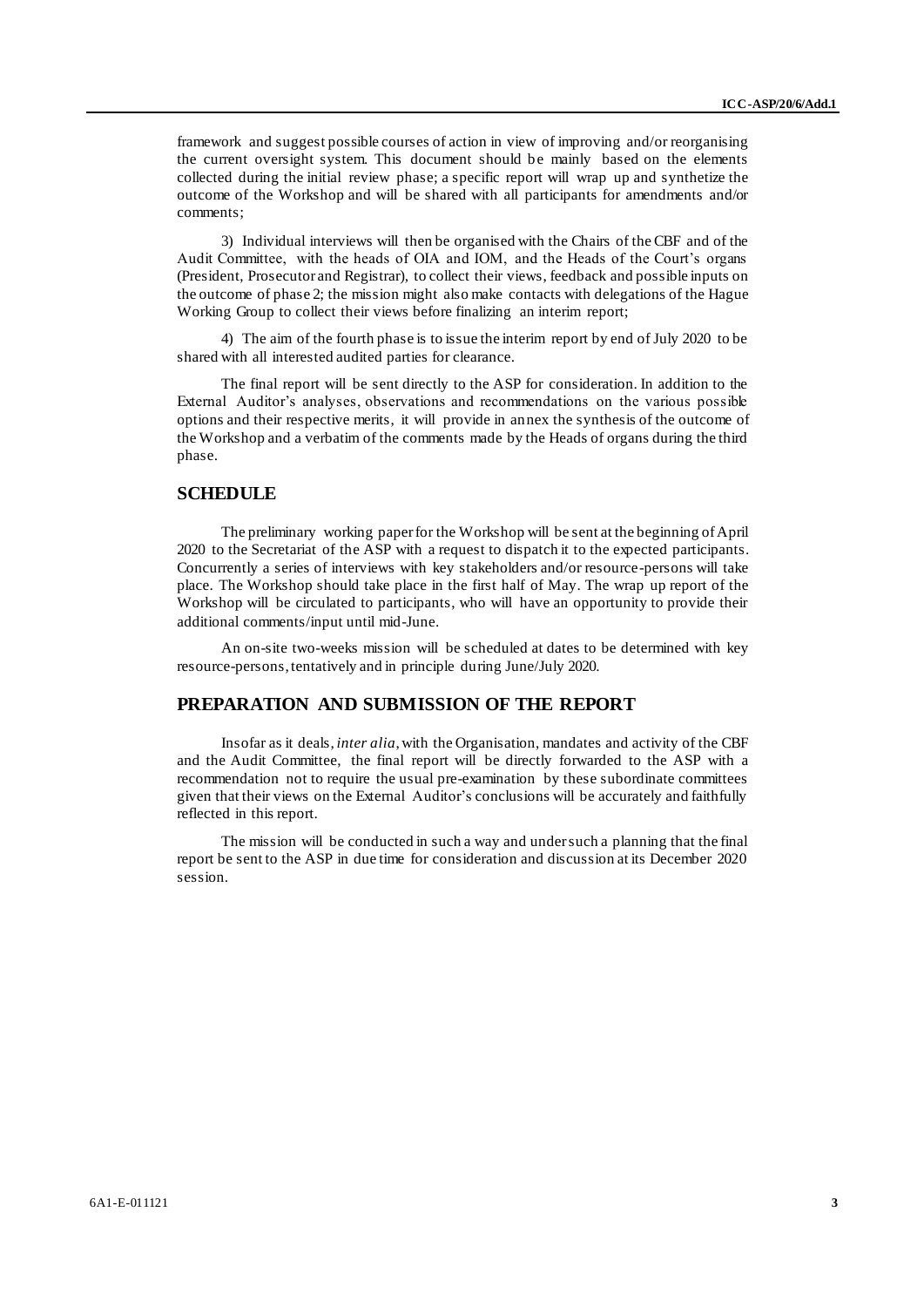# <span id="page-3-0"></span>**ANNEX 2: LIST OF PARTICIPANTS TO THE WORKSHOP**

## **Representatives of States Parties**

- 1. Silvia Fernandez (ASP Chair)
- 2. Annika Markovic (ex-Budget Management Oversight focal point)
- 3. William Roelants de Stappers (BOMF)
- 4. Katerina Sequensova (ASP, THWG)
- 5. Martin Pizinger (K. Sequensova's legal advisor)
- 6. Frances Lanitou-Williams (Budget Facilitator)
- 7. Giorgos Samouel (Deputy Head of Mission Cyprus)
- 8. Päivi Kaukoranta (IOM Facilitator)

## **Representatives of CBF and AC**

- 9. Werner Druml (CBF Chair)
- 10. Margaret Shava (CA Chair)
- 11. Aiman Ibrahim Hija (AC-Vice-Chair)
- 12 Carolina Fernandez Opazo (CBF Vice-Chair)

## **The ASP and CBF/AC Secretariat**

- 13. Renan Villacis, Director
- 14. Fakhri Dajani, Executive Secretary of CBF and AC

## **Internal audit**

15. Florence Bole, Director

### **Independent Oversight Mechanism (IOM)**

16. Saklaine Hedaraly, Head of IOM

## **Presidency**

- 17. Piotr Hofmanski (ICC President)
- 18. Hirad Abtahi (Chef de cabinet of the Presidency)

### **Office of the Prosecutor**

- 19. James Stewart (Deputy Prosecutor)
- 20. Marco Blasi (Head of Services Section)

### **Registry**

- 21. Ivan Alippi (Head of Direction of Management Services)
- 22. Osvaldo Zavala Giler, Special Assistant to the Registrar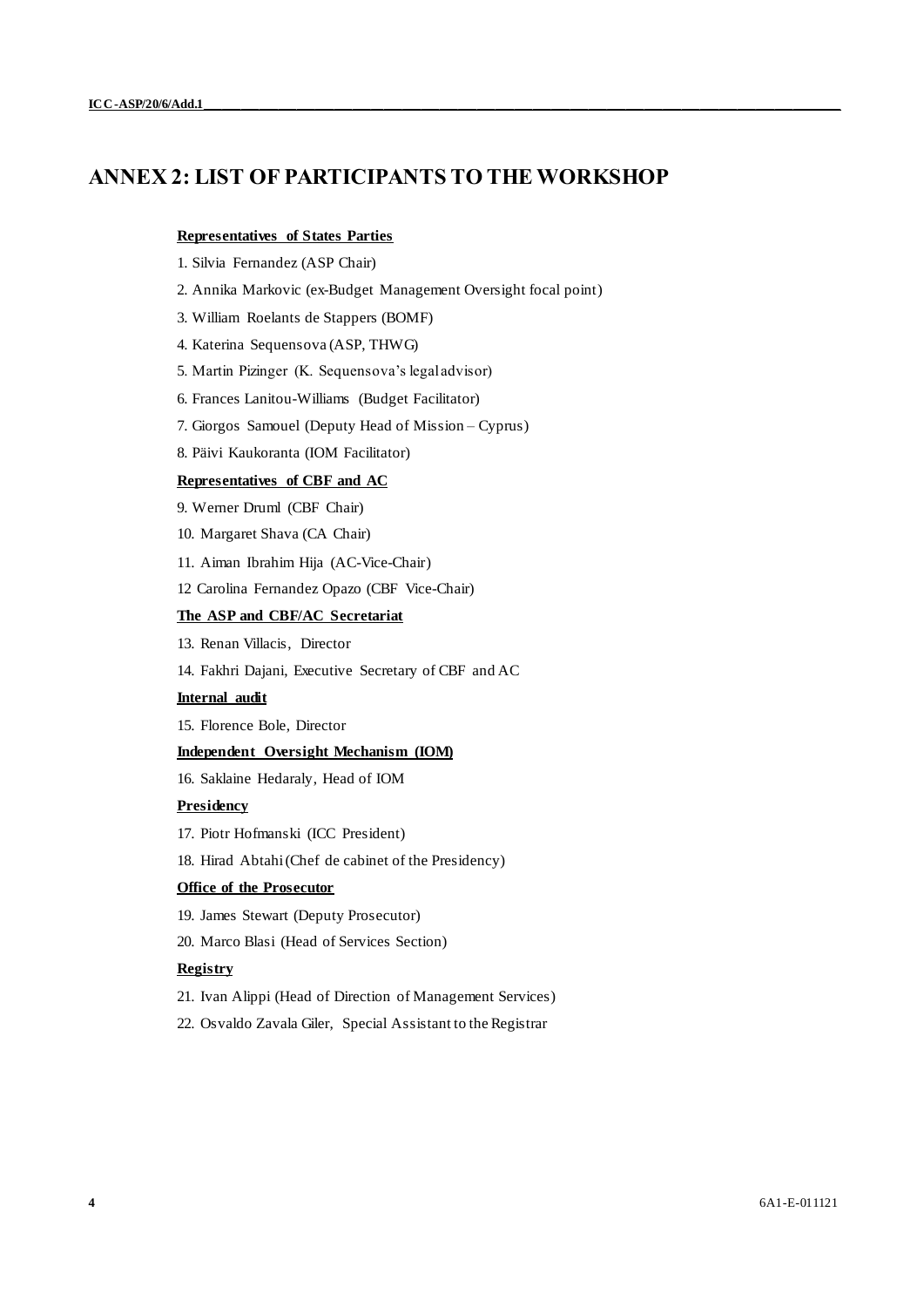# <span id="page-4-0"></span>**ANNEX 3: MINUTES OF THE WORKSHOP**

The Hague, 24-25 May 2021.

24 May 2021: 10.00 am opening session

Michel Camoin, director of external audit, introduces the session and gives the floor to amb. Annika Markovic.

**Annika Markovic**: so nice to finally have an in-person meeting, I am really happy that ICC opened its premises for us. I am the outgoing Faciltator for the budget management oversight. This idea to ask the EA to present suggestions wasdecided under my facilitation.

A few words on the background: decision of the ASP was taken one and a half years ago: We asked the EA to look at the mandate and the flow of information from the different oversight mechanisms from a States Parties perspective. More or less answering the question "do we have the right oversight system in place to ensure the States Parties (SPs) that the ICC is working in a cost-effective manner that everything is working well in the Court"? It is a dual perspective, including States Parties and management. This Workshop was postponed many times because of Covid. I am really looking forward to the discussion. What I expect from you today is that even if you are representing different parts of the Court and SPs, try to be as informal as possible. Speak your mind. The EA need this, to have the best impressions and recommendations. Of course, recommendations from the EA could be that everything works fine and that we don't need to change anything. We also have the Independent Expert Review, whose recommendations also concern the area we will discuss: this is not a competing but a complementary exercise that we asked the EA to conduct for us. Welcome to this Workshop (and pls don't use titles !)

**Michel Camoin**: thank you Annika for this presentation. You see, sitting on my right, Francis Saudubray, who will be in charge of our last management audit, an organic audit which will cover the Offices of the Presidency and the Prosecutor. We hope it will be finished by end of July – our Korean successors will arrive in September.

Now, we will discuss 10 questions to which we need your answers. We try to go from the easiest to the most difficult.

Three questions this morning. Coffee break 10-20 minutes. Lunch break at 12h30. We will start again at 1h30. For each question, our agenda dedicates a certain amount of time. Questions and reactions are welcome within the time schedule – altogether, we should end by 12h30 tomorrow.

**Margaret Shava**: just a brief remark to let you know that the Audit Committee has prepared reflexions that will be made available at the end of the session.

**Question No. 1:** Do the participants agree with the understanding of the objective of the mandate?

**Michel Camoin**: the first question is the understanding of the objective of the mandate. As Annika said, the mandate is to be understood from the SPs' point of view. Is the oversight system adequate so that the ASP can play fully its role as ICC superior oversight body?

The mandate mentions "evaluation", but we are not going to evaluate the AC or the CBF. The point is to understand whether SPs have direct, efficient and transparent access to the work and the conclusions of AC and CBF, not to evaluate their reports. As External Auditors, if at the end of the Workshop, there is a consensus, we will act as pure notaries and state that everyone agrees on the conclusions, with no particular input from us. If not, if there are different views, our input will be EA recommendations based on your answers and on our own experience of best practices that we have seen in other Organisations. Of course, there is some limitation there since most other Organisations we audit are not criminal courts (with two exceptions: ICJ and ECHR).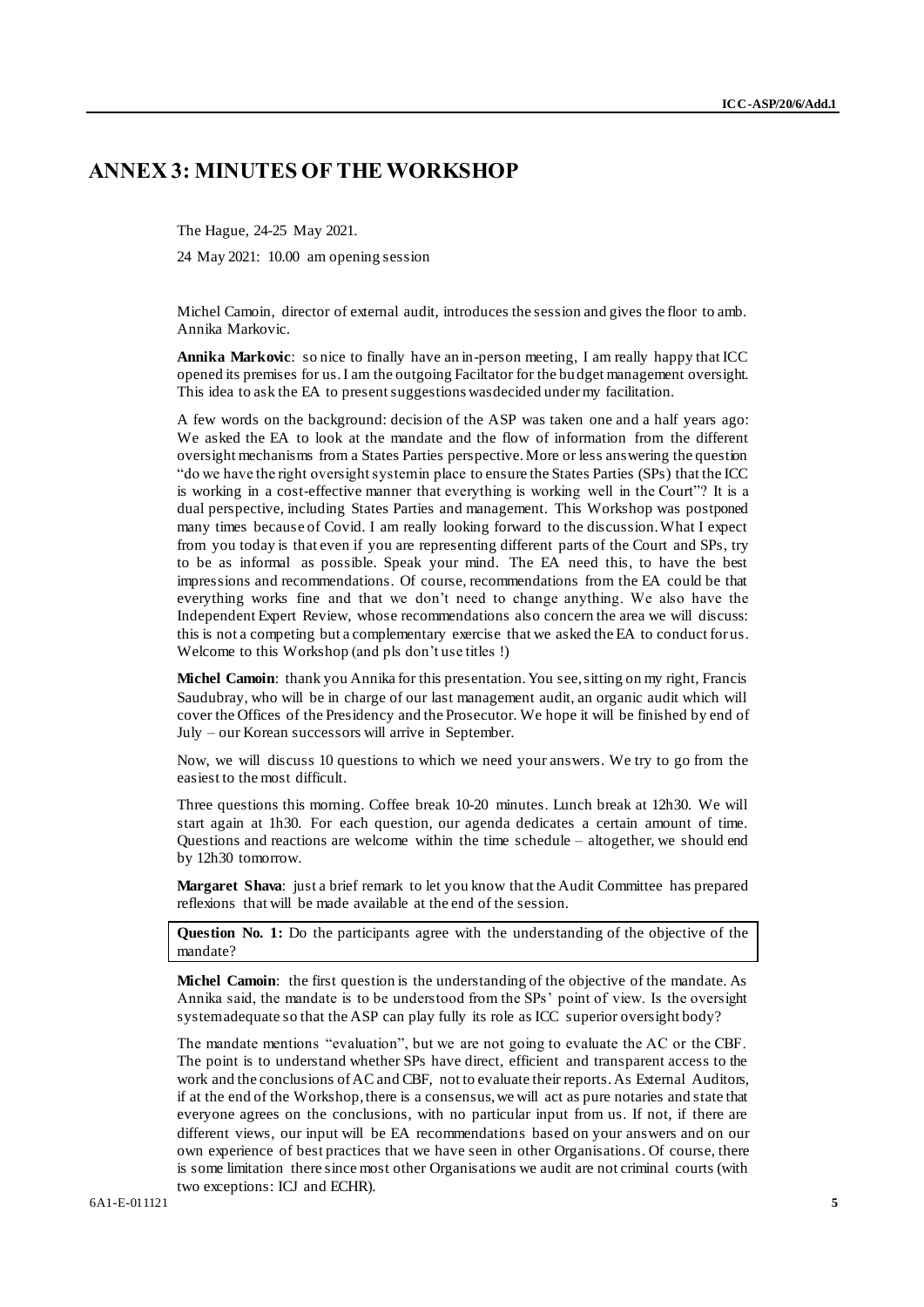**Werner Druml** (Webex): as new chair of the CBF, I would like to thank you for organizing this Workshop and offering the occasion to jointly reflect on these issues, and also to thank Annika Markovic for initiating that. Unfortunately, I could not travel, but Margaret, who is also an active member of the CBF, will attend this important meeting. All questions are equally important to AC and CBF as independent expert bodies. The CBF has studied your paper and your questions, we have responded in writing and will ask you to attach it to the report to the ASP.

**Michel Camoin**: thank you Werner, we understand that Margaret Shava will be the main person in charge of answering not only for the AC but also for the CBF, and your document will of course be attached to our report when we are finished. If after the Workshop, you want to modify your own analysis, you are welcome to do so. Again, this mandate is an evaluation of the system, not of its parts. How the system performs altogether, seen from the SPs point of view. That could lead, as Annika said, to saying at the end that we have lived many years with this system which is not perfect, but works. In which case we will advise to leave things as they are.

Otherwise, we know it is difficult to come to a consensus, so we will first see how to improve the system without altering the rules, acting only on their implementation. But we might also think of some reforms that would need adapting internal written rules (CBF, AC…), remaining within decisions that depend on the organs of the Court, or on the Assembly.

We do not foresee higher level reforms: we read the Independent Experts Review, and we can see they made some suggestions that in our view could hardly be implemented without implying changes to the Rome Statute. We will evoke them, but not recommend them, because as EA, we don't think they are part of our mandate. Does everyone agree to this interpretation of our mandate?

**James Stewart**: Thank you Michel. I noted that Annika said that this exercise is a complementary exercise to the Independent Expert Review process. From my perspective, as Deputy Prosecutor, and I suspect on behalf of everybody, is that it is a welcome approach. The Court has given an overall response to the IER report. It contains views, which will be relevant to this exercise, and this exercise should contribute to the IER process.

My last point is quite obvious: we are a Court, but with a difference – we are part of a whole system of international criminal justice but, different from the ad hoc international criminal tribunals, as we are permanent. In the other courts cited just now, judges receive arguments from States in hearings and decide upon them, whereas we screen information that comes to us, we investigate crimes in the field and from HQ; we depend on the cooperation of SPs to arrest people. When those arrests occur, we bring prosecutions before the judges of the Court. It is really a self-contained system of international criminal justice, and it is important to remember this specific character of the ICC.

**Margaret Shava**: I agree with what James has just said on the very unique character of the Court. What the AC and the CBF do is to assist the SPs with technical expertise. Having said this, I would just like to recall what is said in the note: we really did not understand what the problems were, and we hope it will come out in the discussion and that it will become clearer to us during this Workshop.

**Francis Saudubray**: just to mention that there are two human rights principles which were acted in the UDHR in 1946: the first one is the independence of judiciary, but the other one is accountability when managing public funds. We need to find a balance between these two principles.

**Annika Markovic**: I should probably have mentioned a little bit more on the background of this decision of the ASP. What I encountered in 2019 starting my facilitation role is that, like other IOs, you have an EA who carries out performance audits from the outside on behalf of SPs. Then you have the IA that does more or less the same for the internal management of the Court, and gives advices on how to run the business in the most efficient and effective manner. Then you have IOM, reporting directly to the SPs and performing evaluations. Then the two committees, AC and CBF, whose members are elected by and reporting to the ASP.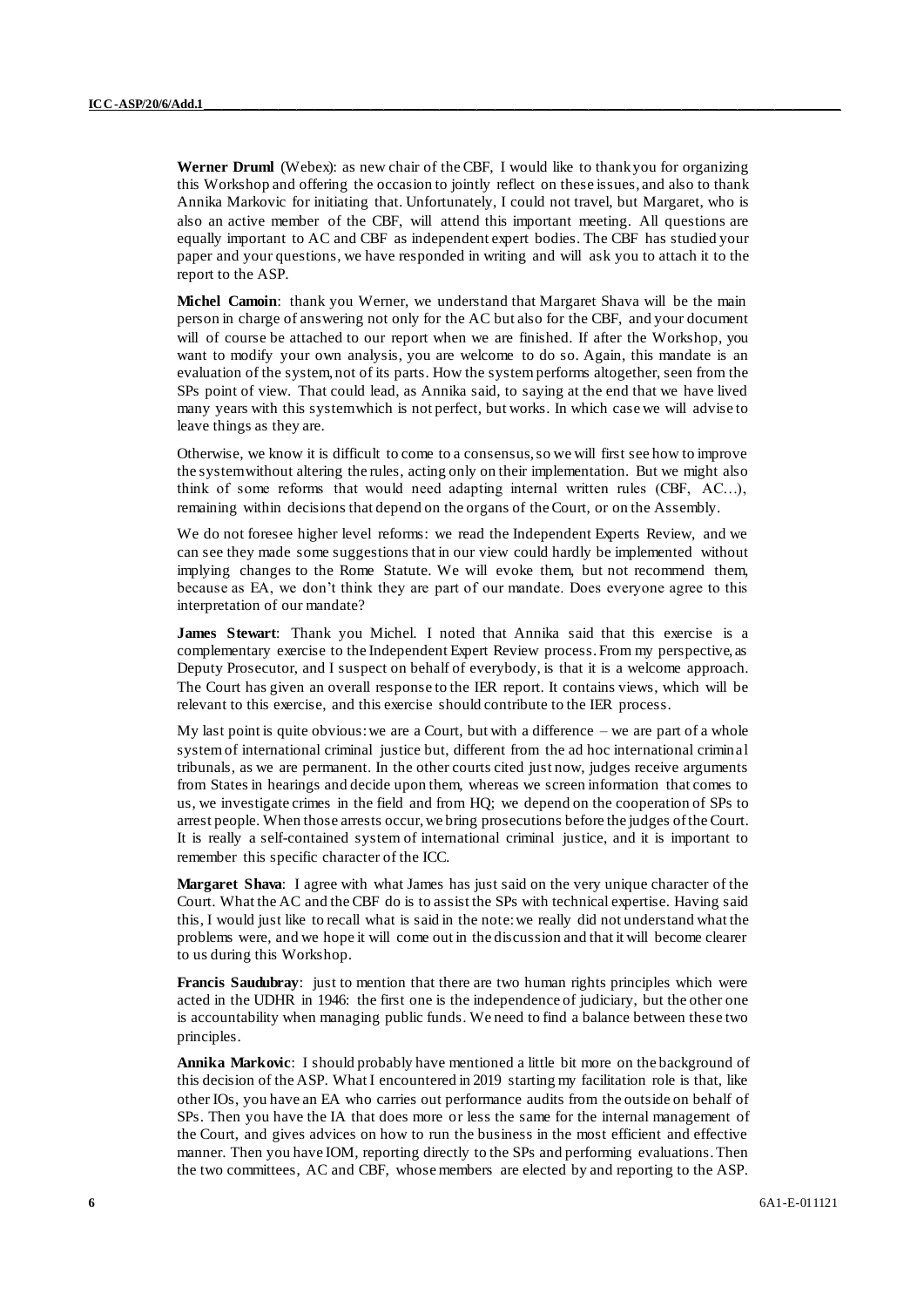This is the setup of many IOs. But when I started to discuss the matter with my colleagues, I found that some of them had a blurred understanding, and thought there were too many auditors. Is there really a need for all these entities? Was the question some asked. Maybe. But for the SPs, generally speaking, that was not clear. This discussion should check that this system doesn't cost too much to SPs, do we really need so many auditors. The same go es for the CBF, scrutinizing the budget proposal for us and giving advice to SPs on budget proposals. Then comes the budget facilitation, for which Frances is now in charge, and in this position you realize there is not a great understanding of the role of the CBF. We end up negotiating parts of the budget even though CBF has already given advice on that part. In my opinion, there is a lack of understanding from SPs. So it is a good idea to have an external opinion on the best way to implement our oversight mechanism. We found it opportune to ask the EA, the Cour des comptes of France, to do this exercise, because they are not speaking in their own interest as they are leaving, and because they know the Court well since they have been the EA for an extended period.

**Michel Camoin**: Annika answered clearly Margaret's question. What matters is not who you are, from which part of the system you come from but how the system communicates and manages to be understood and used by the ASP. I understand from what every one said that there is a consensus on the understanding of the mandate. I suggest a 10-minutes break. Everyone be back at 11.

(10-minutes coffee break)

**Question No. 2:** Do the participants agree with the description of the present ICC governance oversight mechanism and of its stakeholders?

**Michel Camoin**: the highest body of the governance oversight system is the ASP. This is where the oversight starts and where it ends. Then, there are two subsidiary bodies that explore the governance, and bring their conclusions directly to the ASP: these two bodies are the CBF and the AC. In the ICC, these two committees are composed of expert, nominated by the SPs. Next, internally, to assist the three organs (OTP / Presidency / Registry), you have the Office of Internal Audit. But in the case of ICC, there is another oversight organ that has a direct link with the SPs, which is the IOM. So altogether, there is no particular lack of bodies who are in charge of the oversight.

One problem specific to the ICC is that the superior organ meets only one week per year in December. One week to take major decisions, including the budget. That might be one of the reasons why the system does not work as effectively as in other Organisations. It is clear that the ASP partially solved the problem by creating the Bureau and the Hague Working Group, which are permanent organs of the ASP. As we will see in later questions, this system does not seem to work seamlessly with the two ASP subsidiary bodies, which are the CBF and the AC. This description I made covers all the stakeholders of the governance oversight mechanism of the Court, except the External audit: the ASP, with on one side its permanent organs, and on the other side its subsidiary expert bodies, AC and CBF; plus the very specific position of the IOM, which in the case of the Court, is a very small organ and which probably hasn't completely found its right place in the system. We will discuss that in later questions. At this stage, do you agree with this understanding of the system or did we forget anything? Do you consider other organs have a part in the oversight system?

**Saklaine Hedaraly**: I find it difficult to agree with your description of the system. If you look at the mandate of the IOM (Annex II to Resolution ASP-CPI/19/Res.6), its very first sentence describes it as a subsidiary body of the ASP. It is very different from the CBF as a subsidiary body of the ASP, but also from the OIA, which is not a subsidiary body of the ASP. These bodies were completely independent in the Rome Statute (art. 112-4)<sup>2</sup>. We need to make a distinction between the roles of IOM and OIA. I think there is a reason why IOM finds its place in the Statute, and not the IA. I am also not sure about the statement that mentions investigation and ethics, could you please clarify? As to your comment on whether

<sup>2</sup> Art. 112-4: "The Assembly may establish such subsidiary bodies as may be necessary, including an independent oversight mechanism for inspection, evaluation and investigation of the Court, in order to enhance its efficiency and economy."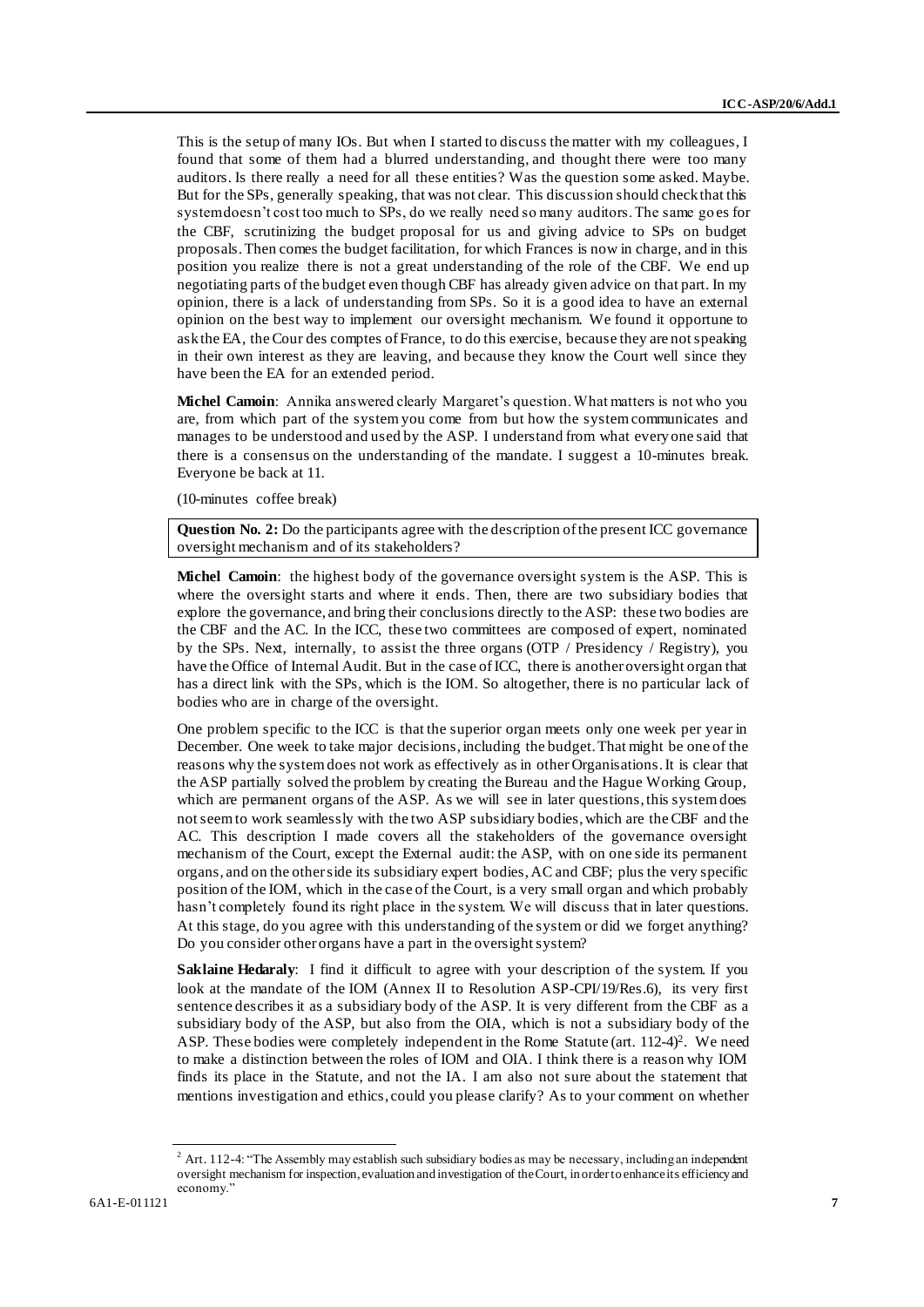the IOM found its right place or not, I think we made some progress during the last year. It is very recent, the mandate was revised recently, but I think it has a clear role to play.

**Michel Camoin**: Thank you Saklaine. Could you please send us this in writing? Of course you are right from an institutional point of view, you have a clear mandate. It is only by comparison with other OI, there are other possibilities for the relationship between the IOM and the rest of the oversight system. You are directly reporting to the ASP. But when you see it from a functional side, it is clear that the role dedicated to IOM might not be sustainable (budgetary limitations). It is a problem of size; the Court is not large compared to other IOs. In larger Organizsations, it could make sense to have an IOM that is completely independent because the financing is sufficient. In the case of the Court, it was decided from the origin, but maybe it was not completely effective. Since you are reporting to the ASP, what is the opinion of the ASP on the importance of the input of the IOM? Remember Annika, you said we must speak openly.

**Annika Markovic**: this is exactly one of the questions the colleagues have been asking me. Why do we need three organs reporting to the ASP doing performance audits? We have the EA, you do 2 or 3 performance audits per year and you report directly to the ASP. Then the IOM, you manage to do 1 to 3 evaluations, and you report straight to the ASP. OIA does performance audits as well and reports to the ASP through the AC. What is the specific role of IOM, OIA, EA?

**Michel Camoin**: maybe it is too early at this stage, but we must keep that in mind. As Saklaine reminded, you have three oversight organs who report to ASP and one oversight organ who does not. This is different in most other Organisations. In the case of ICC, only the IA is reporting indirectly, all the other oversight organs are supposed to report directly to a body, the ASP, that meets once a year. This reporting cannot lead to adequate ASP decisions, it comes too late. In fact, all the systems that report to the ASP have no real counterpart. When, as External Auditors, we audited the budget process, we saw that the oversight process starts in May/June – the executive organs prepare and submit an initial proposal, then comes the CBF for two weeks, and starts making a "haircut" of the budget with each executive entity. Before they start, they have a meeting with the Budget Facilitator, whose usual message is "zero net growth". The experts work on that basis and deliver their report in September, after having held a second meeting with the Budget Facilitator. Then the report goes to the ASP – in fact, to the Hague Working Group on budget, who is supposed to rely on the CBF report. Late October/beginning of November, CBF disappears, IOM and OIA do not exist in this process (neither do we as EA): it is time for direct discussions between the Budget Working Group (Ivan Alippi) and The Hague Working Group (Budget). The BWG's initial proposal is probably based on more resources than what the ICC really needs, in order that the dual haircut (CBF + HWG) be not too painful. Then there are discussions between the budget facilitator and SP delegates belonging to various groups within the ASP – the "like-minded" and the "hard-liners" –, with different views on the budget. Real decisive discussions go on during autumn. At that stage, technical efficiency is no longer an issue, the process becomes purely political. At the end of the day, thanks to budget facilitator, there is consensus on the budget before the ASP meets beginning of December. The technical oversight has completely dissolved in the process. So there is a theoretical technical phase including the CBF, which starts before summer and is forgotten by the end of mid-autumn. As a witness, I think this is not satisfactory for anyone. The ASP has no opportunity to see the technical link between the missions of the Court and the budget they will have to adopt. I think it is also bad for the Court, and in particular for the Registry that has to protect the ICC budget, knowing they will have to implement it. They have problems every year doing so. As an EA, I can assure you this system does not work properly from a purely technical point of view. Processes follow each other and are not sufficiently linked together. Taking in the correction made by Saklaine on the exact position of the IOM, I think we can all agree on that. That is the question n°2.

**Osvaldo Zavala Giler**: Thank you Chair. Could you clarify what do you mean by « report directly to the ASP »? From the Court point of view, we understand that the CBF reports to the ASP, the AC through the CBF to the ASP, and the IOM reports to the ASP, including through the President of the ASP. These are what we call subsidiary bodies. Question on the last bullet point, which concerns the HWG and the Facilitators: we see the Bureau as a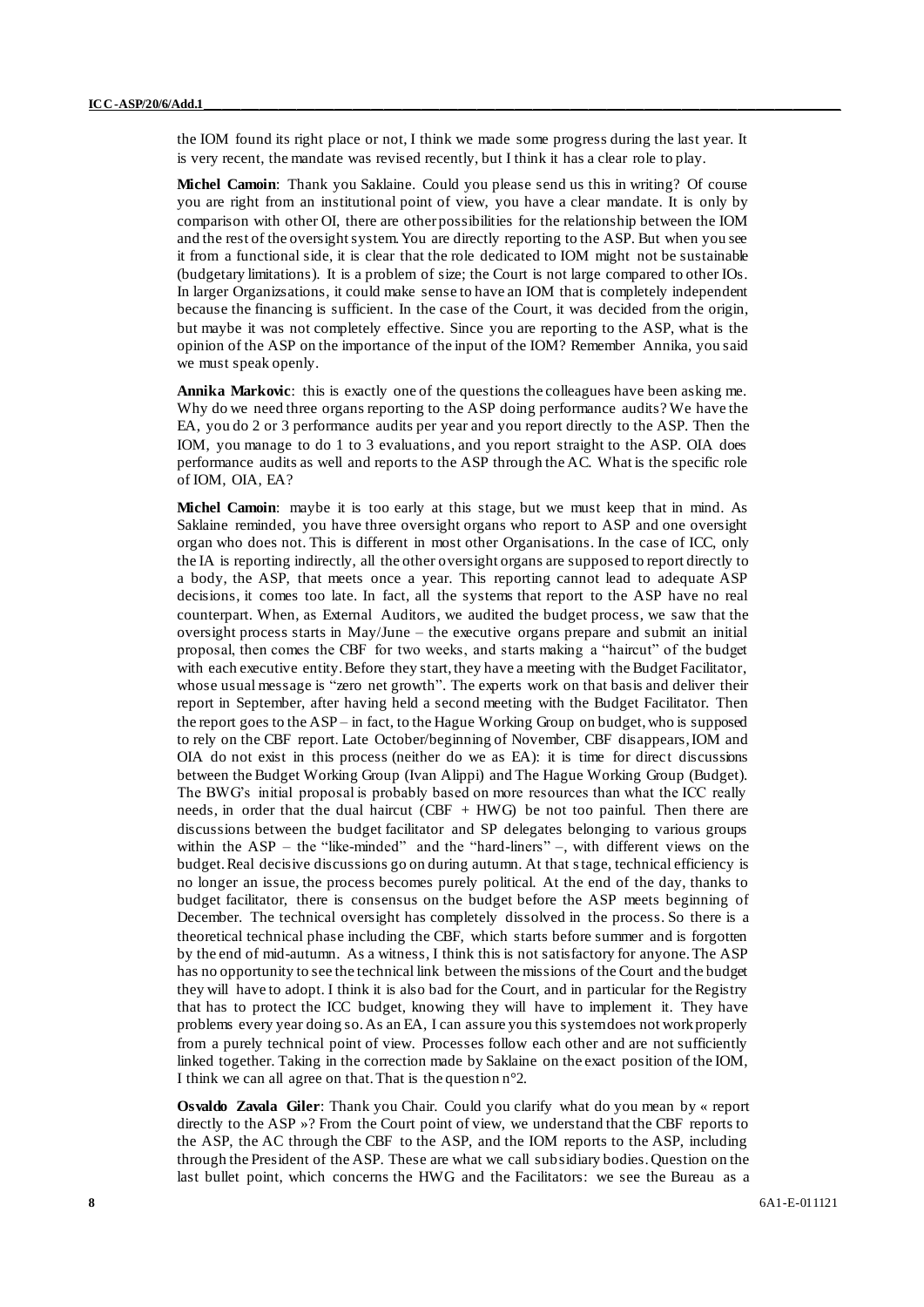governing body acting on behalf of the ASP throughout the year. It has intersessional mandates through resolutions of the ASP. The HWG and the NYWG are working groups of the Bureau which basically coordinate the work of the Bureau in advance to the ASP session. The Facilitators are informal coordinators and facilitate substantive issues assigned to the HWG. I think it is important to clarify the nature of these mechanisms, their respective functions, but also their structure before understanding their role. Going back to the first point, the Independent Experts Review recommendations include EAs in the governance oversight system. This has been excluded for the purpose of this exercise. The Ambassador mentioned performance audits, in which the EA also plays a role. Could you clarify why has the EA been excluded, in the light of this overlap of functions?

**Michel Camoin**: formally, you are right. HWG and NYWG, formally, are subsidiary bodies of the Bureau. This is not what I have seen through the papers: the HWG seems to work as if they were a delegation of the ASP. When I take the minutes of their meetings, I don't see the Bureau, but a preparation of the final decision of the ASP. Who is doing the work in reality? There, I think we can consider the HWG reports directly to the ASP in practice. In the case of the AC and the CBF, it is also something quite formal. There is every year a report of the chair of both committees to the ASP. In the next section, we will see there is a problem of relationship. At that stage, we will consider they speak once a year but that the contacts are very thin outside of that official reporting. Please send a paper to Ouardia to remind her what you think of the institutional relationships. For the moment, we can work on the basis of the presentation we made.

**Aiman Hija**: there are two things to keep in mind: what is mandated by international standards, ISAs, INTOSAI, etc. and through decisions the ASP is authorized to take according to the Rome Statute. On the point of independence, we know our EAs are leaving, and I am not questioning their competence. But for example, concerning independence, appearance is a key point. According to the INTOSAI, appearance of independence is as important as independence in substance. Concerning the functions of OIA and IOM, my point is that according to the ISA, what can be done by the External Auditors should be given the priority. The ASP has authority, like in other IOs (FAO), but is this the right thing to do? This is a point I would like us to keep in mind during the discussions.

**Margaret Shava**: I would like to point out that as AC and CBF, we are transparent to the SPs. We submit reports, we try to be helpful and are helpful according to the feedback from the SP. What are the areas where we can improve our support to the ASP?

Secondly, both the AC and CBF meet twice a year (now on Zoom). The work has been going on and has intensified, we added extra time to the online meetings. Each of the committee meets twice a year, you can say it is important within the budgetary cycle. When they meet, they meet with the Budget Facilitator and exchange with the staff. Perhaps the ASP, as the EA has pointed out, doesn't claim much because the foundations have been laid during these meetings. The work goes on throughout the year with the ASP through the BF, there is an opportunity for questions and these questions are answered. I don't see a lack of responsiveness or transparency, or any of that sort of thing. I would like to hear about the specific areas or cases where improvements can be made to assist better the ASP.

**James Stewart**: Briefly coming back to Saklaine's point. The independence of the IOM and its direct reporting line to the ASP is valuable not only to the ASP but also the ICC itself, and to the OTP. On occasions, we have to deal with allegations of misconduct. In such cases, it is very useful for us to refer to such an independent body to investigate before taking action. Useful for individual members of the staff, and sometimes to the Prosecutor herself. I want us to reinforce this notion of the unique value of the IOM.

**Michel Camoin**: I note that in the example you give, it makes no difference to whom the IOM reports, as long as it does the investigation work you mention.

**Frances Lanitou-Williams**: Preliminary reaction to a point you raised on « processes not sufficiently linked together ». I just assumed the role of CBF, but this is not the impression that I have, allow me to disagree with you assessment. I would like to return to this point later if I may, but this is just an initial reaction.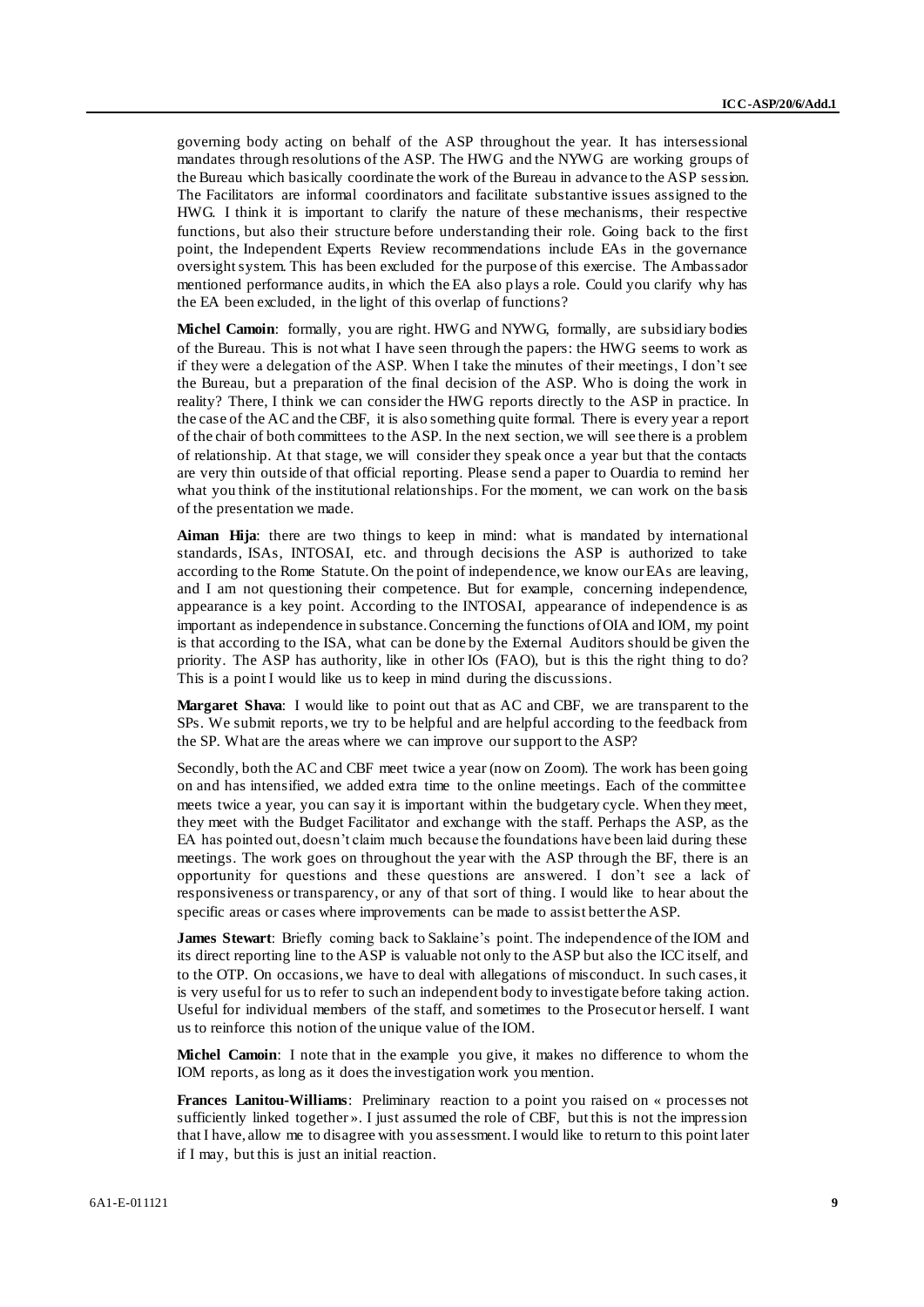**Michel Camoin**: Thank you Frances. By the way, I forgot to mention that the system of the Facilitator is quite original, not found in so many IO. I think it is something that was created here because there is a need. There is usually no need for that kind of informal facilitation process. I think the Court should keep it even if we find a better way to link the processes. Frances, on the separation of processes, we will see in the next questions and you will have an occasion to elaborate.

I have not completely answered the question on the exclusion of the EA of the oversight. In a "normal" mandate, EA is included in the governance oversight. The first thing EA does is delivering opinion on financial statements, which is of course an important and unique part of the oversight. But we also do something that not all EAs do, but which is part of our mandate, i.e. management audits. For that, we are not completely tied by risk assessments as is the case for the IA in its role of adviser to the executive. In our case, it is more oriented to the SP needs, and on the points on which they want more information, and they are not necessarily risk-based (travels, procurement, budget process...). That is why we occupy a very specific position in the oversight system. Usually, we act as part of the governance oversight, but not in this particular mandate, for which we report exclusively and directly to the ASP – the AC and the CBF will not have to give, as they usually do, their opinion on what we will report. When we report on financial or management issues, then AC and CBF are invited to give to the ASP their own opinion on our recommendations. In this particular case, everyone here, including AC and CBF, will be part of the clearance process, which is different. And we will address to the ASP a report including all the expressed positions. Do you all agree? Maybe Margaret does not?

**Margaret Shava**: do we agree with this presentation excluding the EA? When CBF is meeting, we do meet as part of that clearance process. My question then becomes: what is the underlying authority, the decision of the ASP? There is a bit of confusion on the oversight of the EA.

**Saklaine Hedaraly:** at this point, I think it gets a little confusing. What you describe as management audits are similar to the evaluations we perform (on TFV, not risk-based but at request of the ASP). It is very problematic to outline an oversight mechanism that excludes one of its key pieces. For the sake of transparency, I think it should be mentioned that the EA is part of the process and why it has been excluded from this exercise. On performance audits, this means we will discuss IOM and OIA but not EA. There is a need for transparency to give credibility to our assessment of the process for the ASP.

**Michel Camoin**: Saklaine and Margaret, you are pointing in the same direction, we will explain to the ASP why we excluded ourselves from the scope in this case and not in any other case. Not that we cannot describe our role, but we won't report to AC and CBF and won't ask for their opinion on our final report. This doesn't mean there is not a clearance process including AC and CBF, but that the final report won't be discussed. I agree that for transparency reasons, we should mention it in the report. Question 2 resolved, with a question mark on EA.

**Question No. 3:** Do the participants agree with the description of the present relationships between the ASP and the ICC governance oversight mechanism and their weaknesses?

**Michel Camoin**: in this third question, we try to describe the reporting lines more in detail, and the type of mutual information currently exchanged between SPs and their oversight bodies (ASP, HWG, NYWG / AC, CBF, IA, IOM). What we see (it is of course a simplified view) is a very specific role of the Secretariat of the ASP, who is also in charge of the executive secretariat of CBF and AC. This is the first channel though which information flows. The second one is the Budget Facilitator, which is a facilitator for HWG whose role, as we said, is quite informal. Then we have the Budget Management Oversight focal point, also appointed by the HWG.

Let us first take the Secretariat of the ASP / CBF / AC and look how this is organized. Based on the most recent decisions, the question has been discussed several times by the HWG, about who reports to whom, how does it work? To be frank, the present situation seems to reflect more individual profiles, which are of course important, but which cannot replace the system itself: there is no clear reporting line within the secretariat. On one hand, there is the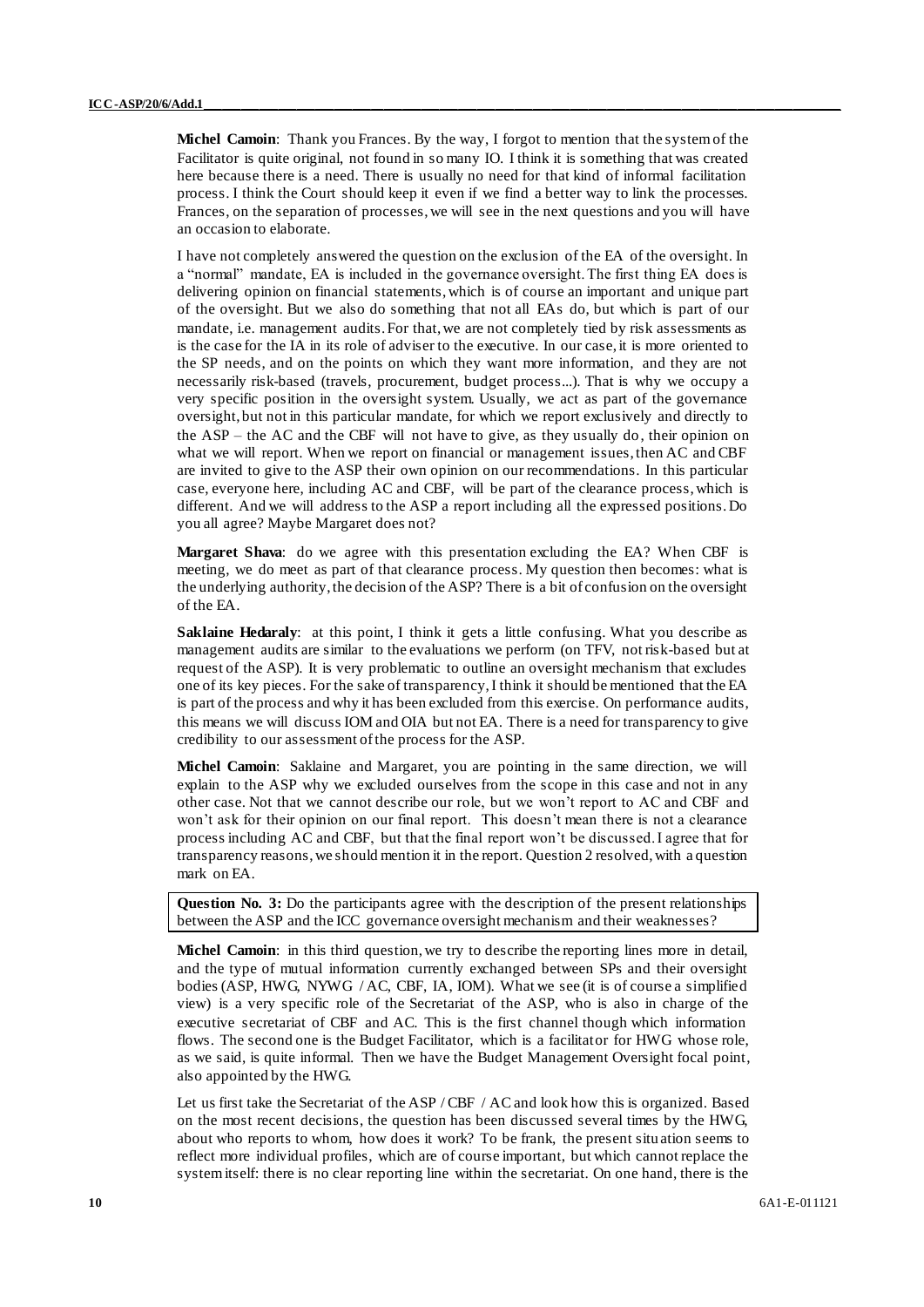head of the Secretariat, Renan, on the other hand, the executive secretariat of the AC and of the CBF, Fakhri. When one reads it, it is not clear: Fakhri reports to Renan but also doesn't. If one wants to have something not clear, this is exactly what one should do: mixing the reporting lines, not knowing who at the end of the day is responsible. Second question, but I don't think it is as important: what is the position of AC relatively to CBF? The most recent decision is also not very clear. It seems to indicate that the AC is a sub-body of CBF, but at the same time, indicates that the AC reports directly to the ASP. I don't think it is very important, but it should be clarified. The last elements are the Budget Facilitator and Budget Management Oversight focal point: the problem for the Budget Facilitator is that, before the CBF starts working on the budget proposal, there is a first meeting, as Margaret reminded us, and that there is a second and last discussion just before CBF delivers its own written report,. A previous Budget Facilitator (Amb. Marlene Bonnici) told us she considered there was no real communication between herself and the CBF. In our report on the budget process, we took it as she declared, that means there was minimal information exchanged, and one couldn't say the process was working seamlessly between the SPs and the CBF through the Budget Facilitator. Finally, concerning the Budget Management Oversight focal point, Amb. Annika Markovic could explain where the reporting lines start from, but not where they are going. Comments on question 3?

**Margaret Shava**: I will mention several areas. I'll start with the communication with the Budget Facilitator. The CBF communicates regularly with the Budget Facilitator, including about this Workshop. With regard to reporting lines, it my understanding that the executive secretary position was created by the ASP with the view that these committees report directly to the ASP and that therefore their independence was important. There is support from Renan in our meetings. There is administrative support, but technically, the Bureau is not involved. With regard to the reporting line CBF and AC to the ASP: the audit committee has had the opportunity to report directly to the ASP. That is their decision to present themselves in the commission or not. Minimal communication with the Budget Management Oversight focal point: essentially, I do not think there is a lack of transparency of both committees to the ASP.

**Michel Camoin**: again Margaret, please put in writing your point on the reporting lines within the Secretariat, on behalf of the CBF and AC

**Annika Markovic**: on paper, CBF and AC are on the same level. But to my understanding, the AC reports to ASP always have to go through CBF: that is why the AC is perceived as a subsidiary body of the CBF. When I started with the Budget Oversight facilitation, I asked questions on whether it would be considered proper that AC would have to go through CBF with their report before sending it to the ASP. I was told that CBF would never interfere, and that the report goes through the CBF as written by AC. This is where I have a question mark: isn't it more proper to have the AC report presented straight to the ASP? I asked the Bureau to invite the chair of AC to present its report because I think it is important that SPs have a direct interaction with AC, not just getting the report and interacting with the CBF chair. I would rather prefer to have separate reporting lines to the ASP that would make the AC more independent. Some colleagues have asked if CBF could not also perform duties for the AC, which was actually the case before (AC was reinstalled not long ago). Before that, CBF performed both the scrutiny of the budget proposal and the discussion of the audit reports: would that be an opportunity to go back to a more simple way of handling questions with only one committee? I find the idea of separating the two committees better, b ut then AC should report straight to the ASP.

**Frances Lanitou-Williams**: preliminary thoughts on how I understand the role of the Budget Facilitator: yes there is a calendar with key dates, but it is a continuous process. As soon as the Budget Facilitator assumes this role, he or she has to remain engaged from the beginning, which is early May, to the very end in December. We need to remain engaged with all stakeholders. We need keep these lines of communication, formal or informal, open throughout the calendar year, and we have to remain engaged: there is a lot of sharing information, a lot of updating information as we go along. It is not as if we met once at the beginning and we wrap up at the end, this is a continuous process.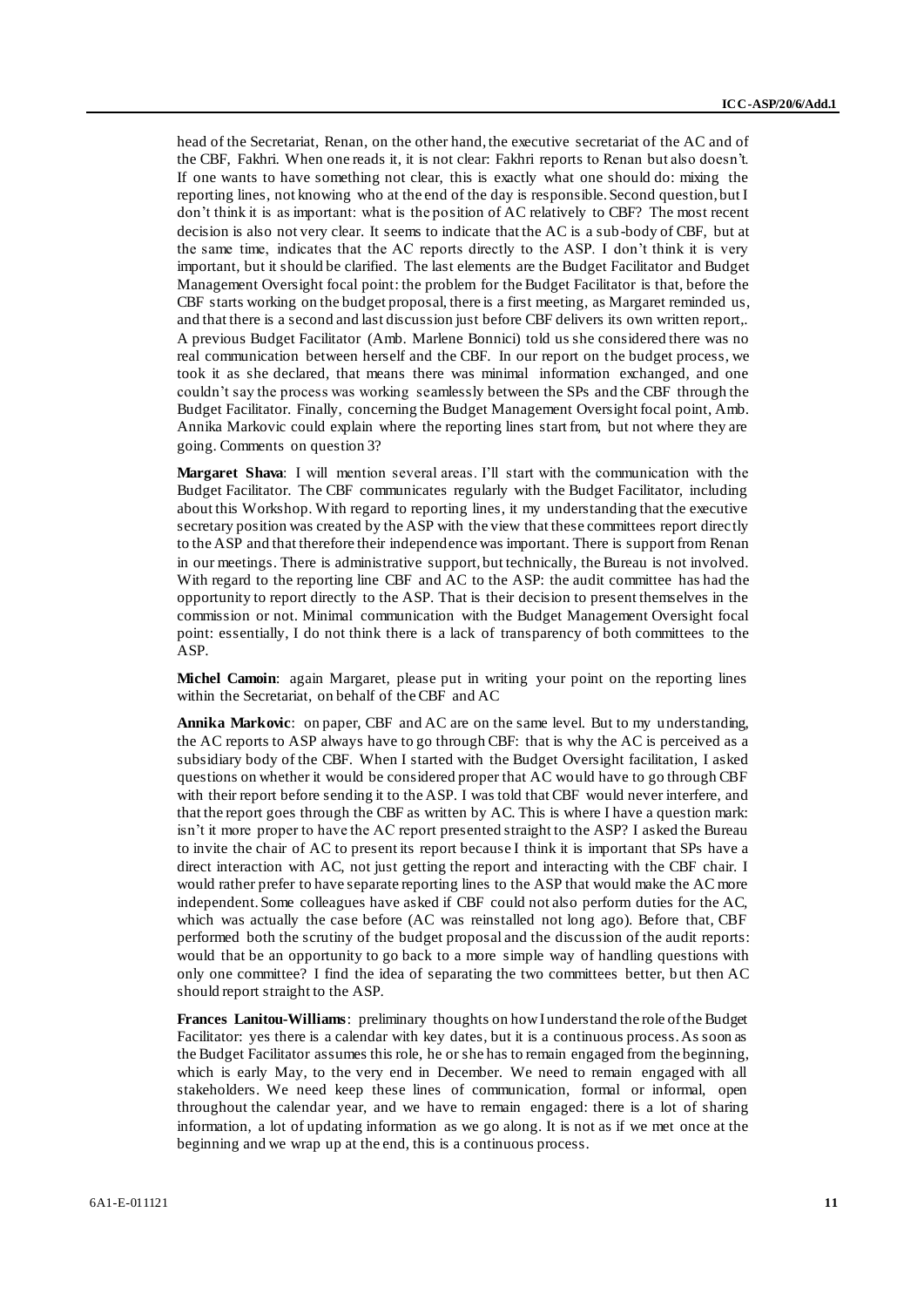**Michel Camoin**: thank you Frances. To be precise on that point, when I had a discussion with one of your predecessors, she said exactly the contrary: she met the CBF when they started, then she didn't see them for two months, then she met them again half an hour to have a flavour of the report they were finalizing, then she saw the report and started working on it. It may be the institutions work in different ways, since we have two different descriptions of the same topic.

**Frances Lanitou-Williams**: even before the first meeting with the HWG in May, I started a first round of consultation before the HWG started working, and met with 40-50 stakeholders. CBF, Secretariat, executive organs, SPs… You begin the process by engaging and remaining engaged. Perhaps I only just started this task, but my initial impression is that it's sufficienly linked together. I can see the links very much.

**Michel Camoin**: seen from an auditor's point of view, we always tend to have some doubts on functions which depend on who is in charge. There is a need for procedures, otherwise it gives no guarantee as a system. Of course, the system can be more or less fluent depending on the persons in charge. You may be right on what needs to be done, but it would need to be defined very clearly as a process. It may mean that the role of the Budget Facilitator should be described in more detail for your successor.

**Carolina Fernandez Opazo** (WebEx): Thank you Michel. First, regarding the Budget Facilitator, it actually does depend on the individual who takes the job. I chaired the CBF for three years and the communication with the Budget Facilitator was constant. There can be many exchanges sometimes, but not as a system, so I understand your point. We have to take into consideration that CBF and Budget Facilitator are two different processes. CBF on technical issues, Budget Facilitator in charge of political negotiation. Of course, when there are many questions about our recommendations, we always have been open to answer them. The meetings with the HWG are open to all SPs, but not all of them do participate. There are SPs that actually have questions, others that don't come – there is an agreed number of participants on these meetings. It is the Budget Facilitator's job to ease the way for negotiations. Regarding the AC, I understand what Annika is saying: when it was first created, we had two or three reports that were not as we expected. We then asked the ASP to abolish the AC. Later on, it was the EA who insisted that AC be reinstalled, and the ASP took action. It is within our mandate to look at all administrative, budgetary and financial matters of the ICC, we do not change a word of the work but we look at it. This is why AC reports to CBF, it is just a question of streamlining on the report, it is our mandate to look at these issues. Of course, the ASP has the right to change anything they set up. We are only an advisory body, and we take our mandate very seriously. We are more than willing to follow the mandate given by the ASP.

**Michel Camoin**: Thank you Carolina. It's very helpful. The fact that the AC was created, abolished and reinstalled shows in itself that it is problematic to decide what is the exact place of each committee in the system. Personally, I think the AC and CBF play different roles. Another problem we have to deal with, specific to the ICC, is that the budget cannot be purely understood as a technical issue. It is difficult to make a distinction between missions and budget, but the CBF cannot discuss the missions of the Court. The CBF does not have access to all the needed information to give a completely, purely technical decision. This technical decision could be purely budgetary and financial seen from the CBF, whereas seen from ASP, it would be a mix between financial constraints and political will on the missions of the Court. By the way, this a problem with any justice department seen from the ministry of finance: for the latter, it is just an expense category, but you don't decide the level of criminality, it is given by the society then you adapt your budget. In the case of CBF you just have a budget, you see 66% is staff, procurement is 15%, etc.: for the CBF it is technical data, while the SPs won't think in terms of staffing and procurement, they will just consider if it is adapted to the missions of the Court and if they can accept the cost. There is difficulty with the many "drivers" (number of hearings, witnesses…) from which the budget is in principle deducted by the OTP and the Registry through the internal Budget Working Group. But then, you forget the drivers and look at the budget as a financial object. That is why there is no continuity in the process: it starts very politically, gets technical, and ends by a political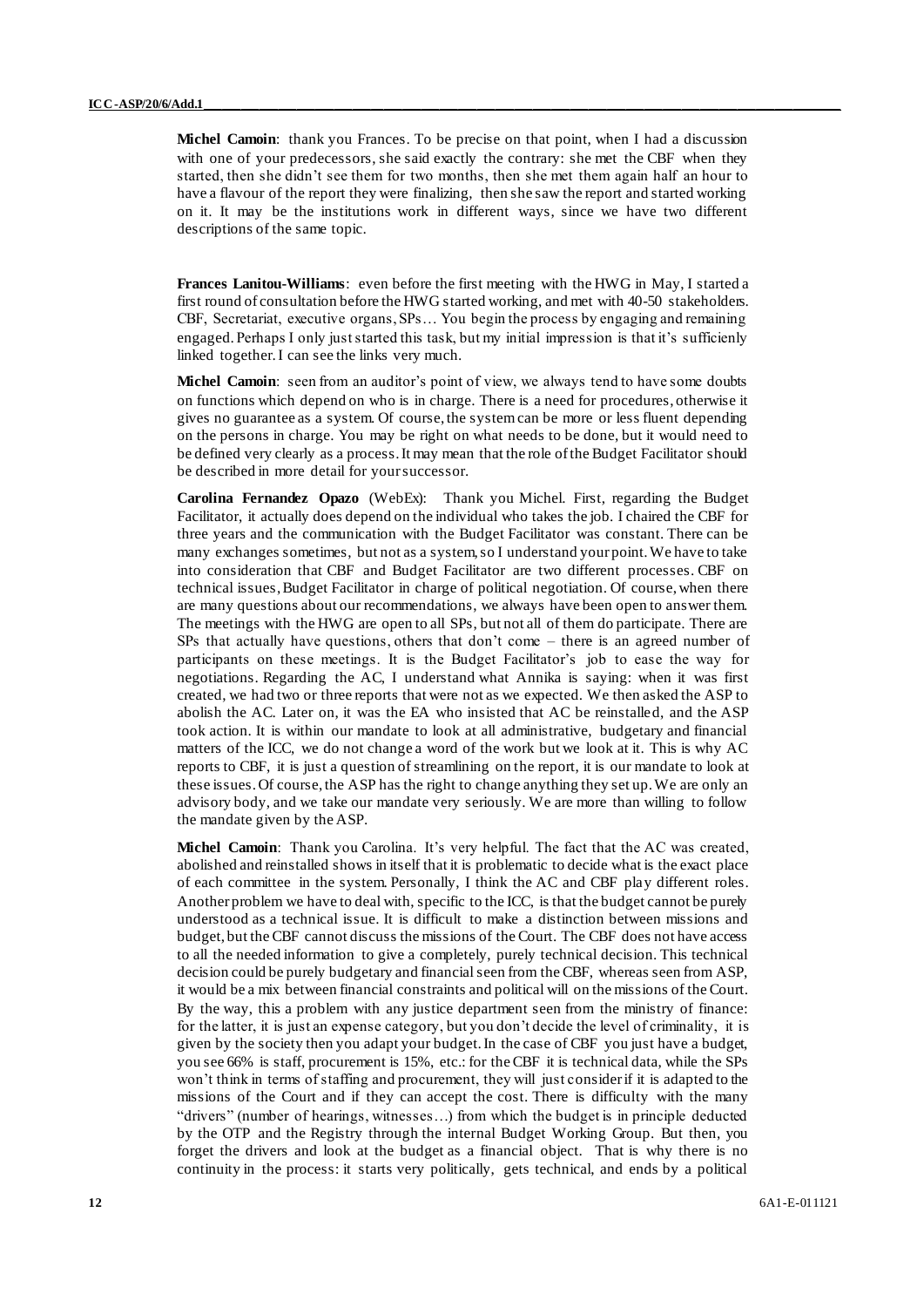decision. This is where we have to see whether some improvements can be brought in the oversight system.

I think at that stage, there is no consensus on the fact that there is a lack of transparency (Margaret's position in particular). We will have to see whether we can be more precise in the opinion.

**Aiman Hija**: Thank you Chair. On the first point about the Secretariat, this is a typical situation in the UN. In FAO, I have this case in finance: the secretariat of the finance committee, the secretariat of the Conference, and the head of the committee union of FAO are both administratively under the finance division. This is just for the sake of not hiring staff. The actual reporting, the actual evaluation of performance is achieved by the finance committee. My role is limited to administrative aspects, that's all. This is also the case in the private sector, at the World Bank. The finance officer officially reports to the director of the division, but technically, he reports to the regional financial manager and so on. This is not specific to the ICC. You have the secretariat, the management, etc. For the audit committee, as Annika said, the functions could be given in practice to the CBF. But it is not just the audit functions to be done. I don't understand the problem in ICC. In FAO, when there are issues for the Budget Facilitation, the chair of the finance committee holds individual meetings with diplomats and asks openly « what is your government position on this, what can be done… ». I don't understand what is the problem with the Budget Facilitator here.

**Michel Camoin**: Thank you Ayman. I think you are hinting some subjects that we will further explore in next questions. It is true that the relationship you mention between operational and administrative concerns exists everywhere, but in the case of the Court, the problem is that it is completely mixed. Usually, in other Organisations, the major budget "driver" is financial, you can derive from it what will be the output. It doesn't work that way in a court, especially a criminal court. This is why we can't refer entirely to other Organisations or even courts, other examples might be misleading in that respect

**Margaret Shava**: Thank you Michel. First of all, a comment on the adequacy of information. Experts of the CBF focus on HR, ICT, etc. and we are able to answer questions. We work, as you know, sometimes in open and sometimes in close sessions, during which SPs will come to us. As Carolina mentioned, the EA recommended in 2014 the reinstatement of the AC, approved by the ASP in 2015. Previously, 3 of the members were ICC principals. Now 2 members of the AC are CBF members, to help with the flow of information. As Aiman has pointed out, we have a technical point of view, and CBF sits for 10 continuous working days during summer, which is a lot. AC produces a report the CBF can look at, ask questions about…

**Michel Camoin**: Thank you Margaret. The fact that there are common members of committees is not unique to ICC. It exists in other IO and it is clearly a good solution which solves part of the problems.

**Ivan Alippi**: Thank you Michel. As we see it from inside of the Court, I can say that my office coordinates all the work with CBF, AC, EA and IA, as well as answers to questions from oversight bodies or preparation of reports to address their recommendations, we see some benefits from the presence of CBF members in the AC. It doesn't mean they do the same work twice, they share information and increase coordination between the CBF and AC in carrying out their respective mandates. Similarly, we see the value of the interaction between the CBF and the budget facilitator, who has the opportunity to attend CBF sessions on budget. The CBF always plays a role on financial and/or budgetary matters. For example: when the ICC building was constructed, there was an oversight committee on the permanent premises established by States Parties that was reporting to the CBF on financial matters. There is review or interaction with the experts (CBF) whenever there is a decision with financial impact.

**William Roelants de Stappers** (WebEx): one or two comments not so much in respect to my future capacity, which is not confirmed yet, but in the pragmatic perspective of an active delegation since two years. On the budget process, aside from the specific context between facilitators and CBF, my perception of the process is the same as what was presented by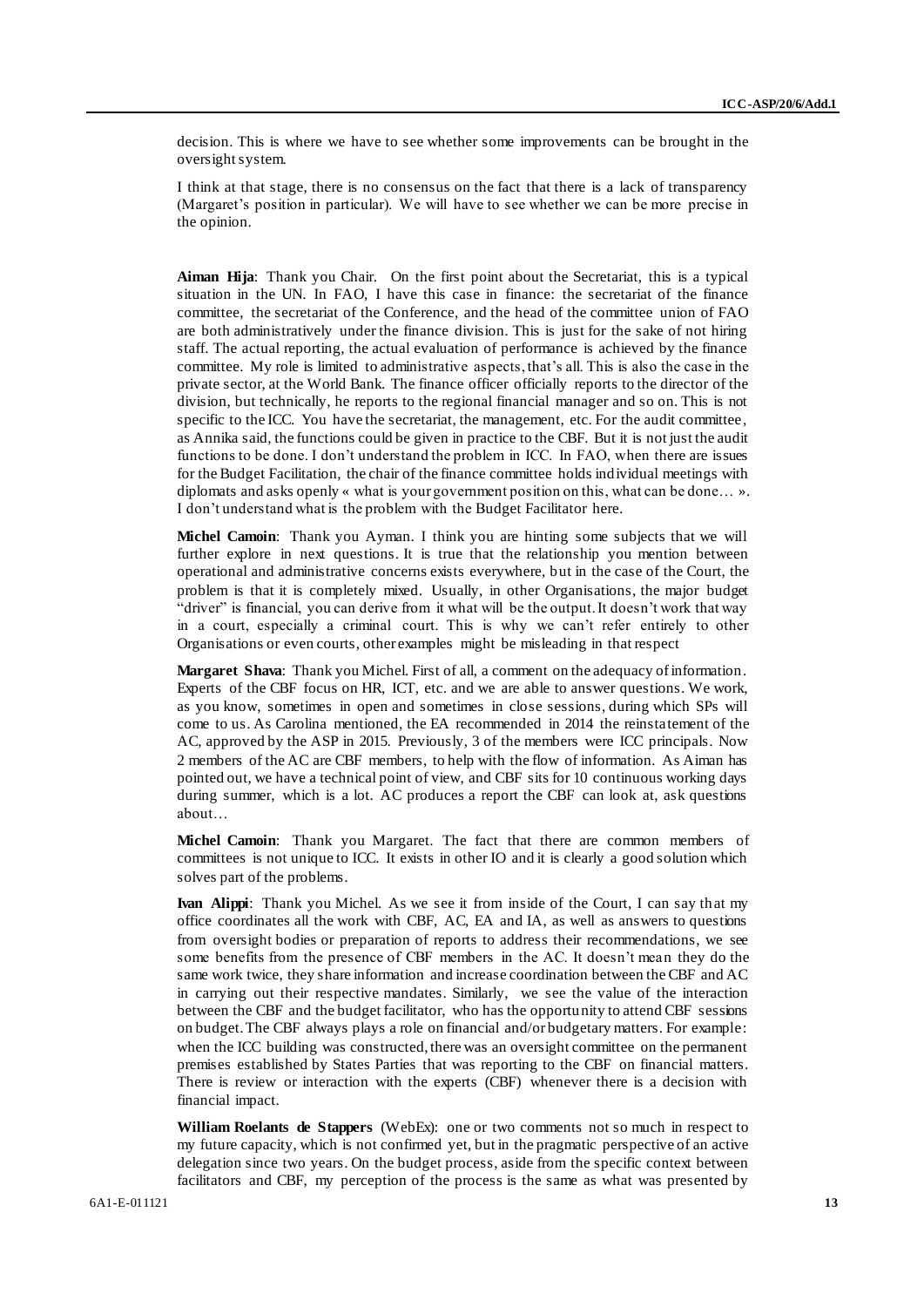Frances. On the circulation of information and transparency, I don't see any problem. I am not saying that on the issue at hand, adaptations to the more general oversight should be brought fundamentally or "à la marge", we perceive that, but I wanted to make the following point: I think it works. We should also observe that since a year, we have changed our methods. It is perhaps easier to organize informal, bilateral or small group meetings. The Facilitator has been very active, and I have certainly been one of those 50 stakeholders she has been in touch with, more than once. My second point is that HWG, of course, does not represent all SPs, but I think it's even more the case for budget discussions. There are 15 to 20 "active" delegations, a little bit more are followers who do not intervene. There is an element of pedagogy to make delegations, as much as possible, aware of these complex issues and specialised matters. I think there is an element of democracy at stake here. Few delegations are really aware of the problematics of the Court.

**Annika Markovic**: a quick comment on the relationship between CBF and SPs. I believe that CBF does an important and very good job on scrutinizing the budget proposal, but that the impact on its work on the final budget decision of the ASP is quite limited. As Michel said, the Court's budget is based on a political assessment, and the CBF does a technical scrutiny on a political budget, and facilitation is again political. I think this is one of the challenges is interaction between the CBF and the SPs: I know it works well with the Budget Facilitator, but not the SPs. How to improve that? I think it would be useful for the SPs to have a better understanding of the budget proposal.

#### (*Lunch break*)

**James Stewart**: concerning budget processes and technical processes, for the OTP, the preparation of the budget really depends on the level of criminality the Court expects to have to deal with, according to the Statute. In our view, this is not a political process, but a technical one.

**Michel Camoin**: The new chair of the ASP has just joined us and would like to say some preliminary words.

**Silvia Fernandez**: it is a great pleasure to join you for this important Workshop organized by the EA. Because of the time difference with Buenos Aires, I am joining you this afternoon. I want to greet all the participants in this important Workshop and thank you for participating. This Workshop has been requested by the ASP in order to have a greater insight into the roles of the governance oversight bodies, their respective mandates and reporting lines. I am confident that this work will provide a contribution to the wider review of the ICC and the Rome Statute system. As you know, this is a time of transition for the Court. As I have emphasized, this is a top priority for myself: I am committed to promoting and supporting the review process, and I am confident the Rome system will be more robust. I look forward to the next conversations.

**Question No. 4:** Do the participants share the analysis on the absence of a unified higher executive level in the ICC and its consequence on an adequate positioning of the Office of Internal Audit and of the Independent Oversight Mechanism?

**Michel Camoin**: The governance oversight system should always be compliant with the principles of independence of the Office of the Prosecutor and the Presidency, and neutrality of the Registrar. In the governance oversight function, this can raise some problems, and we see that none of the past positions fully answers the question. To whom should the internal governance oversight bodies report? In the past, we had a system in which OIA was largely depending on the Registry for its budget. We, as EA, pointed out that the Registry is only one part of the executive authorities of the Court – the former system would have been OK in an Organisation with one single executive head. This was also underlined by the Independent Expert Review, which raised the question: should there be an executive Secretary-General at the Court? In EA's view, that would need changing the Statute, and probably end up in a scheme where the Court is not a real Court. We have to cope with the fact that it is very difficult to define to whom the IA reports internally. As you all know, there is a separate Major Program for the OIA. In reality, one cannot say OIA reports to anyone, which is strange for internal audit. As Saklaine reminded us this morning, the Independent Oversight Mechanism direcly reports to the ASP: but we have also seen that it was probably not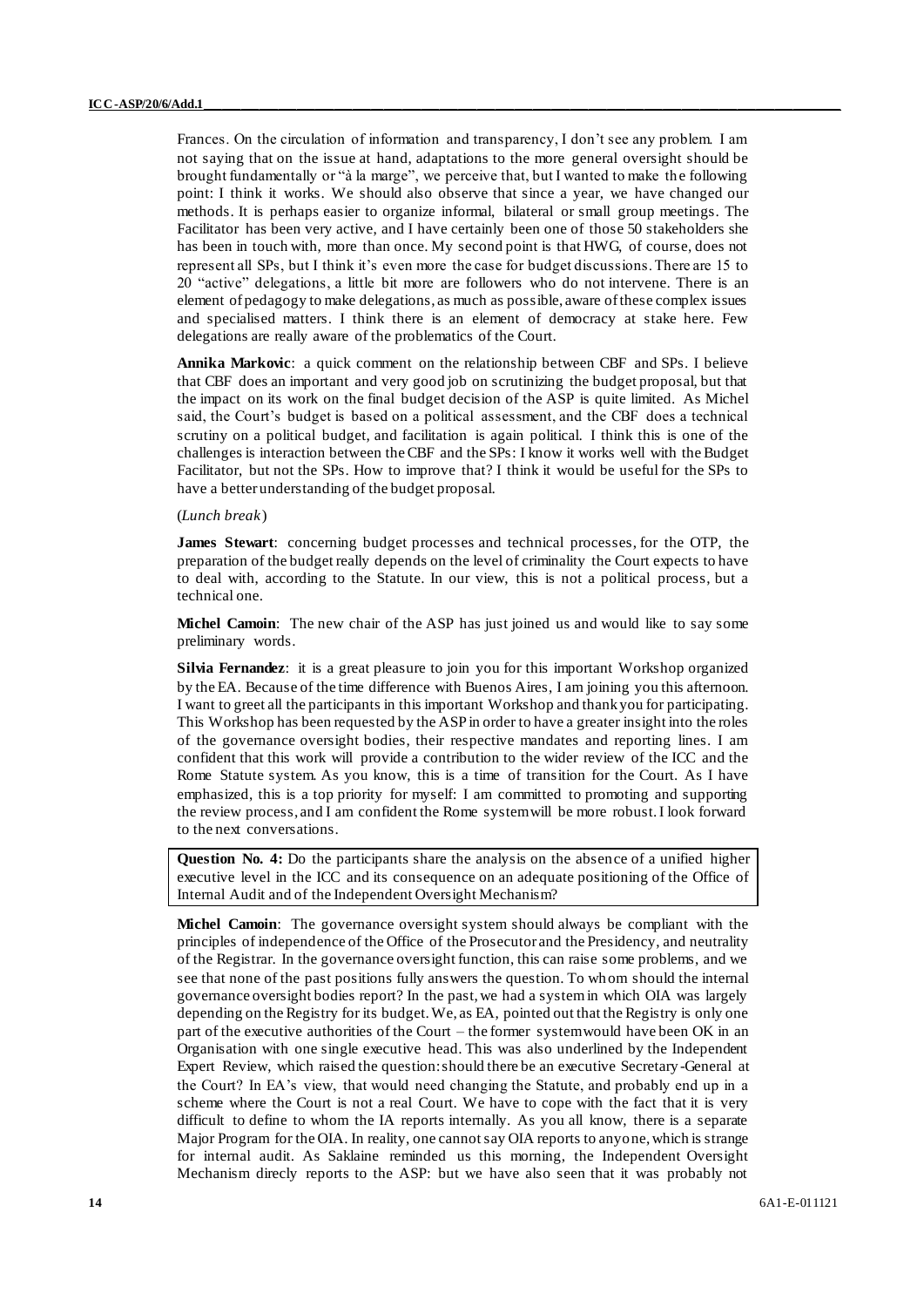understood as a real direct reporting by a majority of the members of the ASP. The ASP has no feeling of ownership of the Independent Oversight Mechanism. The same for AC and CBF. It is a problem of formal and real independence: IOM and OIA are so independent in fact that one could say to Saklaine and Florence that in the eyes of SP delegates, they don't really exist. How does the ASP know that you exist? We have seen that the Independent Expert Review suggests coming back to a solution where OIA is attached to the Registry (a solution which didn't work in the past). Do you share this analysis that one of the big challenges of the OIA, and to a certain degree of the IOM, is to have a straight reporting line to the executive bodies of ICC without infringing the independence of the Prosecutor and neutrality of the Registry?

**Saklaine Hedaraly**: I think that is not correct, and I am curious to hear the representatives of the SPs. You raise a point on the reporting lines, but as you said, you cannot have real independence when the line is too rigid. For the IOM, having a unified executive of the Court is a practical challenge rather than a fundamental one. Reporting to the ASP is mostly done through the Bureau, whose agenda is so heavy that there is no time for in-depth discussions. Rather than throwing the baby with the bath water, we should try a way of not in reinforcing the reporting line, but in reinforcing the interaction with the SPs.

**Michel Camoin**: members of ASP, what do you suggest? Maybe I am wrong in saying that IOM is not fully recognised by the ASP? We need a realistic view of where the IOM stands in your oversight function.

**Annika Markovic**: I do agree to a certain extent to your description: as SPs we see very little of the IOM and the internal auditor. I think there are two main challenges for the IOM. The first one is the lack of resources: if you want an impact, you should have a continu ous flow of evaluations that you would then report to the ASP, and you would have to have a much closer interaction with the ASP in order to understand what topics are important for the SPs. But the interaction is not there in my opinion for you to have a clear view of the topics and be able to propose evaluations. It would work much better if you had more people working with the IOM to have a continuous flow of evaluations, and more systematic interactions with SPs. The agenda is very often too tight for the interaction or for asking questions, we need to create that space.

**Michel Camoin**: I guess that represents the SPs point of view. From what has been said, I think there are two ways of solving the problem: the 1st way, which seems to be indicated by Annika, would be to deepen the relationship between IOM and SPs (I guess Annika thinks either of the Bureau or of the HWG). This is something we will keep in mind. There is another possible way: change the reporting line, merging the functions of IOM with OIA, meaning that we would have only one single problem of reporting line, for that new unified unit. Is there a preference expressed there?

**Florence Bole**: on what you said about the absence of reporting line: as IA, we actually have an internal function to inform and work with the management of the Organisation. Yes, the absence of reporting line makes our position ambiguous: the management doesn't validate the audit plan and we do not report to them. I must add that before 2015, we were working with the three executive organs and the only specific link we had with them was that the budget of the OIA was established by the Registry. In 2015, OIA was established as an independent major program, so we did not have any longer this problem regarding budgetary matters. Functionally, reporting was operating well. Depending on the needs and personalities, there were different expectations and it was interesting to include them in the work plan.

**Aiman Hija**: as far as reporting lines are concerned, we have one "détaché". Usually, auditors do not report to the executive to preserve their independence, since executives are themselves subject to audits. For investigations, there is no need to go to the ASP for cases of misconduct. Even if it is part of the audit, it is about the process of management of the Organisation. But for independence reasons, it is not possible to report to an executive.

**Michel Camoin:** one thing is to have good relationships with the organs and with the AC for the IA, another thing is to have clear indications coming from the executive. One of the main challenges of IA is indeed to be independent, yet it must remain a tool for management. As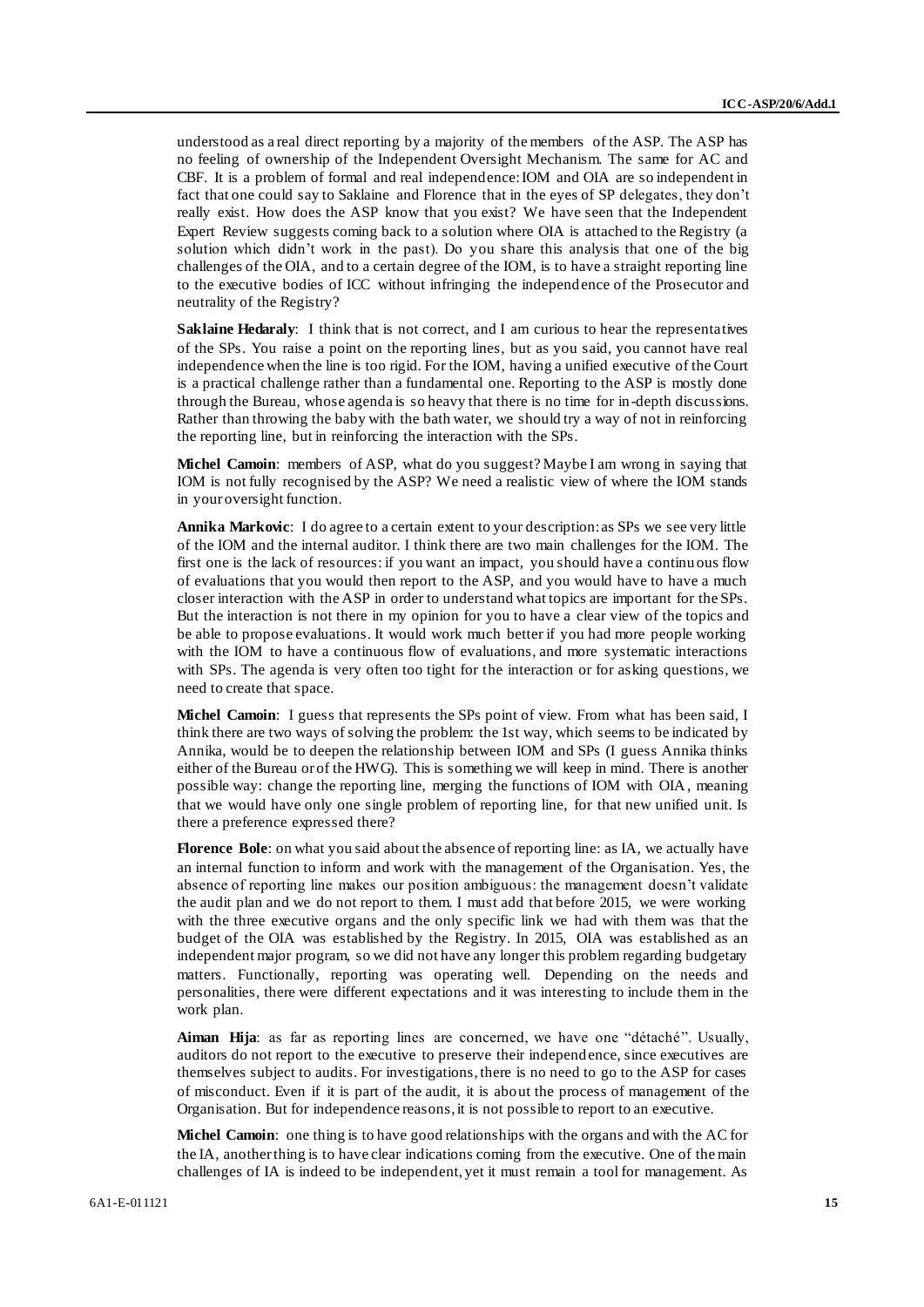External Auditors, we have witnessed that the relationship between IA and AC is not normal: there has been a kind of "takeover" on IA by the AC. The appraisal of IA is done by AC, and that's not what happens usually. AC normally ensures there is no infringement of the independence of the IA, but for all the rest, IA serves the executive, not the AC. Presently, the AC is evaluating the IA, which should be the role of the highest executive of the Court – but there are 3 executives at ICC. The problem is to define a unified expression of the executive of the Court. This explains what happened in the recent past: in the absence of a defined ICC executive, the AC took over the role of the executive in the relationship with the IA.

**Silvia Fernandez**: on the visibility of the IOM. When the IOM reports to the ASP, it is far from being "invisible", I have meetings with Saklaine once or twice a week. It's clearly not invisible. I don't see a problem there. It is true that the ASP does not understand its functions but that is another problem. However, we need to create space to discuss these matters, which the ASP will try to do. I will try to take care of that. We need more space to improve the interaction and the pedagogy on the functions of the IOM.

**Michel Camoin**: so finally, Saklaine does exist! and I understand Silvia prefers to keep the IOM independent, not to merge it with OIA – *Silvia Fernandez confirms*

**Margaret Shava**: I heard something about a "take-over" by the AC on the functions of IA. But one of the mandates of the chairperson of the AC is to evaluate the performance of the IA, discuss its workplans. I just wanted to clarify that. In regard to that, I have a question about the process: Michel, you informed us that the conclusions of this Workshop would include the views of the conveners in case there is no consensus. Will the views of the conveners carry more weight with regard to the view of the majority? With regards to IA, as we said earlier, the previous reporting line was deemed not appropriate by the EA who proposed the current arrangement. IA reports to AC, who reports to CBF, who reports to ASP. The AC has in the past recommended that the director of internal audit have a more structured interaction with CoCo, which I suppose serves as the single overarching executive of the Court. About the role of the executive secretary in terms of reporting lines: I don't think that there is any ambiguity. I will just recall that in 2011 the ASP decided to establish the post of executive secretary of CBF, reporting directly to the chair of the CBF. In 2019, the ASP stressed again, while approving amendments on the rules of procedure of the CBF that the executive secretary should report on substantial and technical matters directly to the chairperson. That is a statement by the ASP. In terms of administrative support to the executive secretary, this comes from the Bureau of the ASP

**Michel Camoin**: this is a very useful contribution from Margaret to the debate. "Take-over bid" I used on purpose a strong expression, but it was probably not the happiest expression, I should use more "shades of grey". What I meant is that the degree to which the AC considers it has to make an evaluation of the IA, compared to what we usually see in other Organisations, is a bit excessive. You are right that it is part of the duty of the AC, and it is also the duty of other ACs - they, of course, have their word to say on the evaluation of the internal auditor. Here, what I saw is that the AC hired an external company to evaluate the IA, which we have not seen anywhere else, just as if you were scoring a staff of your own, that's what I meant by "take-over bid". Usually, in other institutions, the AC makes recommendations to the Secretary General about their satisfaction and their needs from the IA. This is the limit to their evaluation role, but of course, they do not evaluate the auditors themselves. I don't blame AC for that: they just considered there was no one else here to evaluate the head of IA, which goes back to the point that there is no internal executive in charge of IA. IA is internal, so it should be placed under the executive, and protected, not condemned, by the AC.

About the question of majority opinion, this is also a good question: we are not going to vote at any moment. Either there is a consensus, or there is not and then, we report all the opinions. And in that second case, our mandate obliges us to give our own opinion, which is not a substitue for a consensus or a substitute for majority, it is only the EA's opinion. A majority report would be meaningless in this kind of discussion. A consensus would of course be t he ideal situation. But if there is no consensus, comparing all the opinions to the best practice in other Organisations seems to be the closest to a fair opinion. Now for the executive secretary of CBF/AC, you are right again Margaret, these are decisions taken by the ASP: but the ASP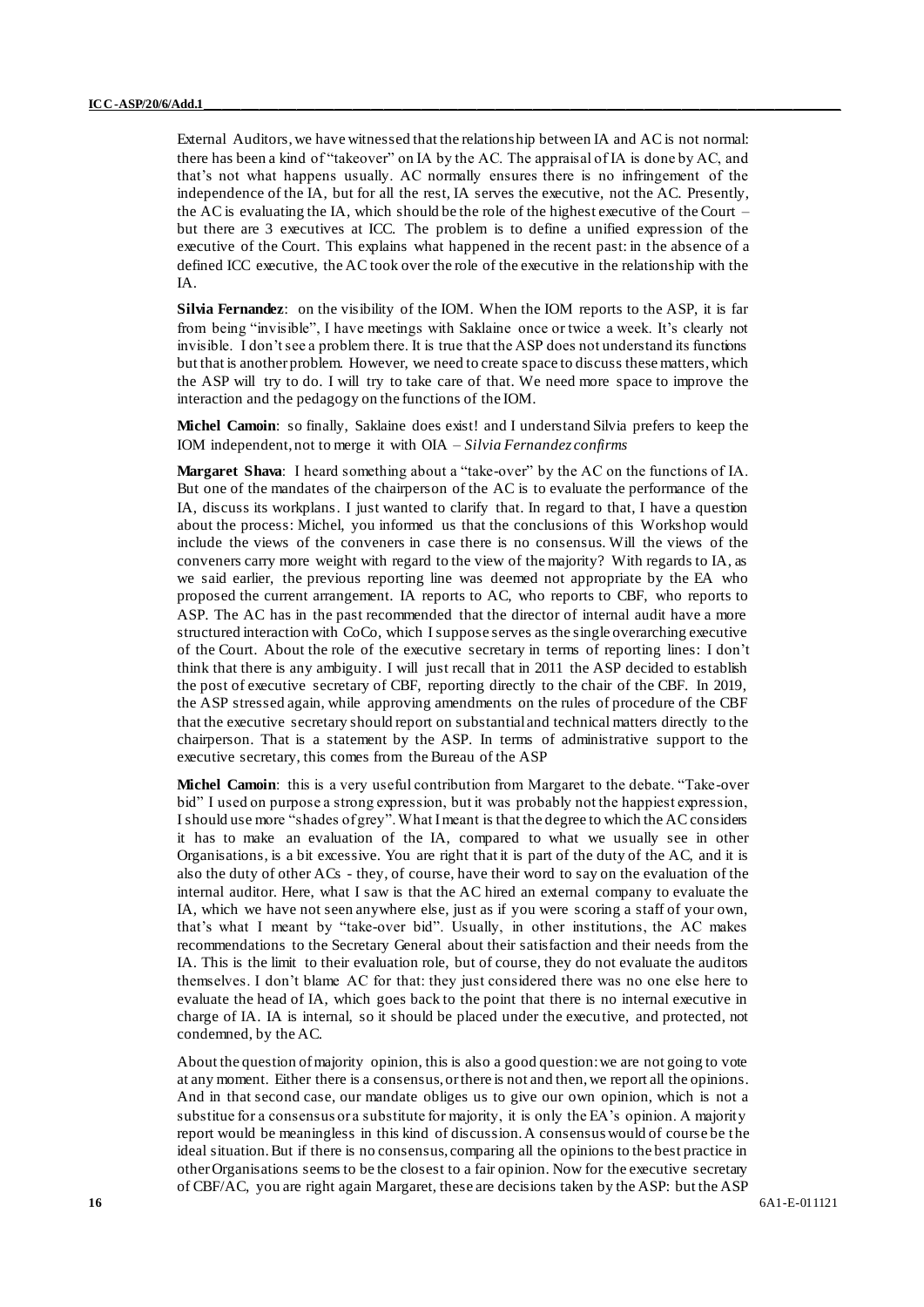is not prisoner of its own decisions, it can change them. Based on our previous experiences as External Auditors, usually in other Organisations, pure secretariat functions of specialized committees are exercised by P1/P2 (and not P4-P5) staff. It is true that these institutions, for very practical reasons (organizing meetings, minutes…), need separate means. So in the present case, you have a competition between the secretariats of ASP on one hand and CBF/AC on the other, at the wrong level compared to the practice of other Organisations. Frankly, this does not help, even if it is a bit embarrassing to raise this kind of individual questions. But in any case, this problem will have to be solved one day or the other. The decisions of the ASP taken in 2011 and 2019 were not wrong, there was indeed a need for secretariat for the ASP, the AC and the CBF, but the choice to isolate "expert" committees secretariat at such a high level can raise the problem of having a unified secretariat encompassing the ASP and its subsidiary bodies. Presently, there are two heads, that is one too much. I think I answered your four points.

**James Stewart:** Thank you Michel, I agree that the way questions are put can sometimes influence the answer. I was just concerned about the way question number 4 has been asked. I don't see as a problem the independence of the judiciary, the independence of OTP or the neutrality of Registrar: this is simply a fact that we work with advantageously. The Coordination Council is not a consultative committee. It is a unfied high-level executive body, where you find the One-Court principle coming together. At the level of CoCo, there is a negotiation to come up with a unified position. The budget itself or features of the governance of the Court are agreed by CoCo. For example Court-wide strategic plans, KPIs, etc. When there is a crisis to manage, CoCo deals with that: Covid-19, dealing with US executive order sanctions and so on. Over time, we have learned where the One -Court principle has been crucially important. It is true that independent executive mandates are recognized within the ICC, but there is coordination across the organs to manage resources effectively. The notion of "business partnerships" is important: there are functions that need to be dealt within the OTP, but coordinated with the Registry.

**Michel Camoin**: Thank you James. Yes, in the past, we did recommend the presence of IA at CoCo, but then, we were finally convinced by the answer that it is a coordination body, not an executive one, and we decided on that basis to drop the recommendation.

**Païvi Kaukoranta**: from the angle of IOM facilitation, the operational mandate of the IOM was reviewed at the last ASP. In that connection, the reporting was not a major issue discussed, but was touched upon. In my understanding, there are no major problems. The reporting line as such is clear, but as suggested, there should be more space to discuss those reports. Silvia already said that she is eager to enhance that: at the level of the Bureau and the working groups. Aiman raised the question of misconduct and its reporting to ASP: to be honest, sometimes SPs have unrealistic expectations about information that should be given to them, IOM is aware that it cannot give too much details. On the visibility of IOM, I tend personally to think it is not "invisible" in the eyes of the SPs. Instead, the IER raised the question that visibility among the staff was more important, and that the ASP should take measures in order that the staff was not sufficiently aware of the role of the IOM.

**Michel Camoin**: this joins what Silvia said: improvements can be made, but in your opinion, the IOM should stay as it is.

**Saklaine Hedaraly**: First of all, I am grateful to the representatives of the ASP and to Païvi to recognize that I exist. There is one element on which I wish to provide clarity: the investigation mandate, by definition, is larger and less visible for the SPs than the evaluation mandate. Investigation workload is currently heavier in proportion, which explains limited visibility of the IOM. Sometimes, audit functions are in fact mixed with evaluation. In most UN Organisations, the inspector-general reports to the executive head, but coordinates with IA not to interfere. Here, since investigations of the IOM include elected officials, we cannot report to them. What Annika said is true: the resources of the IOM are so small that it is hard to have an impact, especially when so much of the work is confidential. It was discussed at the ASP a few years ago, and this year we will ask again for more resources. If you give us more visibility, we will need more resources to do the work that would come with it.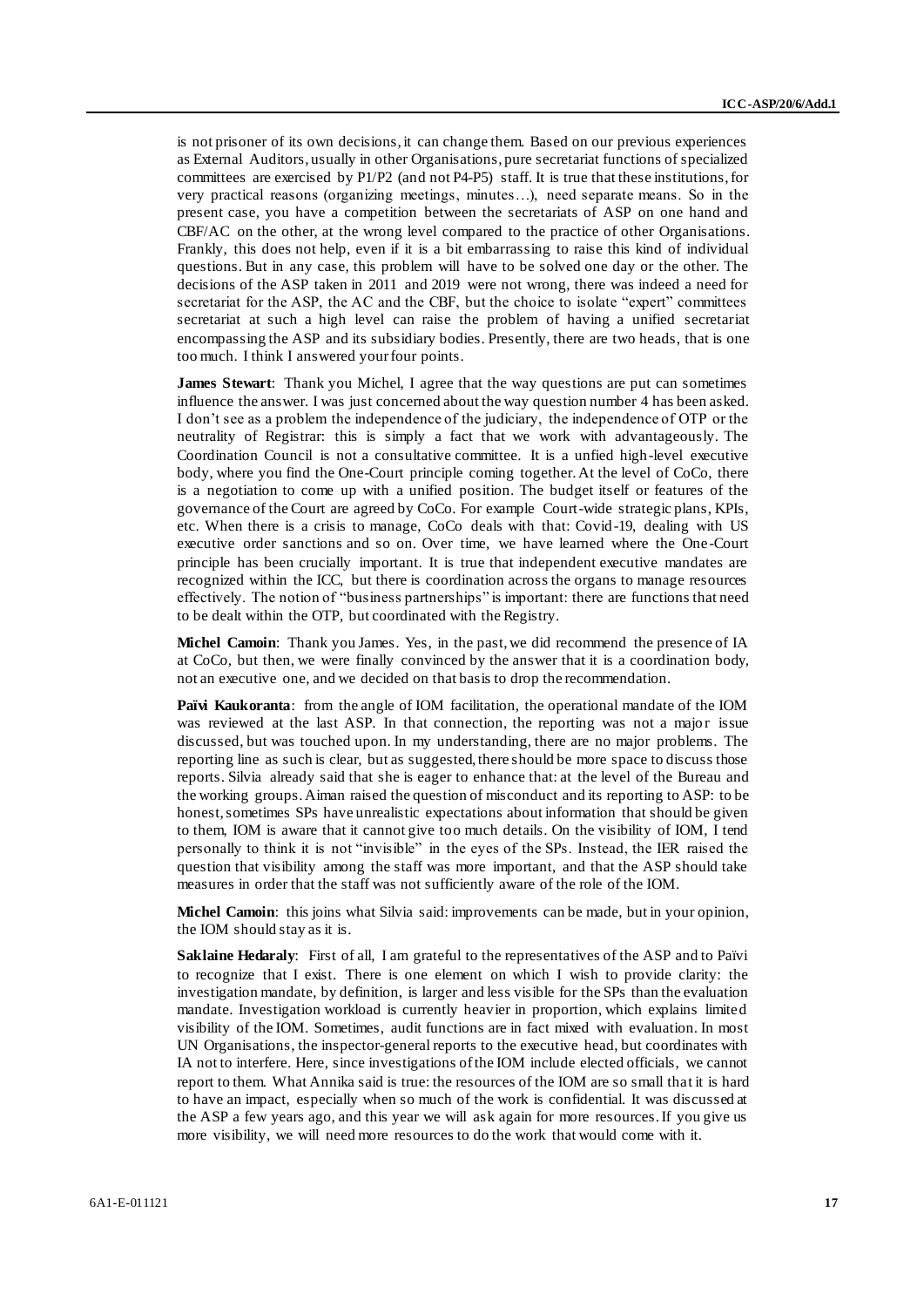**Michel Camoin**: I can share this description of your relationships. I understand that your investigation is extended to the elected principals, which in your opinion makes it difficult to include you in the organs – please send a note.

**Fakhri Dajani**: Thank you very much for giving me the floor. From a technical point of view, there is a difference between the evaluation of IA staff members and the evaluation of the function of IA. In 2014, the Cour des comptes raised the recommendation (I will read part of it because it is a long one, and I will provide a written version later on) « …to ensure that OIA is in line with the best professional practice, the EA recommends that OIA be accountable to the heads of organs for administrative matters, and to the AC for the appointment, dismissal, and performance appraisal of the OIA Director…». When you raised this point, it was in line with standards. Saklaine has confirmed this point. However, this is only the chair of AC appraising the head of IA. The chair of the AC does not appraise the IA office as a whole, and does not appraise the staff. According to the standard that I refer to again, every 5 years there should be an external assessment, that is why the AC hired an External Auditor to assess whether the auditors met the standards and performed accordingly to the standards. This is not a personal thing. The charter of AC was approved by the ASP and is in line with the international standards.

**Michel Camoin**: Thank you Fakhri. I didn't say anything different, I only said the way it was implemented, and the lack of an appraisal by the executive, were not in line with usual practices. I can confirm that it is the role of the AC to evaluate the IA function, the problem is the way you understand and apply it. It is a matter of implementation more than of Organisation.

**Annika Markovic**: Thank you Michel. On the possible merger of the IOM and the internal audit office, I am in favor of it. By the way, my perception is that there are not enough resources available for these two offices to conduct their work in a proper manner. I, as SP delegate, don't see resources being added very soon to the budget for these two entities. That is why it would be useful to have more flexibility in the use of these resources, which could be achieved by merging the two offices. It is the case in most other Organisations – within an office, you can have a separate function for investigations of misconduct for example. Coming to the second point of the challenge – the absence of an effective executive function of the Court – isn't it the function of the CoCo? In the CoCo, there are discussions on Covid plans, overall Court measures, including overall Court budget, strategic plan, and so on. So I think it should be possible for the IA to draft her workplan based on the risk register, because the IA work should always be risk-based, and present it to the CoCo to have the formal agreement of the three executive organs of the court, and report to it. That might be the best way to balance the relationship between the IA, the AC and the executives. Having been in ACs myself in other IOs, the role of the AC is very much to secure the independence of the IA. AC is important to discuss the audits and to have a relationship with the IA.

**Michel Camoin**: Annika, questions 7 and 9 will raise again this question for IOM and OIA. Saklaine brought an argument, which is that some of the duties of the IOM are relating to questions that are not internal to the Court, which might make it difficult to merge with IA. That could raise another question on having the investigations separated from evaluations. Investigations, as described by Sakhlaine cannot be internalised because they include the elected principals. We will keep that for later. Same for CoCo, this will be treated in question 7. James has reminded us what the CoCo exactly was, although we as External Auditors finally did not think this was the right solution. CoCo is good for the "One-Court" principle, making sure that on very basic questions the views of the organs are in line on such questions as budget, pandemic, general management, etc., but it might not be the right level for technical oversight questions. That is why, in our working document, we suggested an alternative solution which would involve the three organs but not the CoCo.

**Aiman Hija**: Thank you Chairman. Back to the standard matters, whether there is one or three heads for the Organisation, the IA must not report to the head but to the « board » - the ASP. We are talking of a basic principle of accounting (I refer to ISA 2012). This is a must: if you want to keep IA alive and efficient, they must report to the Board, in this case of this Court it is the ASP or one of its organs (AC or CBF, this is for the ASP to decide). On one comment: I agree with you – AC sometimes goes beyond the norm in the evaluation of the work of IA. I can assure you this happens for good reasons, when there is need for such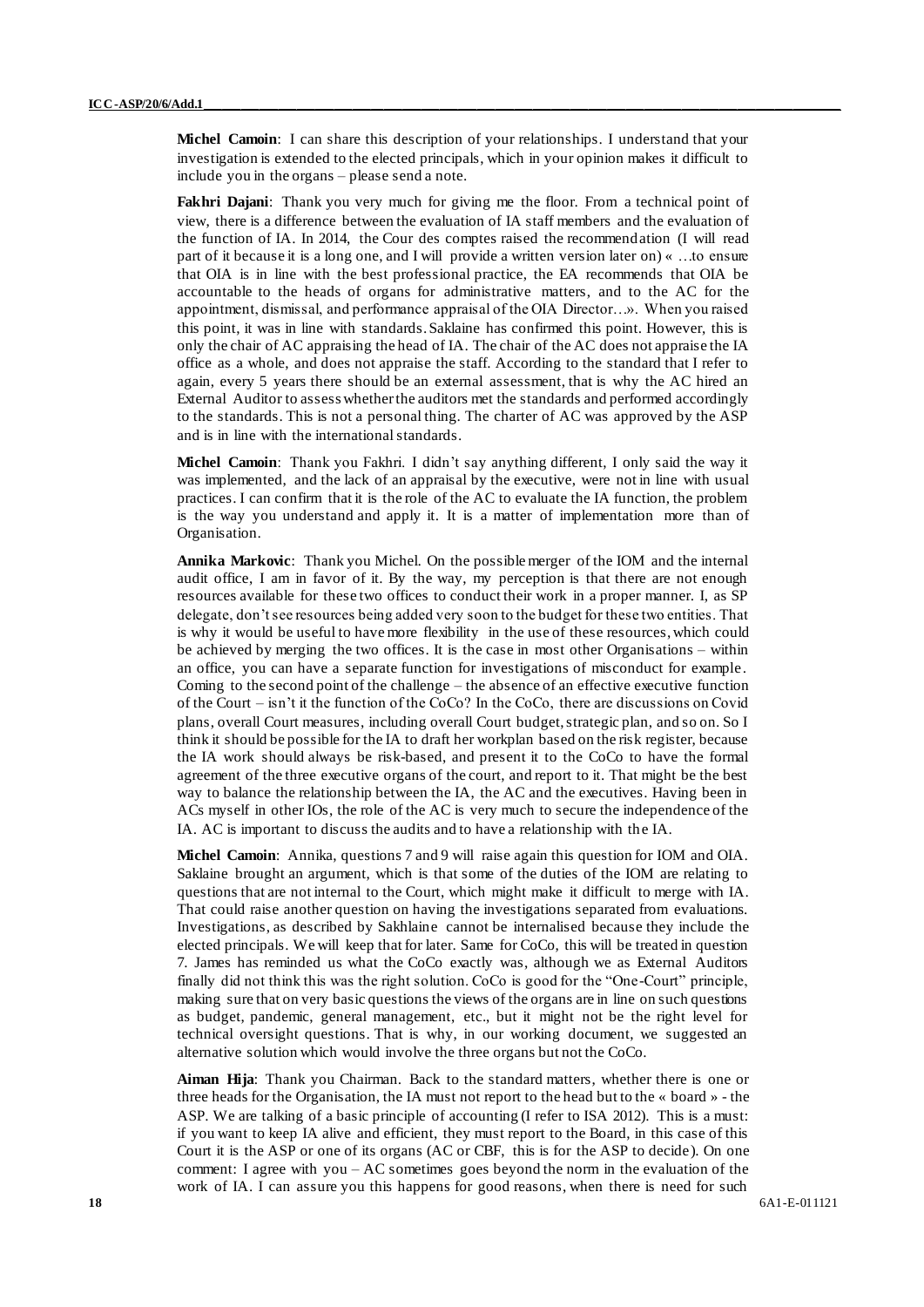review, and it is just temporary additional reviews and feedbacks – we know it is not in the norm.

**Michel Camoin**: when we spoke about the problem of reporting, it was for the internal oversight bodies, not the entire system. The ASP is not a board of directors, in other Organisations it is the Secretariat-General. In the Court, the closest you have is the CoCo. But the CoCo seems to be a consultative body, not an executive one, and the ASP cannot replace a board otherwise you would mix the executive and the legislative. The executive has no head, and normally internal control is an important tool for the executive head to minimi ze the risks. And the role of the AC is to protect the internal oversight bodies against the executive head, because in some cases, things can go wrong and the IA could question what the head is doing. That is the main role of the AC. But the IA and the internal oversight bodies are nevertheless serving the executive. It is not the fault of the AC: nature doesn't like vacuum. There is no overarching executive authority, which is why AC took over some of the functions which normally should be in the hands of the executive. Otherwise I think that AC works normally and is well equipped to protect IA against the interaction of the executive, which is in a way quite easy, because there is no executive that could interfere. I think it was a useful discussion.

**Francis Saudubray**: Thank you Michel. Coming out of elsewhere, I have no opinion on the governing bodies of the ICC. But we have been the EA of WFP and Council of Europe for a long time, and I happen to represent my country at the committee for Programme and coordination (CPC) at the UN General Assembly. Quick benchmarking: all have their budget voted by the GA or the Board so that their independence reflects the budget and tools they are entitled to use. The AC is there to make sure independence and methodology are in accordance with international standards, definitely not a quality control entity going through the reports. Regarding the reporting line, as far as evaluation and IA are concerned, the board has communication of the programme, so that the Board or the GA (5th Commission for the UN) has its say about the programme and can suggest orientation regarding the evaluation programme. Those evaluation and IA reports are communicated to the board after the executive management had their answers to the observations, recommendations, comments issued by the oversight entities. Within these entities, there is often one single entity because they know they need to reach critical mass, have a cross-cutting vision. But of course, the third part, investigation, is separate, and these reports are never communicated to the Board. Statistics may be shared, protection of whistleblowers, etc., but nothing else. These are basically guidelines which we find in these major Organisations, and I think in my perusal way, it does make sense and usually functions quite well.

**Michel Camoin**: thank you Francis, you will see during your audit that there are some specificities at ICC. We would like to be able to transpose completely the solutions, but it is impossible. We can keep the idea that the role of the AC is not necessarily exactly the same in other Organiszations, where the internal oversight system is a tool in the hands of the executive, but AC checks that this tool is not misused and works in full independence, no more, no less. We will modify slightly the conclusions on question 4 taking into account the different views.

(*Coffee Break*)

**Question No. 5:** Do the participants agree that a single straightforward reporting-line should be implemented in the ASP Secretariat on the follow-up of the activities of the Assembly, the CBF and the AC?

**Question No. 6:** Do the participants agree that a more formal structure for contacts between CBF, AC and both facilitators should be implemented?

**Renan Villacis**: there is only one Secretariat of the ASP but we do serve different bodies (ASP, CBF, AC and others). Before 2011, there was a director in charge of CBF and AC, then the CBF requested the Assembly to consider the creation of a P5 director post in 2011. They thought the needs of the CBF had reached that point and the ASP approved that. The Secretariat provides additional support to the members of CBF and AC, but does not interfere with the way meetings are conducted in accordance with the Assembly decision which delegated those functions to the P-5 post. Having said that, it is important to note that the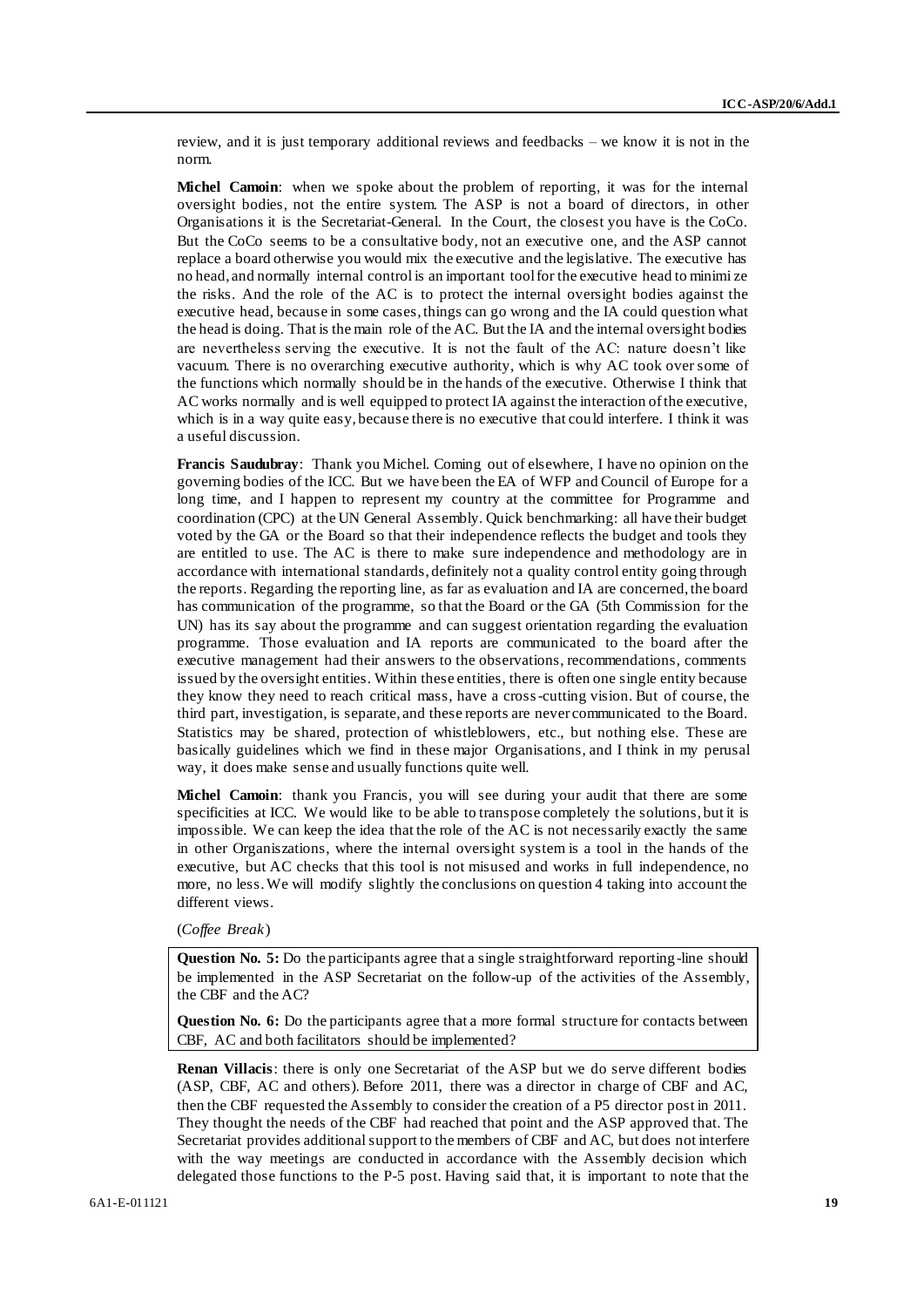other staff members are all members of the Secretariat, as it is one Secretariat, there was an extensive discussion on the rules and procedures of the CBF in 2019. The outcomes were quite clear to everyone involved. All the major programme IV staff work under the direction of the Director, but support all the different bodies, including the CBF and the AC. It is therefore up to the director, based on the needs put forward and resources available, to allocate these resources to the different bodies, to find the right balance. Even in the pandemic, we had a centralized approach to better use resources and re-engineer the way we work.

**Michel Camoin**: I'm not too sure that clarifies. Maybe it is clear for other members of the Workshop, in which case it is ok for me. Again the question was about having a clear reporting line within the Secretariat. You say in your mind yes it's clear. There is supposed to be one director of the secretariat. And when I read the decision taken about the roles in the secretariat, it's not so clear. Maybe I'm wrong. Maybe the ASP members have a different opinion: do you really think the Secretariat structure is completely transparent to you?

**Werner Druml**: part of the answer was given by Renan. The reason why the ASP created the executive secretary and provided for a separate programme for AC and CBF was to confirm the independence of the executive secretary. The purpose was to improve the service to allow the CBF to deliver. So there are two different reporting lines: one specific on technical matters, the other one on assistance and administrative matters related to each programme, specifically to the CBF programme. I think this is appropriate, and it was confirmed by the ASP. The CBF is besides not there for rubberstamping the "haircut" communicated by the Budget Facilitator, as was mentioned this morning, but to provide the ASP with a sound, technical basis for the budget negotiations.

**Michel Camoin**: In your opinion, there is no problem of reporting line for the CBF. No doubt, the CBF has been set up to be independent, yet it doesn't mean it is not a subsidiary body of the ASP. There is a limit to the independence of the CBF: it has to be fully at the service of the ASP – and some members of the ASP have raised the issue of transparency of the system, which is the reason why the mandate was given to the EA. The way it works shows there might be reporting line problems, it is important not to mix theory and practice. Nevertheless, some participants do not share this view, therefore we might modify our conclusions on question 4. If there is consensus on the functioning of the ASP Secretariat, then there is no problem. Position of the ASP members: once again, are you satisfied with the present reporting lines within the ASP Secretariat?

**Annika Markovic**: I don't want to be the only one speaking on this question.I don't clearly see what the reporting line is now, which is why it is hard for me to say if there is a lack, a problem: because the situation is not clear to me. I don't know about my colleagues. Maybe you can take silence for an agreement.

**Michel Camoin**: I'm not too sure this would be a good way to answer this question. To help you in this answer: is the organisation of the Secretariat in any way responsible for the lack of effective communication between CBF, AC and the SPs? The IER suggested to get rid of the Secretariat to clarify things and leave it to the Registrar. My feeling is that there is a missing link between the CBF/AC on one side, and the ASP on the other side, because these bodies meet only once per year. One might think that the only permanent structure, the Secretariat, could be the missing link between the CBF and the ASP. If you have the feeling either that there is no missing link, or that the Secretariat brings nothing to the roles of CBF and AC, we can consider this is not a question.

**Katerina Sequensova**: I would tend to agree similarly to Annika, but as I am new in the position, I am not clear about the current state and what is being suggested about the implementation of a single straightforward reporting line.

**Michel Camoin**: the underlining idea is that "Secretariat" usually means a material organisation to prepare the meetings, the agenda, the minute: that side works normally. But one can also think of it as the permanent link between CBF, AC and SPs, and in that case, there is a proactive function that we haven't seen so far. In that respect, the HWG could have questions to ask, agenda topics to add. What role the Secretariat should play in a richer relationship between these bodies? Personally, I think that since the Secretariat is the only permanent structure, it could play an active role in the exchanges between SPs (i.e. the HWG)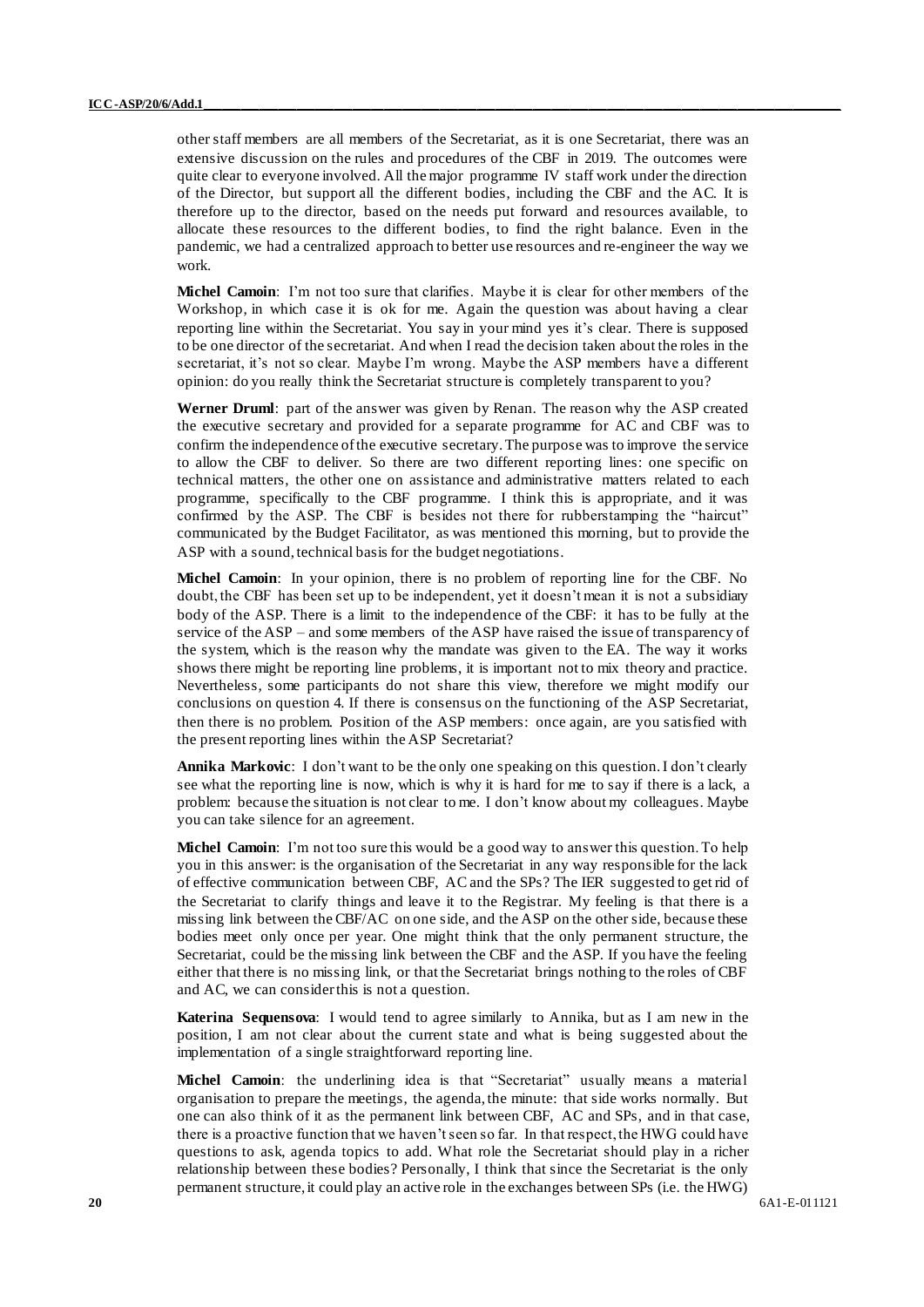and CBF/AC. If one thinks the Secretariat should do so, then it is clear that there is a need for a clear reporting line. Fakhri and Renan, sorry if I have hurt you by saying the reporting lines were not unified at the right level, but this is what we see presently. In a different system, ASP could have a service provided by the Secretariat for the whole ASP including its subsidiary bodies, which could make the permanent flow of communication between HWG and the two subsidiary committees more fluent and richer.

**Renan Villacis**: there are some secretariats which have a more active role. We implement decisions by SP, we don't suggest any policy changes to the SPs on our own. If our SPs wish that we play that kind of a role, we need to discuss how to do that. We are more of a technical secretariat than a proactive one.

**Frances Lanitou-Williams**: I just wanted to ask a clarification on question 5, which says "especially for mutual information between the ASP and the two committees, introducing a more formal structure for contacts with both Facilitators" I would like you to elaborate a little bit on that. I am not sure I have understood.

**Michel Camoin:** the first question [question 5] concerns the role of the Secretariat and the reporting lines, and the second one [question 6] is what could be expected from it. I understand things might have changed since our last contact with the Budget Facilitator, but in the past, it was clearly a passive relationship. The BF knew that the CBF would start working in May/June, and deliver a report in September. Then there was a very short exchange. The message from the BF would be « don't expect miracles from the budget », and then there would be no further exchanges during summer. In autumn, there was a new contact, and the BF contacted delegations to see whether a consensus could be reached on the budget proposal, including amendments suggested by the HWG. The delegations involved were participating to the HWG, not to the whole ASP. Maybe the situation has evolved since our recent audit on the budgetary process, but when we audited, there was clearly a deficit of communication between the HWG and the CBF; a discontinuity of process, and the real amendments were exclusively decided by the HWG – that is precisely where a proactive secretariat might help, if the ICC wants to keep the present system. There is a need for a permanent structure, and the only existing one is the secretariat.

**Werner Druml** (Webex): we are talking about two different things. On one side, support for the CBF. It is the ASP who drew the conclusion over the last ten years that the ASP needs proper support, and the proper support is the executive secretary, with a direct reporting line to the CBF through the chair. The other issue is the cooperation with the SPs and the facilitators. It is our duty and our interest to offer the support, but I wouldn't want to create too formalised procedures for that. There is also the suggestion of the IER, which proposes increasing the Workshops in the summer – we are open to that, but I think we shouldn't put ourselves into a straight-jacket. I think what is essential is the availability of the CBF for the Budget Facilitator, and we are very happy to have with Frances a very committed and interested ambassador. On the other hand, also, the availability of SPs. I have been for four years Budget Facilitator, and I know that it is not easy to mobilise SPs. But I think we are interested to have this dialogue. Our purpose is to make professional input to support the political decisions afterwards. But again, openness and flexibility are the best way. Substantial suggestions from the Budget Facilitator will be looked at by the CBF: this is an example of a cooperation that is developing. Once we finish our internal discussion, we are going to have a common meeting with the HWG. We have good experiences along those lines.

**Frances Lanitou-Williams**: this an opportunity for me to repeat that it is self-evident that budget facilitation is a continuous process. The Budget Facilitator must be ready to remain engaged from day 1 to the very end. Yes, there are key dates that are important, and it is important to have these calendar dates and the processes, but it is more important to make sure that communication with all stakeholders is continuous. And I mean all stakeholders. We do have a plan, a calendar of dates, but this doesn't mean that we do not remain engaged. We do facilitate contact between the stakeholders.

**Michel Camoin**: I understand you say it can work on a practical and pragmatic basis. Again, if this was included in our analysis, it is because during audit on the budget process, we had evidence that it didn't work as smoothly as you say. If it is not formalised, nothing guarantees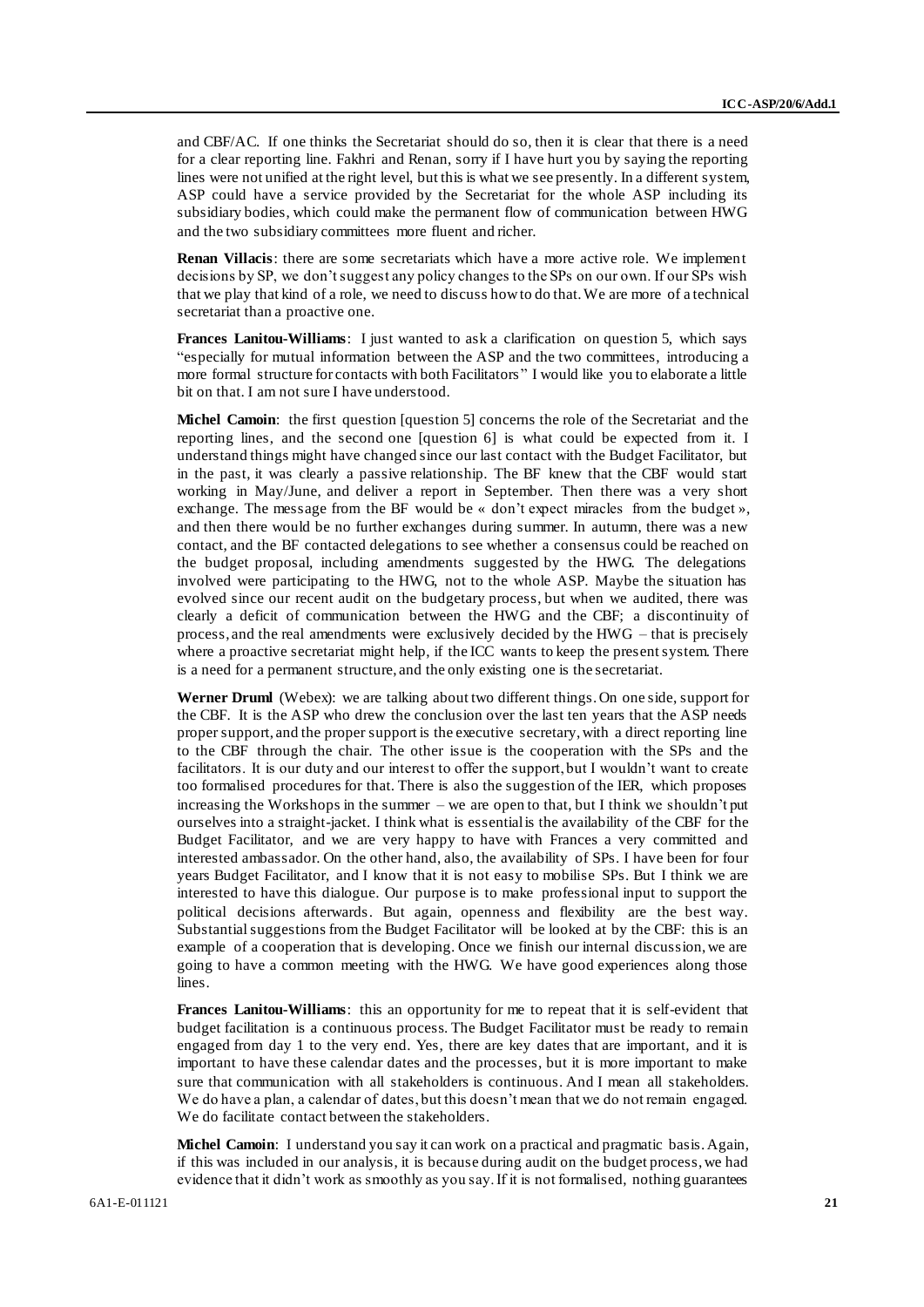that it will last forever. Implementing procedures and giving missions to the Secretariat might be something much more subtle than a putting on a straight-jacket. Of course, we will take into consideration what you just said.

**Annika Markovic**: I think it is wonderful that we have a very ambitious Budget Facilitator this year and I hope that Frances will stay for the next years. It will improve the contacts between the Secretariat, the CBF and the SPs. As long as it works, it works, but it would be good to have a structure to fall back on, a basic platform for interaction that we can always as SPs count on. My second point is on the CBF: it does a very important work for us SPs, but I think that we as SPs are not paying enough attention to the content of its report. I know they have a lot of interaction with the staff of the ICC before coming with their proposal. But I don't think the recommendations of the CBF have any significant impact on the budget process and decisions. I wonder if it has enough influence, and if there are ways and means to increase this influence. The budget is based on an assumption on criminal cases that will be dealt with and of course, the CBF cannot question that, they have to take it for a fact. Then they can look at some more technical parameters, but again, this is a criminal court. We again – but I was told not to call it political - come to a discussion on how much money we want to spend on this Court, which is political, based on a number of cases you think you will deal with [**James Stewart** : it is technical, the preparation of the budget by the Court is not political]. I don't see the distinction in the same way, it is not technical in the way the CBF is working. Then comes our deliberation at the ASP, and that is clearly political. How could we organize it in a way that the CBF, during the process of the budget facilitation, could be present to answer technical questions of the SPs, and not just the Budget Facilitator? The CBF being present in a more continuous process would coordinate the political and the technical deliberations.

**Michel Camoin**: by going step by step, asking if we should have more formal structures, we don't foresee the other questions, which Annika raised and which are asked in the following question  $N^{\circ}8$ . There has been a discussion between James and Annika which I think is really central to our difficulties: what the Prosecutor considers as technical from a legal point of view can't be considered as merely technical by SPs. We see that sort of debate in every system of justice. The political issue is: how much do we want to dedicate to justice? For the Prosecutor, we have a duty, we cannot choose not to look at certain crimes, and it has a certain cost. There is one element that completely escapes the CBF in the current system, between the political and the technical points of view: the translation of the budget "drivers" into a budget proposal. What are we ready to arbitrate, what to take and what to leave from the proposal derived from the "drivers" defined by the Prosecutor? We saw, as External Auditors, that in the past ten years the budget was growing independently from the number of cases treated by OTP. This is a problem that is interesting to analyse from a governance oversight point of view. That is why we suggested, when given our mandate, that this question should be examined.

At this point, provided we give further answers to the next questions on the necessity and the ways to improve the relationship between the bodies, the answer to question 5 and 6 seems to be positive. It is true that this mandate is largely centered on budgetary questions, and that oversight of the governance is not limited to this aspect. Nevertheless it is clear that the budgetary governance is the main topic, so we gave it a priority. It will be up to you to say, at the end of this Workshop, whether you want other items to be examined.

**Margaret Shava**: on the issues that Annika raised, two reactions: first of all, the notion that the CBF accepts without question the number of cases proposed by the Court is wrong. I am not authorized to discuss the details of close sessions, but I think they can confirm we have robust discussions. Second, thank you Annika for raising the point of the impact of CBF, by saying the issue is how can CBF be more continuously available to the ASP? As Werner has stated, flexibility is required. A prescriptive approach is not necessarily the best way. As we say about constitutions « less is more ». I think we need to give room to the realities, which are that each Budget Facilitator has its own way of working, but how do we facilitate this continuous engagement? Suggestions on how we can make ourselves available to answer questions and have a richer discussion with SPs? Regarding question 6, on the third bullet of the presentation, we have a proposed solution which involves the heads of organs approving the annual workplan of IA. I would just point out this is a function of the AC, and recall the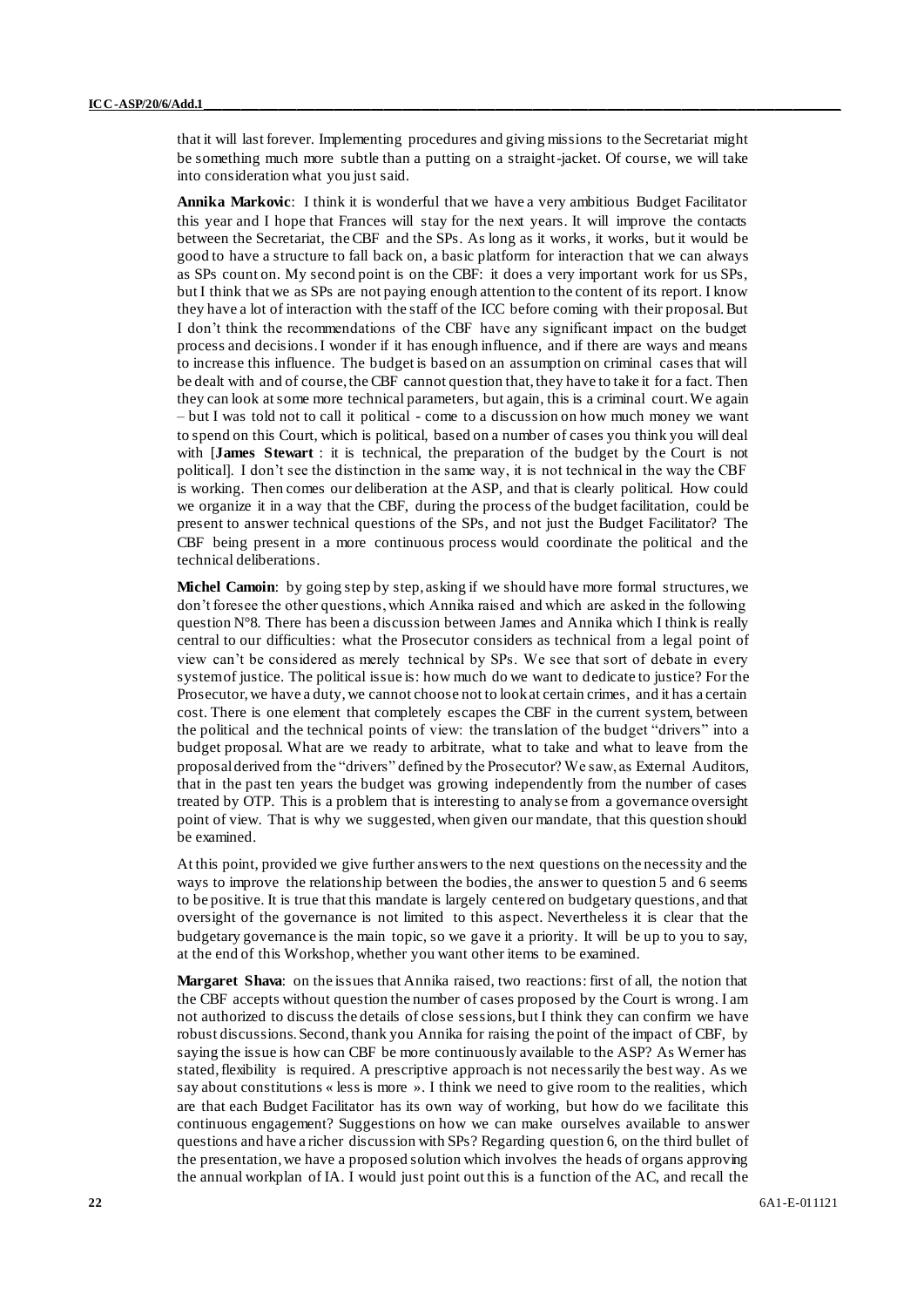concerns that have been raised with regard to the independence, or the perception of independence of OIA. I would question the proposed solution.

**Michel Camoin:** on question 5 and 6, I understand you think a flexible solution is preferable to something clearly defined.

**Margaret Shava**: yes, and I think the initiative should come from the ASP, how often and in what way do they want to have that kind of interaction with the CBF?

**Michel Camoin:** addressing myself to the facilitators, you are at the front row in the contact with the CBF and AC. If you see that some procedures which could be clearly decided and written could help, such as the number of meetings – don't forget that this number can be increased thanks to the new means of remote communication, you are not limited in the number of meetings and participants. This allows for a more continuous communication between stakeholders. If you have some precise points, we will look at them and decide whether it would be preferable to have them described in a procedure (in that case that would involve the Secretariat), or if you want to leave them to the goodwill of the persons involved. I am against this second option, because I have never seen a bicycle going without someone pedaling. But I am open to include your suggestions in the report.

**Marco Blasi**: just to make a correction regarding the statement on budget growing while cases are not: unfortunately we are not looking for trouble, trouble comes knocking at our door. The CBF, as correctly pointed out by Margaret, is very active in scrutinizing what is proposed by the OTP as well as all the other organs, asking details on the situations that justify increases or decreases of the resources allocated to specific cases. The scrutiny is applied to all areas that contribute to the preparation of the budget proposal. For instance, the capital replacement plan was reviewed and more details were provided by the Court upon request by the CBF. The UNCS is another example. The ICC, like many Organisations, is linked to the UN common system: there has been an impact on the changes of the system in particular two years ago, where after about seven years there was a big jump, because the UN common system had been kept compressed for years and eventually there was an adjustment. There are many factors that play into the level of the proposed budget. But if you look also at one of the annexes that portrays the historical series of assumptions and achievements, you would see that the cases do increase, and they would increase even more if OTP did not apply a very strict case selection to a point that is getting painful.

**Frances Lanitou-Williams**: I don't think it is personalised. I thank all my colleagues for your vote of confidence. This is new to me, I just assumed the role of Budget Facilitator, but for me, it is certainly not a bicycle without wheels. The processes are clear, there are key dates. The Budget Facilitator just has to follow that process. For me, it's self-evident, and I do think it is well-structured and I really don't think it's personalised. This does not mean I am taking a position as to whether it can be formalised, or more specific; it is just an observation.

**Michel Camoin**: yes there is an agenda that was given to us, a roadmap for the Facilitator which is quite clear and transparent. From the information we had gathered in 2017, between those milestones no information was circulating. It may be different today. One example: when the CBF experts come, they come for two or three weeks and have contacts with the Registrar and all the other organs. During that period, they do not communicate with the ASP, the HWG and the Facilitators. Maybe that's not the case today but they used to work on their own, independently, although independence does not mean absence of communication. In this respect, this Organisation is very different from what we have seen in CoE, OSCE, ICAO, etc. where you have a continuous relationship between the members of the committees and the Member States. In almost all cases, the CBF are not composed of independent experts, but of member-State delegates. If you say this has been solved for ICC, then it is perfect, we don't have to bring anything new, but we haven't received such information from the HWG. We know the agenda hasn't changed and don't know what is taking place in between. So I consider you give a positive answer to questions 5 and 6, but you want to see more precisely what lies behind.

**Fakhri Dajani**: thank you for giving me the floor again. Annika mentioned there was no communication with the HWG. Actually, I attended all the HWG meetings on budget, and I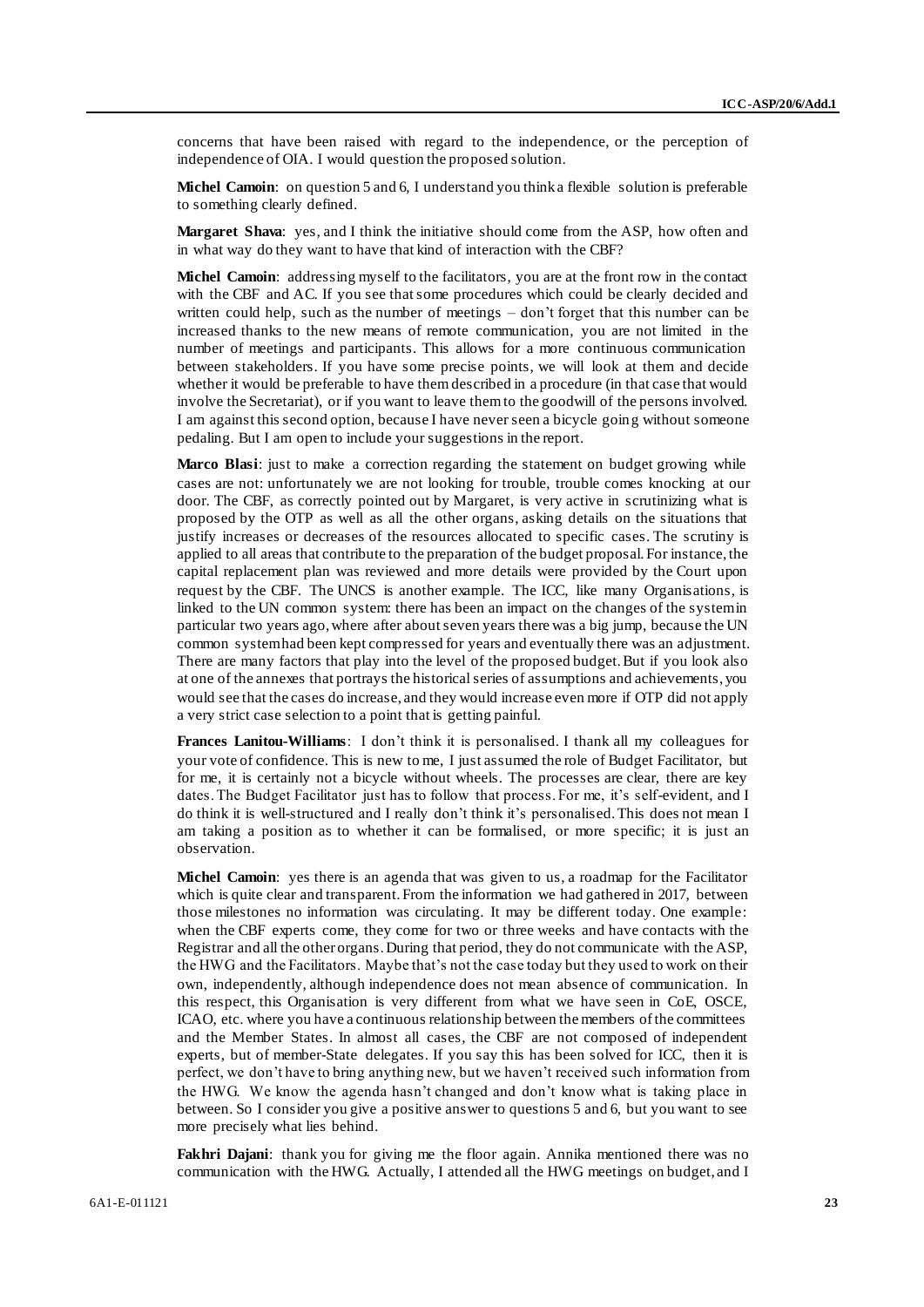don't recall that I have missed one. When they need additional clarification on what is in the report, they ask me and I give them all the information possible. Again, the HWG is a political body, and for the CBF it is better to have little interventions there, because everything is reflected in its report submitted to the ASP. The other clarification I want to make is a disagreement about the interactions with the Facilitators and the SPs: excuse me for this bluntness, but I am the one who arranges meetings with some SPs, especially the Budget Facilitator, BMO, even with the VP of the ASP. Everytime, the CBF Chair is meeting with the representatives of the SPs.

**Michel Camoin**: we know there are formally several meetings organised. We are talking about the flow of information exchanged between CBF and the HWG during these meetings. I think we can move on to question 7.

**Question n°7**: Do the participants agree with the implementation of an annual meeting on internal governance oversight with high-level administrative executives of the three Organs and the head of the Internal Audit Office to approve the part of the internal auditor's annual program specifically dedicated to ICC crosscutting issues.

**Michel Camoin**: We had suggested in the past, as EA, that the head of IA be invited to the CoCo meetings, and we have been answered that in fact, the CoCo was not the right place to discuss technical oversight matters. Now, we have the situation where IA builds a programme on the basis of risk analysis, as all IAs do in other Organisations; the difference being that although it is discussed by the organs concerned, there is no formal decision t aken approving and endorsing the IA programme, and then it is presented to AC, which formally approves it. Normally, the IA programme is approved by the executive (in most cases, by the Secretary - General). In the absence of a "father" [**Annika Markovic**: a mother!], it is approved by AC, and that does not correspond to good practices. Usually the AC has a strong word on the programme, can reject it in its protective role if it believes IA has been influenced by the executive, but it never has the responsibility to adopt/endorse it. It is as if the AC was the executive ultimate responsible for the audit programme, which has been discussed with the organs but not endorsed by them. Therefore AC gets involved in management issues. We have been told in the past that the CoCo could not endorse this decision. In the past, one might have supposed it was the role of the Registrar, but it has never been exercised in that way. That is why in the working document we suggest a solution where the heads not of the organs, but of the administration of each organ (Marco, Ivan, Hirad) have an annual meeting and take collective responsibility in approving and subscribing to the programme proposed by the IA. Then of course, AC can say no if the processes were not correctly applied and the independence of the IA was not respected. With such a proposal, we are trying to have something that represents the executive vis-à-vis the internal audit functions, and it can only be something that represents the three organs. The IA programme concerns mostly crosscutting issues: 90% of the programme could be decided by such a "troika".

**Fakhri Dajani**: you have mentioned rightly that the head of organs can say no to certain audits. That's why, in order to avoid that, and according to the standards, I don't think any of the principals (subject to audits) are in a position to approve the programme. Actually, if you look at the IA work programme, there is about 20 to 30% of assignments under advisory services. The work of IA is based on risk assessment: IA meets with everybody in the Court during the risk assessment. Now AC has to make sure IA is following this path. Advisory service is like a wish list for head of organs wanting the IA to assist them with something. We don't need to reinvent the wheel. 20-30% advisory services, the rest is really based on risk assessment.

**Michel Camoin**: I was not talking about the 20-30% but the 70 remaining. Fakhri is right, it would make the IA programme adopted by people who are under supervision of IA. We saw in another Organisation one case where the SG himself should have been audited by its own IA, and of course in such a situation you need an AC, that is what audit committees are made for. Of course it is better when you have an overarching executive, but this is not happening here. Again, Fakhri, thank you for your remark that shows our proposed solution is not ideal either. Is it better or worse than having the AC deciding of the programme on the basis of the proposal of the IA? We could also have the IA deciding by itself of its programme, without anyone approving – but that exists nowhere. We have a triangle: leave it to IA, who loses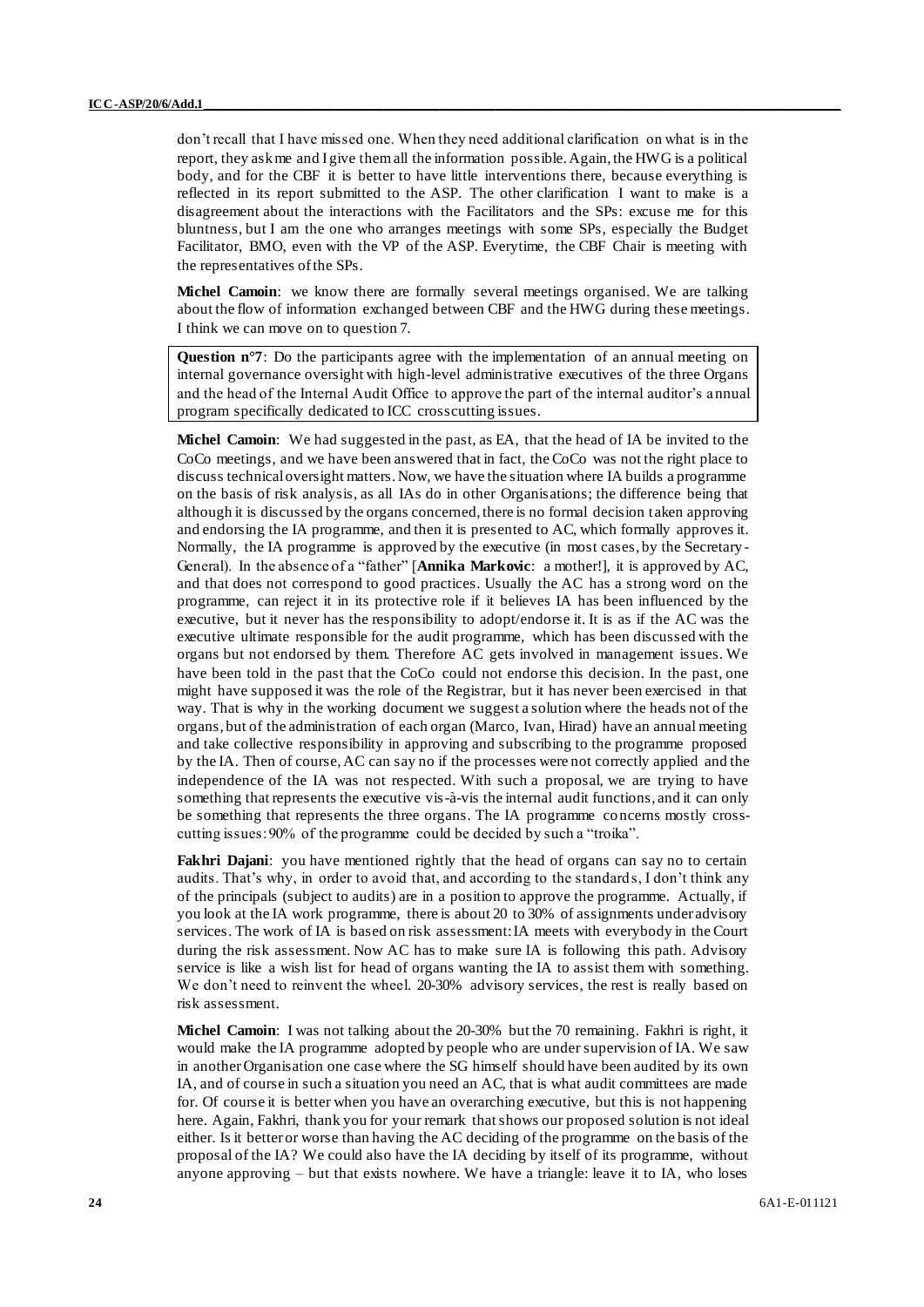legitimacy; leave it to the AC, which does not correspond to the standard separation of duties, or find a third way for the executive authority(ies) to adopt the workplan, where AC can reject the IA programme if it thinks there was some pressure on IA, which is what the standard requires. That of course would necessitate written procedures so that things are completely clear between the AC and the Court.

**Florence Bole**: I am part of two networks of internal auditors working in IOs, the UN system and the European coordinated system. Two years ago, I conducted a benchmark to understand how the audit programme was validated because I was not satisfied with the way it was done at the Court. I believe that as IA, we serve the Organisation and its management. The plan should be validated by the management because we need to work on topics of interest for them, and also because they should be more engaged regarding our own work. If they are not available for the audit, they would remain responsible because they validated the plan. For my colleagues, it is evident that the plan is validated by the top executive management. They inform the AC once the plan is validated, or it is a parallel process. We have a rather exotic situation here and I am open to what Michel suggested. It would facilitate the engagement of the Organisation and the rollout of the audit plan. The audit is risk-based completed by my own assessment. When I did the benchmark two years ago, I asked the percentage of advisory services, and it ranged from 20 to 50%. This doesn't mean that advisory services will not be risk-based, I consider the added value of the engagement. When you work in an operative and sensitive judicial environments, a way to provide improvement on processes is to provide advice.

**Michel Camoin**: the solution suggested in our working document is not ideal. Does anyone have a better solution that the one that is proposed? I don't believe in the proposal suggested by the Independent Experts Review, which is hardly compatible with the Rome Statute: they assimilate de-facto the Registrar to an executive Secretary-General covering the entire organisation.

**Annika Markovic**: indeed, the workplan of OIA is drafted on an approach based on risks. You normally audit things like procurement, recruitment, IT, etc. These are areas where all organisations have risks of contractual problems, or problems where they need a second opinion. The IA is a service for the executive, which should approve the plan. Michel, please elaborate a little bit on the fact that CoCo is not the right place to approve the plan. If there is a good explanation to that, I think the proposal of a committee of three heads of organs is a good one.Then the AC comes in. If the IA comes to the AC and says « this is my workplan, I also had the idea of… but I was told not to do that » then AC can refuse the workplan. AC also has an important role, in my experience, in the follow-up of audit recommendations. IA is the owner of the risks and the recommendations. The AC has to see why recommendations are not implemented. In the division of duties between audits and advisory services: when there is good confidence between IA and executives, the number of advisory requests increases. That's a healthy result, and there again the AC has a role to play and must ensure that IA does not become a pure advisory body because there needs to be a control function too. I think 50% would be too much and 20-30% is a good situation. I would certainly hope that the CoCo could perform that role, but if that's not the case, please explain why.

**Michel Camoin**: why not the CoCo? We made a first recommendation in 2017, where CoCo was not asked to approve the internal audit programme, but only to invite the IA to attend the CoCo meetings. The common answer of the three organs was that CoCo does not discuss matters that could concern IA, as it deals only with general coordination. We could have suggested to the CoCo to become a decision-maker. But what might have happened is that the Prosecutor, the Registrar and the President would ask their deputies to represent them for questions linked with internal audit. That is why, in our suggestion, the managers would take the decisions in the name of the heads of the organs.

**Aiman Hija**: I am suprised by the conclusions made here. The standards are clear. The discussions of the IA are something internal, it is up to the director of IA as long as it is riskbased. I can't understand what you mean. Eventually, the ASP has the authority, AC represents the interests of the ASP. The AC cannot adopt an audit programme. The IA programme it based on risks and on resources available, which I hope will be increased in the future. Even in your recommendations here « the AC shall approve the work plan »? I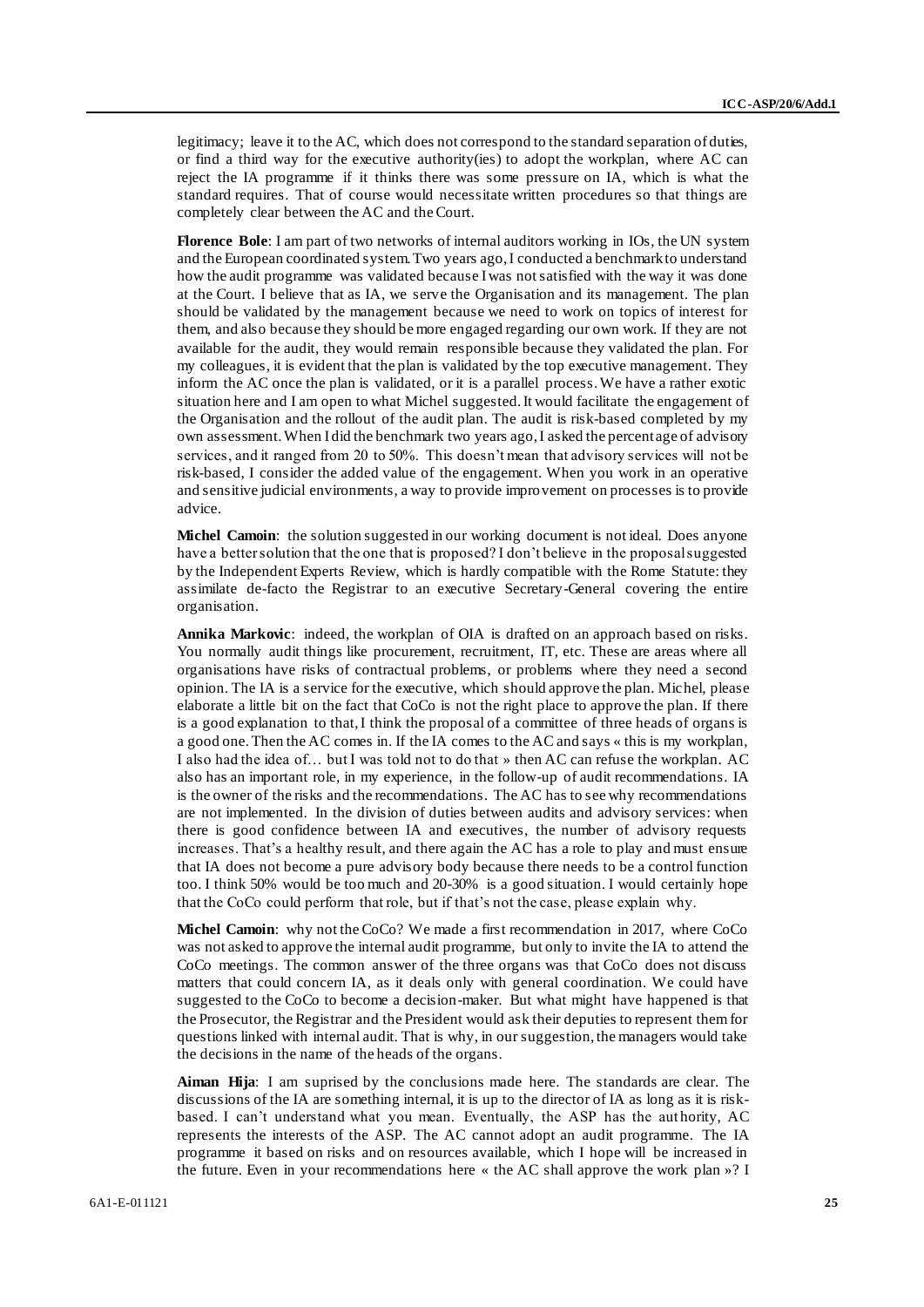would be more than happy to provide you with other analysis of what the AC does, which is in line with international standards.

**Michel Camoin**: we might have a problem of wording. In the normal standard, the audit plan (risk-based, not advisory) is first discussed with the executive principals, there is a first draft, AC checks that the discussion was open, then the program is endorsed by SG. This is the only step that is missing. After that, you are perfectly right, it goes to the AC that agrees or disagrees and can ask for a new project. AC cannot be the one that both decides of the programme and looks at the follow-up of IA's recommendations.

**Osvaldo Zavala Giler**: as a general point, appropriate measures that could create a stronger link between the principals of the Court and the IA function are welcome. I just want to touch upon the notion of the executive and the relationship with CoCo: the executive of the Court is not an anomaly, it is *sui generis*. Not an anomaly, but a deliberate intention shown, for example, in the Rome Statute art.  $112<sup>3</sup>$ . There is an understanding in the description of the duties of the Assembly, that the administration of the Court on which the Assembly has a managerial oversight role is shared by the Presidency, the Prosecutor and the Registrar. When it comes to appropriate solutions, I think it would be best to stick to the principals of the Court. Whether the authority of the principals is delegated is an internal matter. I think it is correct that indeed CoCo looks into many strategic issues. But this doesn't mean CoCo can't as well agree on decisions – for example budgetary assumptions. The composition of the CoCo is dictated by Regulation 3, we cannot have a delegated council in which only the directors attend: the CoCo has to reunite the heads of the organs. We could also have a dedicated CoCo to look into this. I don't see the problem of having a meeting dedicated to the IA, where the principals or those delegated by the principals endorse the plan. Overall, engagement creates ownership. Once we endorse a plan, we are also committing to a plan, and it will be easier for us to organise ourselves and make ourselves available.

**Michel Camoin**: I see you don't reject the idea of a dedicated CoCo. My idea was that it would be difficult to mobilise the principals on these matters and tried to be realistic. You reminded art. 112 of Rome Statute. Collective responsibility, that is why I was mentioning cross-cutting issues. If this can be institutionalized on IA, I think it would be beneficial for all. I understand you support the proposal on question 7.

**Ivan Alippi**: the Court has a lot of interaction with the OIA, this is an opportunity to mention it. Such interactions usually involve management and Principals, inside or outside CoCo. For example: we work intensively with the OIA on risk management and the Court's risk register was presented/approved by CoCo. When there is a new audit plan, we have the opportunity to review and discuss some aspects of it, such as the balance between audit and advisory services, the relevance and the timing of the audit. It is more a matter of formalizing this interaction process through an approval.

**Saklaine Hedaraly:** the IA is a management tool essentially, and the AC plays a critical role in ensuring it is used properly. It is a matter of finding the right balance. We had a similar discussion on evaluation. We have noticed that often, ASP did not propose evaluations because of a lack of knowledge. We would consult heads of organs and based on that, we would prepare the evaluation programme. I think Osvaldo's proposal is a good one, and delegation of authority would be fine. AC would ensure there is proper independence, which is crucial. The consultation on the plan matters. Who approves it is a technical matter, but there has to be a consultation in a correct manner.

**Michel Camoin**: this speaks in favor of integration of OIA and IOM at least for the part dedicated to evaluation. As you pointed out, in a way, you cannot expect too much of an evaluation programme coming from the ASP. The SPs are interested in the results of the evaluation, not the preparation. I am not speaking of the very specific problem of investigations. For the most useful evaluations, it's the management who knows best. That might be a way to simplify the structure and make it more effective.

<sup>&</sup>lt;sup>3</sup> Art. 112-2-b: The Assembly shall « Provide management oversight to the Presidency, the Prosecutor and the Registrar regarding the administration of the Court" administration of the Court;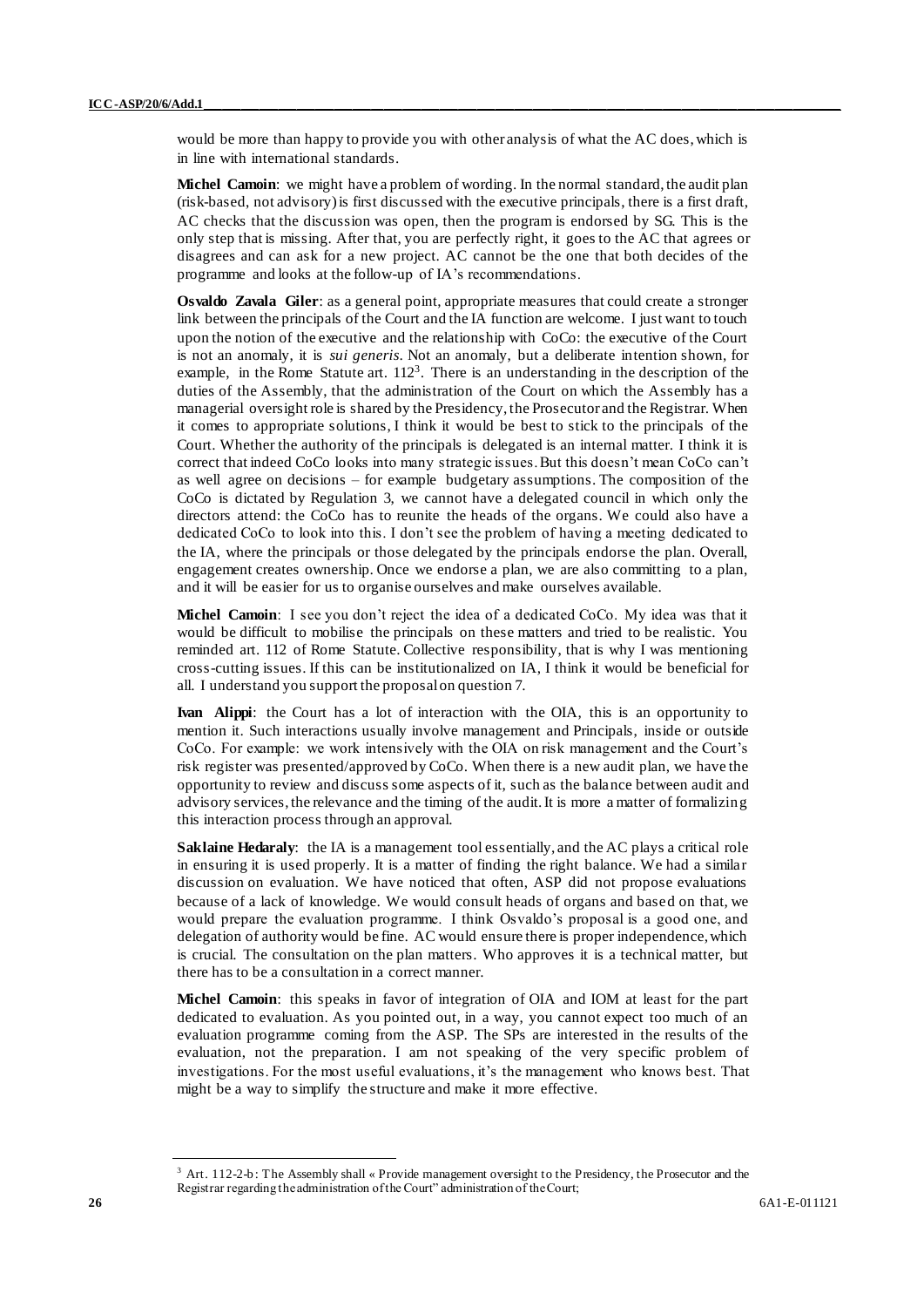**Florence Bole**: prior to the existence of AC, the plan was validated by the three organs during common meetings. They were always available, including for meetings that could last mu ch more than one hour.

**Michel Camoin**: so unlike what I suggested, your experience shows there could be a dedicated CoCo.

**Hirad Abtahi**: we used to have meetings with Florence. We could have a special/*ad hoc* CoCo. When the judges drafted Regulation 3, it was to reflect the Court's governance scheme (art. 38, 42 and 43 of the Statute). As colleagues said, CoCo acts as the inter-organ forum par excellence for Court-wide agreements. When the immediate offices, ie "Cabinet", receive requests, they are transmitted to the heads of the organs for their consideration. The immediate offices then coordinate among themselves in order to prepare for CoCo or to settle the matter among the heads of organs, where urgent. The terminology is therefore not important. For example, we had ad hoc CoCos for COVID and the US Executive Order, wherein other people who normally don't sit in CoCo would come to present issues to the heads of organs' consideration.

Michel Camoin: this is a question of formalising: real documents, real minutes. Also, it is important for the AC to know the IA programme approval has been formalised, with minutes of the meetings.

**Margaret Shava**: I am not sure I've understood the issue clearly. Is it that the director of IA has not had access to the executives to draft her work plan? What has prevented this consultation? Is the idea that this consultation should end in a final approval of this work plan in place of AC? Or it is that the director is asking for support in the drafting of the work plan? If the idea is to supplant the role of the AC, I don't think this is in line with international standards.

**Michel Camoin**: Florence consults all the organs (on the risk-based part of the programme). She makes sure it is agreed to avoid major problems. But the positive involvement of the organs is not there. You have a discussion with no formal decision, and then the draft is submitted to the AC to be endorsed. We say you miss one step, which is the formal approval by the executive of the Court. It is more formal than anything else, but in that case, formalis m is an essential part of accountability

**Aiman Hija**: since we talk about the audit process, if you want to be in line with most UN agencies, yes there is one department for audit/investigation/evaluation, but then you need create positions to handle the job. It is a very demanding and critical post. There usually is cooperation but limited to general information. On the formalisation of processes, there was a recommendation where the head of OIA observes CoCo: this is a missed opportunity. In FAO, the director of IA is an observer in management meetings and this is very helpful to everyone. If there is a chance to have this formalised, this would be great and also help the auditors.

**Michel Camoin**: we can restate the 2017 recommendation with a new package if everyone agrees. This suggestion was rejected last time, the argument being that it was not the role of the CoCo to deal with that. If we adopt this question 7 solution, we can try this time with the angle of more commitment to the One-Court principle? The CoCo would see the interest of a closer relationship with IA.

### *End of the day*

25 May 2021: 9.30 am opening session

**Michel Camoin**: yesterday, we discussed question number 7. We discussed the way the ASP had access to the oversight system in general, and then we dedicated some time to the internal oversight system (including the IOM), which is the part that usually reports indirectly to the ASP. Today, we will discuss the part that reports directly to the ASP (that is the AC and the CBF). We had a consensus on the need to improve the flow of information on a permanent basis. There are some milestones where there are some exchanges, and there are quite long periods without exchanges. There is a need for the Secretariat to be more proactive in the exchange of information, so that this exchange is permanent between the ASP and the committees.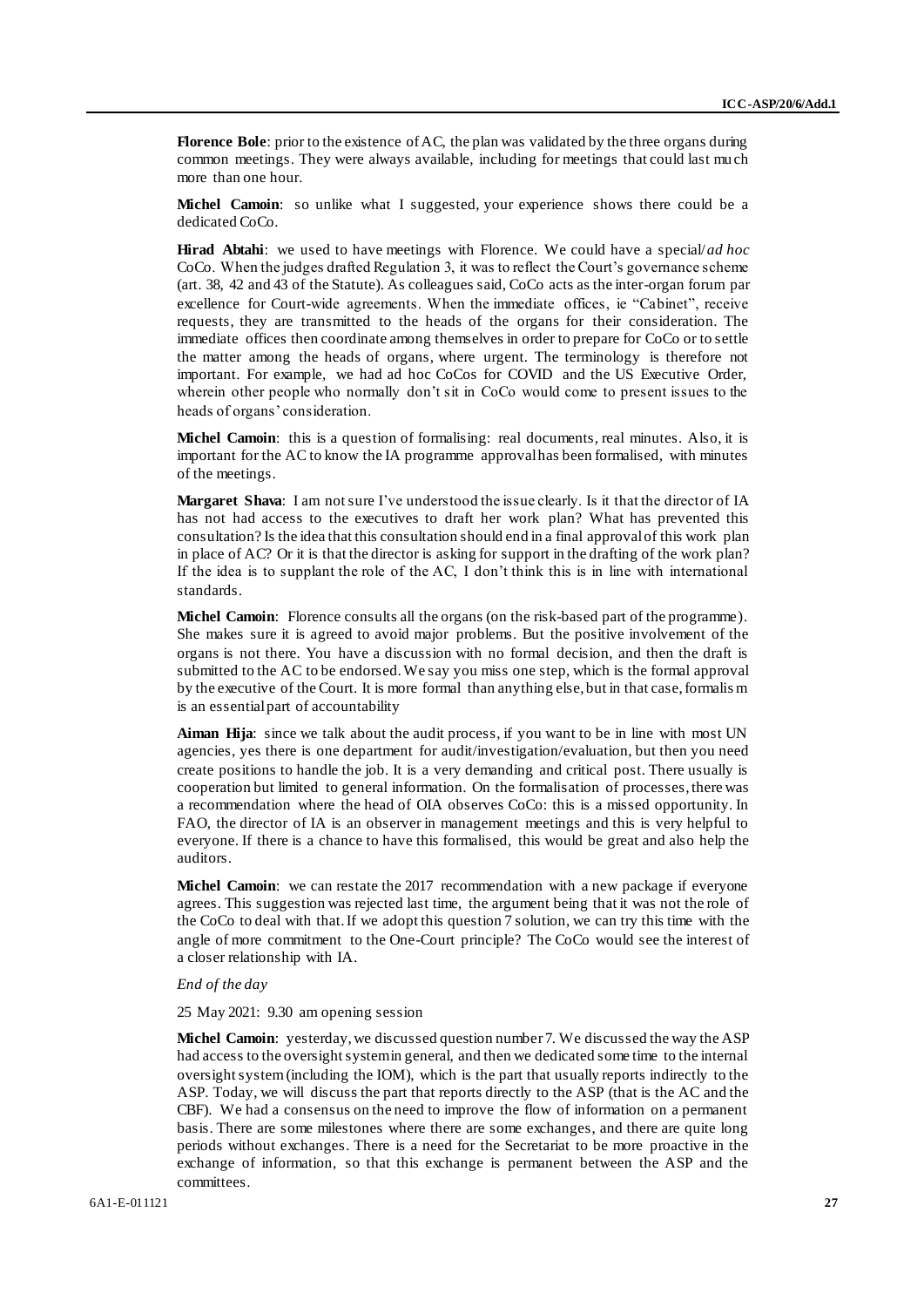**Question n°8**: Do the participants agree

a) to modify the rules concerning membership of CBF and AC so that the ASP can be directly represented in these committees through the facilitators, and if yes

b) to adopt the "passive " formula (budget facilitator vice-chair of CBF, Budget Management Oversight focal point vice-chair of AC) or

c) to adopt the "active" formula (facilitators chairs of both committees)

In both cases b) and c) the budget facilitator would be simple member of the AC

Today, this is a new question: the idea is to modify much more in depth the relationship between the ASP and its subsidiary bodies by integrating direct representatives of SPs into both committees. This is something seen in several other Organisations. Sometimes, these committees are composed of independent experts only; in other IOs, it is a mix of representatives of the states and experts, ensuring permanent exchange of information; in other cases, they are made out of experts that represent SPs. That is the general idea: both committees becoming mixed committees instead of pure expert committees, to ensure the re is a continuous direct flow of information.

Having said that, we suggest two formulas but there are other ones that can be considered. The first one would be having the Facilitators integrated in both committees, in a position of vice-chairs. The Budget Facilitator would be vice-chair of CBF, and the Budget Management Oversight focal point vice-chair of AC. The second formula would be much stronger: the facilitators would chair the two committees. There might be other solutions. The problem is that the facilitator must be felt by his/her colleagues of the ASP as being representative of all members. In the case of the Court, it might be difficult. It is not guaranteed that members of the HWG would consider that they have felt fully represented by facilitators. In that case, that would mean that exchange of information through membership should be enlarged, perhaps to two other members of the HWG.

Last but not least, as an EA, we must think of the cost of these committees. That would mean diminishing the number of independent experts, so that altogether the members of the committees wouldn't increase, or increase slightly. One could also consider that presence of members of the HWG wouldn't imply an increase of the cost of these committees, since they work in The Hague on a constant basis.

This first proposal, again, would require a major decision of the ASP about the way the membership of these bodies has been set on until now. The floor is now to anyone who asks for it.

**Margaret Shava**: Thank you Chair. I think for both the CBF and AC, this proposal is definitely problematic. You said it would increase transparency, but I think we addressed the issue yesterday, and we said from the point of view of both committees we do not agree there is no lack of transparency. Should the ASP require more constant communication, this can be addressed. Our other major concern regards the potential conflict of interests that would arise from blending technical and political considerations. You said yourself it could be a challenging process, even to acquaint the facilitator. Ultimately, political considerations would spill over in these committees. The proposal of politicals chairing what is meant to be independent committees would be problematic, the committees would be undermined by political considerations. What is evident from the outside is the four meetings/year. What participants do not know is that communication is constant throughout the year. There are focal points for various issues, there is a lot of work that goes on behind the scene. I do know that the workload of ambassadors can be heavy. I do not know how they can chair or even participate in discussions of the CBF. The other possibility with regards to political considerations: you pointed out the discussions happen at the level of the HWG, so we are blending other processes because the experts are appointed by the entire assembly, whereas the HWG is a separate and fairly restricted group in which all SPs do not participate. These technical committees should remain as technical as possible to give technical advice to the SPs. We are pointing out the risk of spill overs in the discussions. I think Werner can agree that AC and CBF do not endorse this proposal.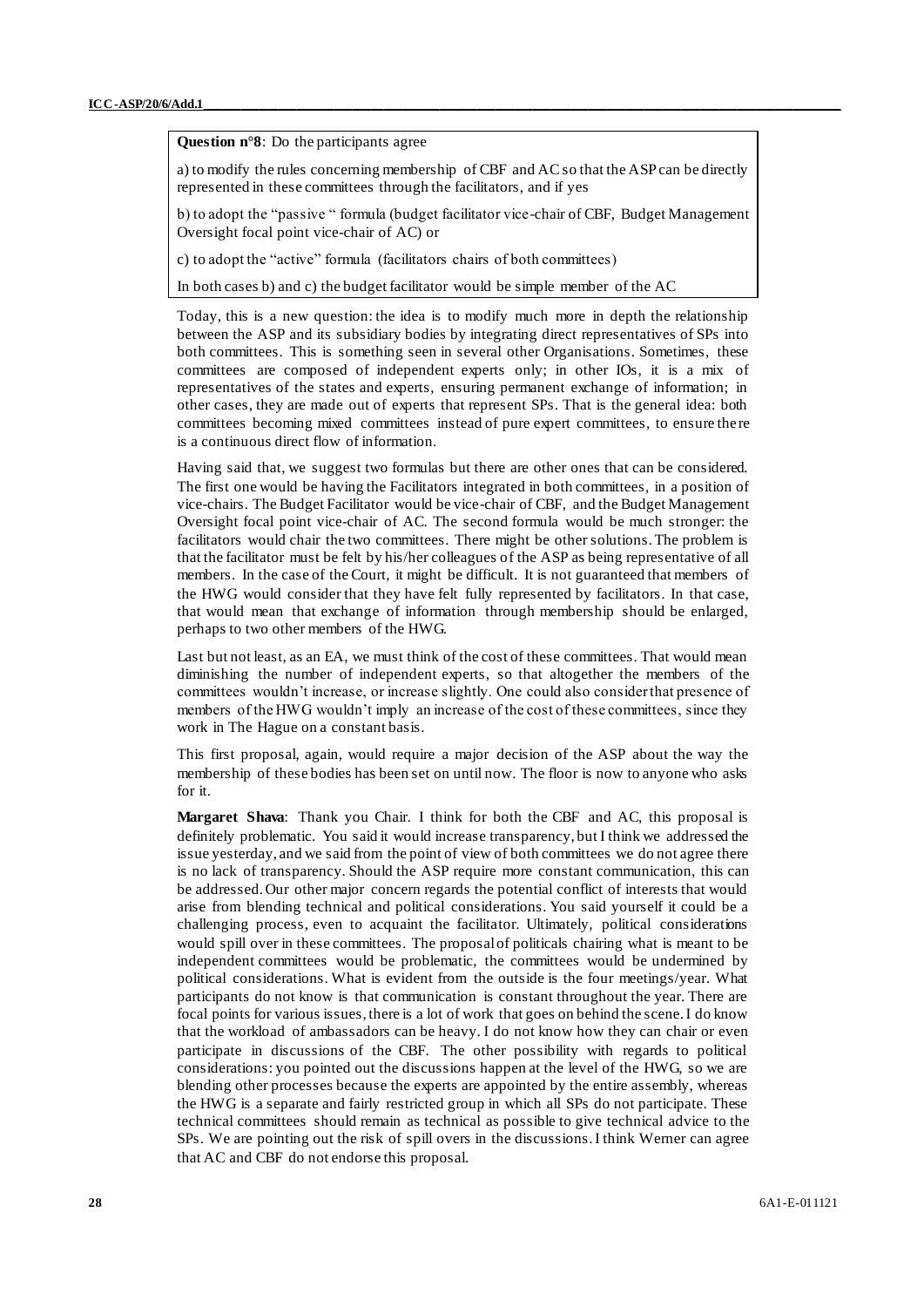**Michel Camoin**: Thank you Margaret. Of course, we expected this reaction from both committees, and we must admit you make a good point. The problem is arbitrating between the principle of technical independence of the committees and the effectiveness of the advice given by the committees. It seems that (also in other Organisations) when committees are fully independent, while proceeding from the political, there is always a deficit of information between the work done by these committees (in particular the CBF) and Member States. We have seen other Organisations where they had the choice to merge in the committees the representation of the SPs. You are perfectly right, that blurs the image of full technical independence. In that case, there are some political issues. But if you try to go to the principle of reality, the choice is between a technical subsidiary body that does not have a full role of advice towards the ASP, or something that runs less independently but would be more effective, would almost have the last word in the budgetary decisions. Yesterday we saw that of course – and it would be your choice, Margaret – improvements can be made in the communication, but there are just qualitative improvements in the flow of information. If the ASP would decide to adopt different rules of the game, as a clear majority of other Organisations have done in the past, it works, I don't say it works perfectly, but at least it solves the problem of the full role of these committees. It is a more or less radical solution for the ASP feeling of ownership of the CBF.

**Werner Druml** (WebEx): I think there is not very much to add to Margaret's statement. One recommendation of the IER (n°39): « to maximize the potential of ASP sessions, SPs are suggested to defer to the CBF on technical details ». We can see the IER sees the CBF as an independent technical body that gives advice to the SPs. The budget facilitator is not necessarily the voice of the SPs. He or she does realize he/she is facing competing interests from SPs. Hence the need for technical advice. Also the last ASP in its budgetary resolution « emphasizes the central role of the report of the CBF » in those negotiations. Those negotiations are basically political negotiations on the budget. This clear separation between the political and the technical is being recognized. I can only underline what Margaret said on the importance of independent expert advice.

**Michel Camoin**: Thank you Werner. This position is clear and logical. This model has been working, yet the ASP, by giving us a mandate to examine the system, doesn't seem to be completely happy with it. The committees can say « we are fully transparent », but remember question 1, the mandate is seen from the States Parties delegates: is the system as transparent as it is declared by the members of the committees? It is a question of point of view. The committees are subsidiary bodies of the ASP, and in the end, it is to the ASP to determine whether the system is transparent or not to its delegations. We are not inventing a new formula, it is a general standard, a solution chosen by the large majority of other Organisations. There is also an advantage for the independence of the expert members: this would give them an opportunity to be more convincing. In the final report, they have to convince the members of the ASP. I think Werner and Margaret make a good point: n othing guarantees that the members who represent directly SPs and who are members of the committees really represent the ASP. This moves the problem of transparency from the committees to the ASP itself (that is between facilitators, members of the HWG involved on one side, other members of the ASP on the other). That is a problem met every year: when deciding on the budget, it is difficult to reach a full consensus. So the choice is between having a completely independent opinion, without having a significant influence in the final decision, or having a mixed approach where the experts keep their full independence, but discuss it right away with delegates who represent more or less faithfully the position of the ASP.

**Annika Markovic**: Thank you very much Michel. I am not going to remain Budget Management Oversight focal point, I have left the position and, pending approval of the Bureau, my successor William is here. I am also moving from The Hague in summer, so I won't take my own interest into account. The CBF work is very important, it is an expert body that advices SPs and gives us a reason not to delve ourselves in the technical details. We have a body doing that scrutiny for us and explaining where there are potentials for efficiencies. This is very important work but I must say it is not well known by the SPs. If you ask the SPs you might even hear that the CBF is part of the Court, of the Secretariat. I would also say the impact of the recommendations of the CBF have on budget facilitation are not as good as they could be. It has nothing to do with transparency: we know you interact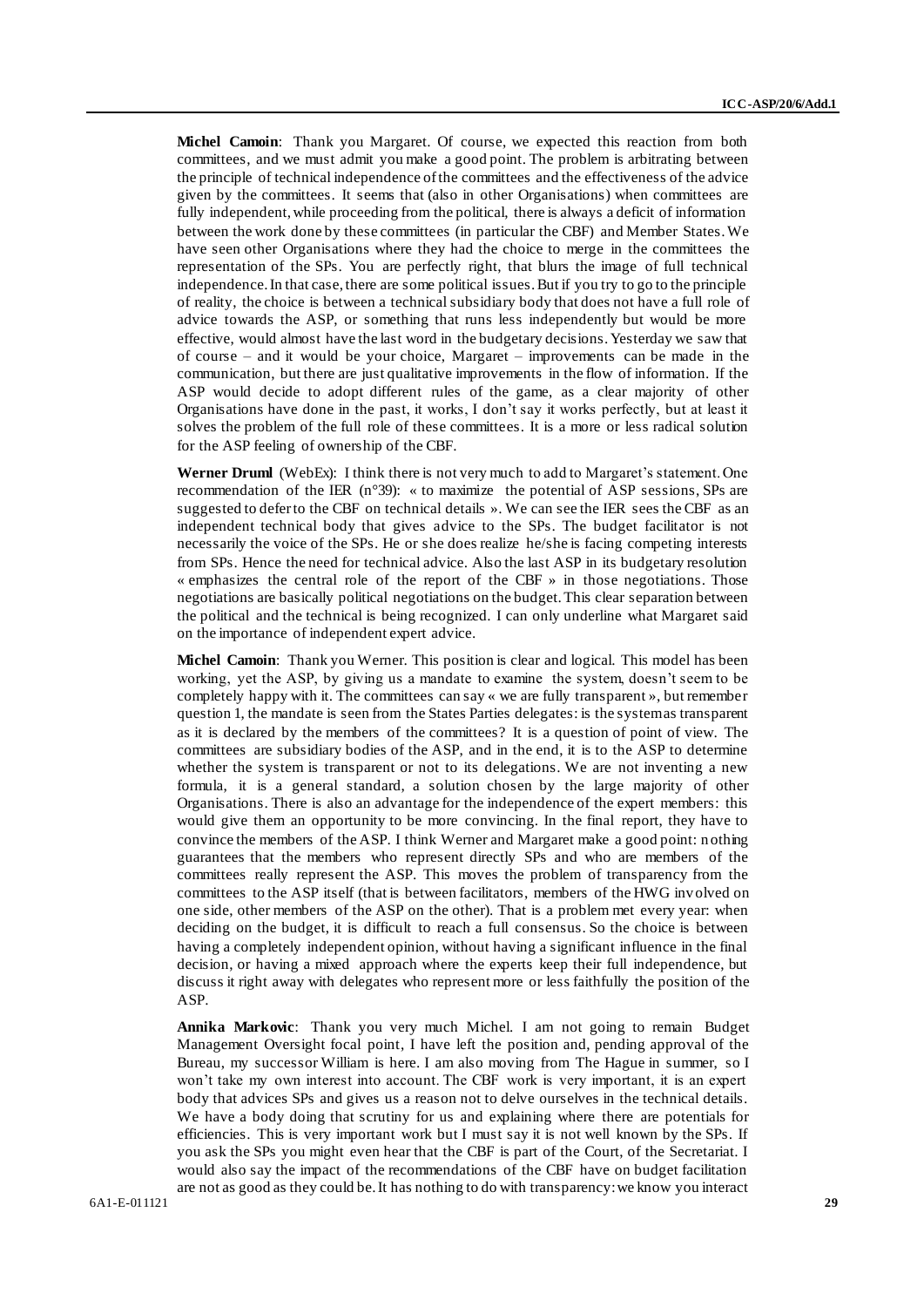with the secretariat, we have opportunity to ask you questions you give us a written format, and I think a more seamless format would help throughout budget negotiations in the fall. But if you would include SPs to the committees, it would ensure CBF recommendations are better understood and taken into account. It is not about transparency, it is about the link between the SPs and the members of CBF, and the possibility to interact, to know the members of the CBF to a better extent. There might be other ways to set this up, but I think it is always difficult to know what change would lead to. There is always a normal reaction, the way we do it now works so why change what is working? But I don't think we should rule it out like that. My latest participation in an AC was at the OECD, just before coming here. I was there in the committee for three years, and chair of the AC for two years. This interaction of SPs in the committees and experts is not an uncommon solution: it is adopted by Organisations that respect standards and rules concerning audit, and the OECD is an example. We had four audit experts + a number of ambassadors, including the chair. That gave a very complete link to the board of the OECD, where the chair (an ambassador) would always present the results of the discussion, and there would be a report directly after each meeting to the ambassadors + an yearly report going more in detail in the work of the committee. That was very much appreciated. The challenge was not to have enough of the representation of the SPs in the AC. It was a competition to be elected to the committee, but it was never felt by the ambassadors who were on the committee that our legitimacy was in any way questioned. And it gave the AC a greater legitimacy. I think that helped when the board had to negotiate on the basis of the work of the committee. I just wanted to share this example that I have been through myself. We can think of better ways to give both committees a greater impact on the work of the SPs.

**Michel Camoin**: Thank you very much Annika. I think you gave the right arguments on both sides. I will add one word: Annika will soon be leaving for Vienna, and we will finish our mandate as EA, we have no interest in whatever solution you choose. As EA, we participated to both systems, at the OECD when Annika was there the Chair of the AC, and at ICAO. I won't name the other Organisations who have adopted a different system. There is a real problem with independent experts being heard in Organisations with a solution similar to the ICC. The principle of reality gives some weight to the idea of mixed committees. I think Annika was right, it is less a problem of transparency than of exchange of information on a seamless, permanent basis.

**Osvaldo Zavala Giler**: Thank you very much Chair. Taking advantage of the opportunity that was given yesterday to speak freely, I don't want to be perceived as proposing how things should be organized, but I wanted to share experience of the Court with committees and mostly with the CBF and the Budget Facilitator. Both are very important for the Court. The Court exchanges with the CBF on very technical issues in detail, who filters out technical information for the SPs, and provides recommendations. Having been involved in budget discussions, the role of the recommendations of the CBF shifted over time. We saw at the beginning the CBF recommendations being taken as sort of a minimum the ASP would give, and now the proposals of the CBF are more of a baseline for budget negotiations among States. The role of the Facilitator is very important for the Court as well. The Budget Facilitator acts as a neutral interlocutor, between States and the Court, but also between differences of views among SPs. That has enabled the Court over the years to have very constructive dialogues with the Budget Facilitators, to provide information to enable the Budget Facilitator to broker a negotiation. The questions that I have  $-I$  am not questioning the problem you identified, I am just thinking whether this is the most appropriate solution. For example, if the Budget Facilitator becomes a member of the CBF associated to the recommendations of the Committee, would that mean that the recommendations will no longer be negotiated anymore among SPs and become final, or do they become a new baseline for negotiation? If so, what would be the role of Budget Facilitator in brokering those negotiations be if that person is already associated with the recommendations? Taking into account SPs are not a homogenous group, whose views would be represented by the Budget Facilitator in the Committee? Will the Budget Facilitator have a technical or a political role? Furthermore, the scope of the CBF is not only budget. The CBF also looks into things like geographical representation and HR issues, legal aid, arrears… issues for which there are other facilitations. The Budget Facilitator would then become a super-facilitator or will these other facilitators also join the CBF? Also, facilitations are not, in my experience,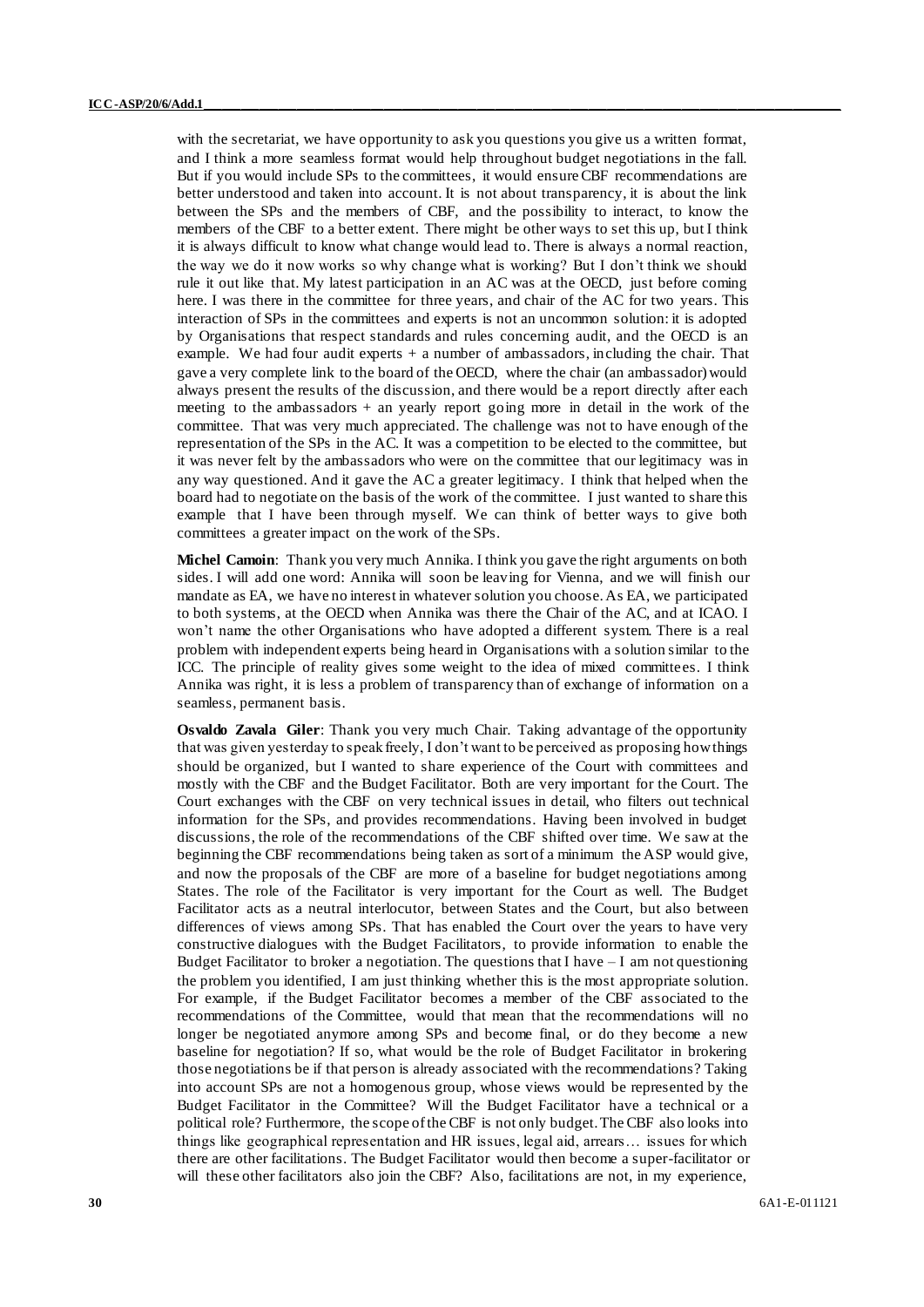formal mechanisms. The ASP and the HWG have done exercises on mainstreaming and streamlining working methods, looked into how many facilitations they had and decided to reduce/increase them: the Budget Oversight Facilitation is relatively new for instance. Informal mechanisms, the moment they are made formal, there is a level of additional formality expected. Would that mean for example that those facilitations would be formal positions elected by the Assembly or the Bureau? It creates a series of questions on how this would work in practice. Especially, and I think this is the most important thing, the existence of the CBF and the technical recommendations, the existence of the Budget Facilitator, allow the Court not to be involved in States' negotiations. It creates a buffer, we don't have to be put in the center of discussions that by becoming a counterpart, can undermine the trust in the institution. We have seen how, with fantastic Budget Facilitators and great members of the CBF, they have allowed the Court to operate in a way that would increase credibility and trust in the institution. But I have also seen occasions (ASP 2011 for example) where the Court was put at the center of these negotiations. Because positions were taken on one side, and the Court was seen as a counterpart, that created an enormous amount of distrust that undermined the political capital the institution had and legitimacy of the Court. I think we understand clearly the budget negotiation is among SPs, but having those respective mechanisms has enabled the Court to not be directly involved in the discussions. With this, Mr. Chair, I really don't want to undermine the need for more communication or the ways of enhancing dialogue.

**Michel Camoin**: you have very strong points in your presentation of the problem. There might be a problem of coexistence of two systems: we refer to examples of mixed committees, in Organisations where there is no HWG and no facilitators. When we thought about this problem, trying to get the best out of the system, we didn't question the role of the facilitators. My colleagues who have been involved in the oversight of the Court in the past have considered that this system of facilitators, seldom seen in IOs, is a good one. You are right that by involving more the facilitators, you might lose the facilitator being seen as completely neutral. You raise a real problem. Now if I come back to our experience of mixed approaches, there were no facilitators, but my feeling is that the chairs of both committees were seen as neutral. There was no discussion of the work presented by the chair as partial, or too oriented towards the position of the country he/she represents. You are right on the principles, but I am not too sure it would be a problem in practice – of course one would have to be very cautious about that. In the case of the OECD, the chair of the AC was elected by Member States. As far as I know, facilitators are also elected. Making a difference between ASP and the HWG is true on paper but not in reality. Members of ASP formally meet once in December but there is not much behind that. The 80 members of ASP that are not in the HWG can have an opinion, but in a way, they can only be followers. It is a bit artificial to think that once the HWG has chosen a Facilitator, it would change the trust that can be given to this elected member. We didn't see that happen in Organisations who have implemented a mixed system. Nevertheless, thank you Osvaldo, this is something we keep in mind and we will present these views in the report. You will be invited to make your own position as precise as possible.

**Aiman Hija**: Thank you Michel. When it comes to standards of AC and best practices, it is meant to be technical experts. Definitely, having members from the ASP is a plus in strengthening the committees. For example; in the financial committee of FAO, all members are representatives of Member States. They are all elected, proposed by their governments, represent regional groups and have a technical background. Reflecting this in the AC, the issue that I would see would be to have a de facto position. If you are the facilitator, then you are the chair or vice-chair? Having a separate election for that purpose is important, based on the background of the people.

6A1-E-011121 **31 William Roelants de Stappers**: Thank you President, thank you Michel. I have a general idea of the discussions of yesterday. When I arrived here, I joked that this bench was a mini-ASP, but I would also immediately add that that's absolutely not the case. I heard yesterday questions on what is the view of the members of the ASP, and I think it is important to remember that. Even mentioning regional groups – I don't believe in them, I am a universalist – I don't think all sensitivities of SPs are represented on the bench. Belgium is quite strict in these issues of independence of bodies, if there were to be future discussions to change governance rules and texts – not to prejudge my country's position. What I got from the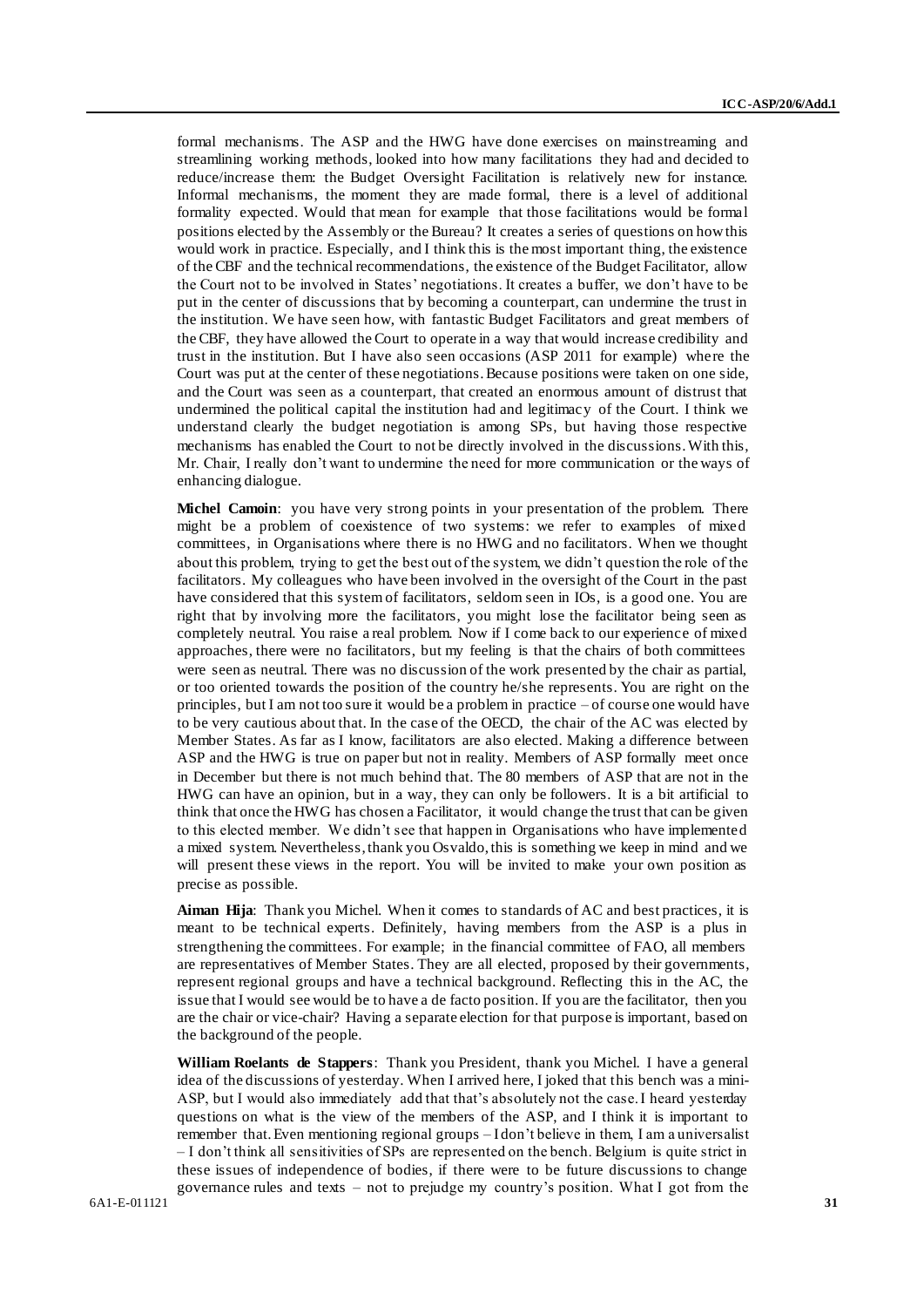discussion yesterday, there was a point on the flow of information between SPs and the different bodies, and there seems to be different views on whether there was an issue, to what extent, and the possible ways to address it. I have to say in terms of the importance of the CBF and  $AC - I$  am more familiar with CBF at this stage – in line with Annika, it is an extremely important body, but I am not sure it is always known, understood or perhaps I should say valued sufficiently by delegations. Again, on the dynamics of the budget negotiations: I heard on more than one occasion that when the SPs come in, the discussions become « political »: if it is political, it is political on the basis of the technical. Some countries (the "hardliners") don't see what the recommendations stand for, what their point of departure is. All the capitals don't have the same technical capacities, but some delegations do have a more micro-managerial approach, and delve into the details. That is reflected in the budget discussions. In that sense, I guess that yes, the CBF is a neutral presence in the budget negotiations, I don't know if it could be more active. I am not sure if that would be enough to prevent SPs from reinventing the wheel, and composing a budget from scratch. We need a formula to ensure participation or at least presence of SP representatives: the two facilitators respectively would make sense. I thought of a "super-passive" formula, where the facilitators would be present in a kind of observer role – not asking them to shut up – but maybe somehow facilitating the flow of information for everybody's benefit. The facilitator would be in a good position to pass information to the SPs. A system of election might complicate things, and I would avoid having more than one representative in the committees. A role defined like that perhaps could address the different issues we have.

**Michel Camoin**: William, you are a real diplomat, you suggest an in-between solution. Of course, that has to be considered. The only change we would have would be that facilitators are in permanent observer positions – a role to be defined – to preserve the purity of the independence of the committees while ensuring the flow of information. That would be only changing slightly the agenda of the facilitator, not its role. The facilitator would be the eye of SPs in the committees, but an eye that doesn't take part. That is your position.

**William Roelants de Stappers**: yes, and I wasn't specific enough: the facilitator would be neither chair nor vice-chair.

**Michel Camoin**: your proposal is quite attractive as it brings together the ones who think there is too much technicality and the ones who think there would be too much politics. I don't know if it would be very effective, but in theory it solves the problem of the seamless flow of information.

**Frances Lanitou-Williams**: again, I am very new to The Hague and this role, so obviously I am not speaking from experience here. Allow me to repeat again how I understand the role of Budget Facilitator: for me, it is absolutely self-evident that anyone who assumes it has to have a very close, very strong relation with all stakeholders on a continuous basis. Having said that, if I am to comment on the issue at hand, I do share some of the concerns expressed in this room with regard to any changes in the role of the facilitator. If by definition, they have to ensure the flow of information, would the participation of a Budget Facilitator in the deliberations of the CBF and the AC increase or help increase the flow? I put a question mark, I am not sure. Personally, I think we can ensure the flow by all of us sharing this understanding that this is the role of the Budget Facilitator. To make sure the ASP understands where the different stakeholders are coming from. I have to say that from my own experience, there is excellent support from the ASP Secretariat (top top top!) and excellent communication with all stakeholders. These are just some preliminary thoughts, I am not sure whether the presence of the Budget Facilitator would actually help increase the flow or transparency and how it would affect neutrality, a very important quality that any Budget Facilitator has to have.

**Michel Camoin**: Thank you Frances. Your explanation is in line with many comments that have been made around this table. Again, I don't want to insist too heavily: there is a danger, you are right, that SP representatives might not be felt either as representing SPs, or as being neutral. It was not the case in practice. For instance, at the OECD, the representatives were considered in their official role, the institutional position prevailed on whether they were Swedish, Austrian, etc. You are right that it raises the question of whether it wou ld modify the perception of the Facilitator. Most probably, it would increase the influence of committees on the ASP, there is no question about that. If you consider that the principle of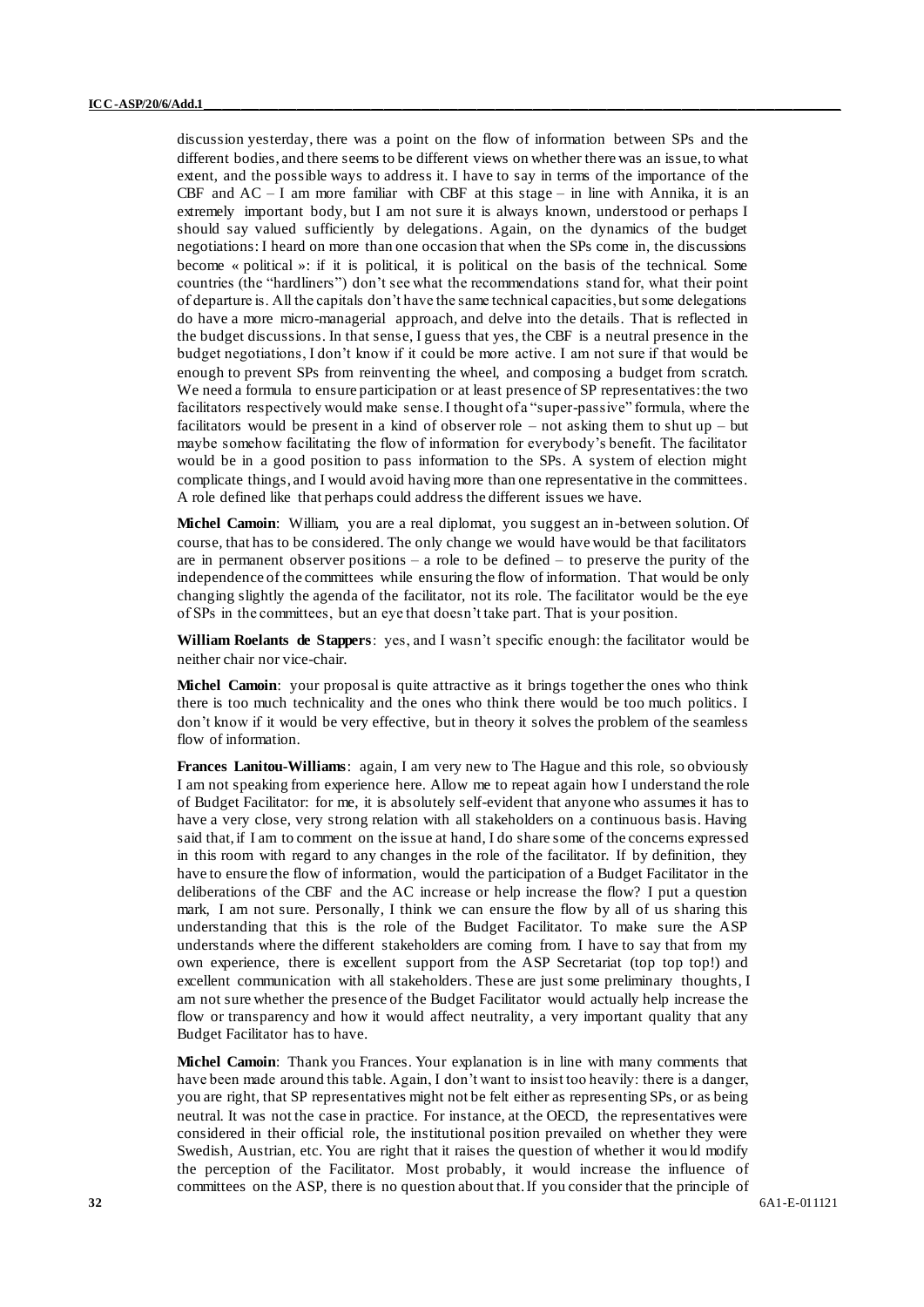purity/neutrality must prevail, that would mean the budget would still be mainly discussed through the HWG. If the ASP wants to use these committees completely, the ASP must own them. We still have the diplomatic solution presented by William of an observer role given to the Facilitator, but I am not sure it would be sufficient to increase the influence of the committee on the final decision.

**Margaret Shava**: I would like to comment on something you said and surprised me a little « the technical body that is the CBF has not fulfilled its role in correctly advising the ASP » [Michel Camoin: no!] – okay I got that wrong, apologies. I just would like to say something about the CBF process: before we start a session, we meet with SPs, we hear from them, and then we come back to them. There is that interaction. Pre-corona times, there is also the opportunity to hold meetings with any stakeholders who may have particular concerns. For the SPs, for the Court, the CBF or the AC have always made itself available. I wonder whether it would be an idea that during this time, getting used to technology, the HWG could invite the committees to enhance the flow of information – as opposed to the solution proposed and that is on the table. Simply because I strongly believe that just the perception, and merely the perception of some sort of selective access, limited to one SP representative, would undermine the way the committee reports are received by the ASP as a whole.

**Michel Camoin**: again, there hasn't been any comment on the quality of the work of the CBF. On your last point on the mixed solution: in our experience, there was no feeling of change of the nature of these committees.

**Annika Markovic**: I don't think we need to prolong this discussion very much longer, the different options will be presented in the report. What I am concerned about is the impact of the reports of the CBF on the budget negotiations and the budget decision, which I think is limited when you look at the final decision of the ASP. One option that we have not considered is to abolish the CBF and have a direct interaction between SPs and Secretariat on the major programmes. That is also an option that works in other Organisations. Each SP would decide of their own perception what is needed or not needed. Then it becomes very political. But there is an option.

**Michel Camoin**: in that case, the HWG would become the CBF. Everyone knows what we are losing: we lose the experts, and it becomes a purely political decision. It might pose a problem in the case of the Court and its three organs, but it is true it is an option chosen by other Organisations. In the CBF of the OECD, there are no experts. The question is whether you need technical expertise for the decision to be taken on sound technical grounds. I think it must be proposed: it usually has no strong effect on the technical quality of the budget. This joins our remark as EA on the budget process: this separation between political and technical analysis brings inevitably the experts to enter quite deep into micro -management issues. I remember in 2017, when we analyzed the CBF reports, there were pages dedicated to the role of two or three SGAs, details that are usually left to the managers. Experts have advantages and inconveniences.

End of the discussion on point 8, we must propose all the options. We will see if we propose them on equal footing, or if we, as EA, recommend one of them. At that stage, I have an opinion, it will very much depend on you and what you bring to the reflections.

**Païvi Kaukoranta**: I think there is no one and only correct formula. I do have some understanding for the concerns expressed on the role of the facilitators. The chairmanship of these facilitators in CBF and AC would necessarily have an impact on their role and the way they are perceived. I do have some attraction to the proposal made by William, which would be useful considering the need for a continuous flow of information and the importance of the CBF in the budget process. But there is no one and only correct solution.

**Katerina Sequensova**: I am aware that we need to wrap-up, but I wanted to say that I am sensitive to arguments on both sides. I like William's proposal, because I honestly can't really see an ambassador chairing a committee. They usually have at least two hats (UN Organisations and ICC) which is quite a lot, I can assure you of that. But I would like to see the presence of the facilitators in the meetings. Even that, I don't know how they could manage: spending two days at the ICC, my other work at the embassy is sort of falling apart, so sitting for two weeks in a meeting is almost unimaginable. Still, I think a closer connection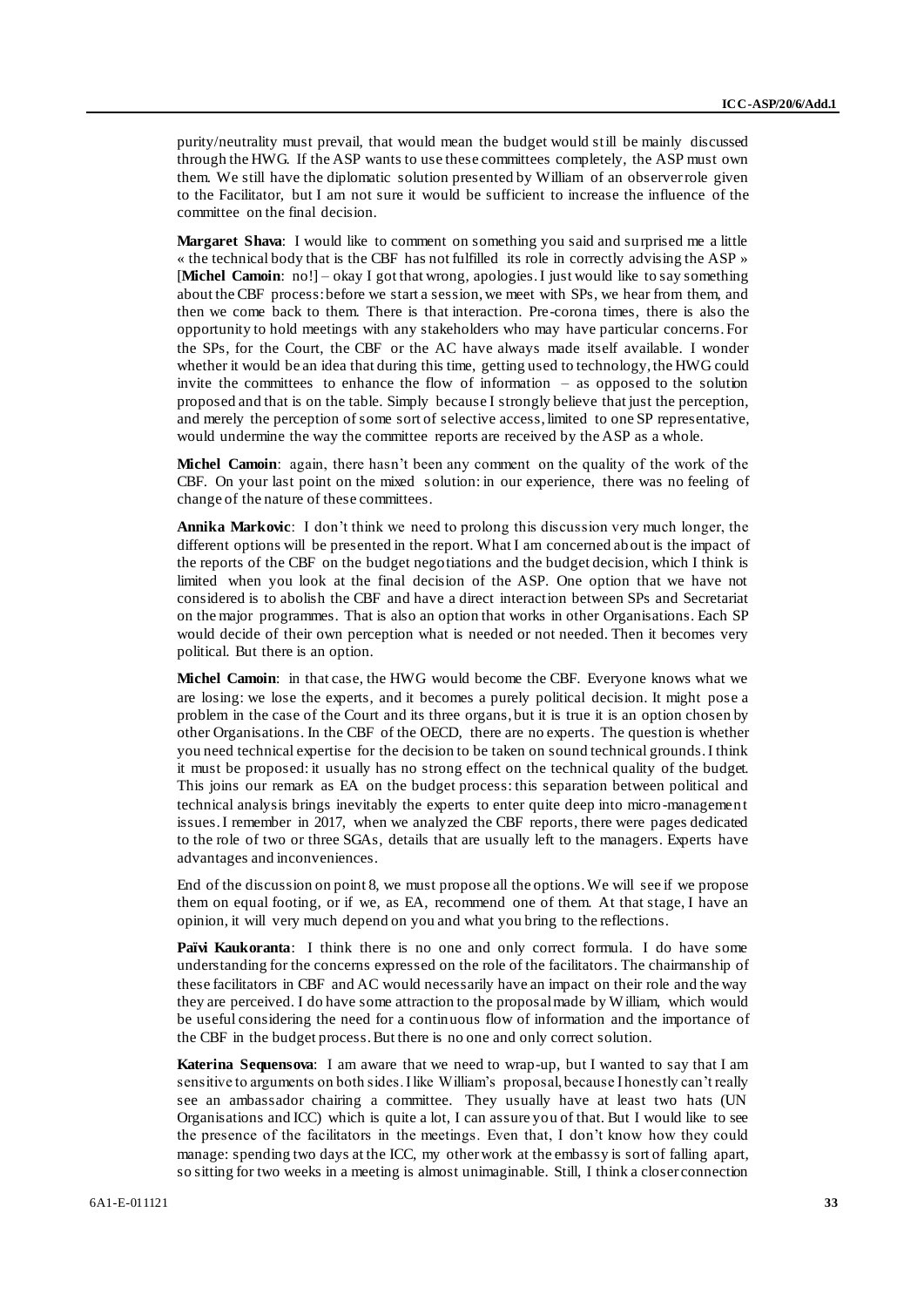would be good. At the same time, the underlying concern on the flow of information being not sufficient, I understand it, I see it, we need to think of ways to improve it.

**Michel Camoin**: just one comment on William's proposal. « Observer » doesn't mean the observer doesn't speak, but it means it doesn't take part in the decision. He could say very much on behalf of the HWG or not, but let the committee of experts decide freely, whatever the position expressed by the observer. If we want to elaborate on that, we must have a full solution defining exactly what is the role of the observer.

## *[Coffee break]*

**Frances Lanitou-Williams**: small observation, the same as yesterday. For me, we shouldn't really personalize the issue. All facilitators are committed. Annika, Païvi, William, Katerina… All stakeholders are. Everyone who assumes this role is by definition very committed to the task.

Aiman Hija: the members of the committee should remain technical completely, selected on their technical background, to remain de facto neutral. I appreciate William's proposal.

**Michel Camoin**: the minutes will be sent in 10 days – please send your papers. If you send notes on questions that weren't discussed here, we will annex them to the minutes.

**William Roelants de Stappers**: apart from written contributions, will the positions expressed will be attributed in this report?

**Michel Camoin**: I think it would make sense. I don't see any advantage in making it anonymous. The report will be anonymous (mentioning only the name of the organs and functions represented), but the minutes shouldn't be. The only case that could be met is a participant who doesn't want to be identified: tell us and we will see how to deal with it. If you don't want to be recognized, then we should consider it hasn't been said.

Question n°9: Do the participants agree to modify the internal ICC regulation in order to merge the internal audit and the independent oversight mechanism?

**Michel Camoin**: This is an issue we already have hinted when presenting the internal oversight system, that is the IOM and the OIA. As has already been said yesterday, one could find reasons to keep the system as it is, that is an IOM reporting to the ASP and the OIA reporting to the executive (in whatever form, including a « special CoCo »…). I think Saklaine has brought some arguments to keep that clear separation. The most common model in the UN system and in the coordinated organisations is that IA and evaluation are merged<sup>4</sup>. In many cases, investigations are run by an inspector general that is part of this system. In the case of the Court, there are some arguments on reporting lines, on the nature of the job. On the other side, there is a problem of critical size: the Court is not a very large structure. You have four oversight entities whereas in most other situations, there are only three (AC + CBF + integrated audit evaluation structure) or two  $(AC + integrated)$  audit and evaluation function). Our final report will probably give figures on the cost and difficulties it raises. In the present Organisation, the IOM is so tiny that whenever there is a problem, there is a technical difficulty with the rules that makes it impossible to transfer any appropriation from one major programme to the other. In the present situation, IOM is a major programme, and OIA is also one (a little larger but not so big). May I remind you that the solution recently used, due to this structure, was to lend someone from the Registrar to the IOM, which really is not a clean solution.

**Saklaine Hedaraly**: I understand by the last point about the critical size and want to clarify that we encountered difficulties about the res ources of the IOM that have been partially addressed. The 2022 budget request will be larger. We are talking about things that are no longer applicable here. On the critical size issues, both OIA and IOM are so limited and stretched that I don't see how merging would create any savings. There might be some benefits in combining the two, but it wouldn't solve a situation where there is so much overlap. IOM and OIA represent 1% of the total budget of the Court. I want to correct

<sup>4</sup> Referring to the previous sample of 29 Organizations, ICC is the only one which has a separate IOM/OIA system.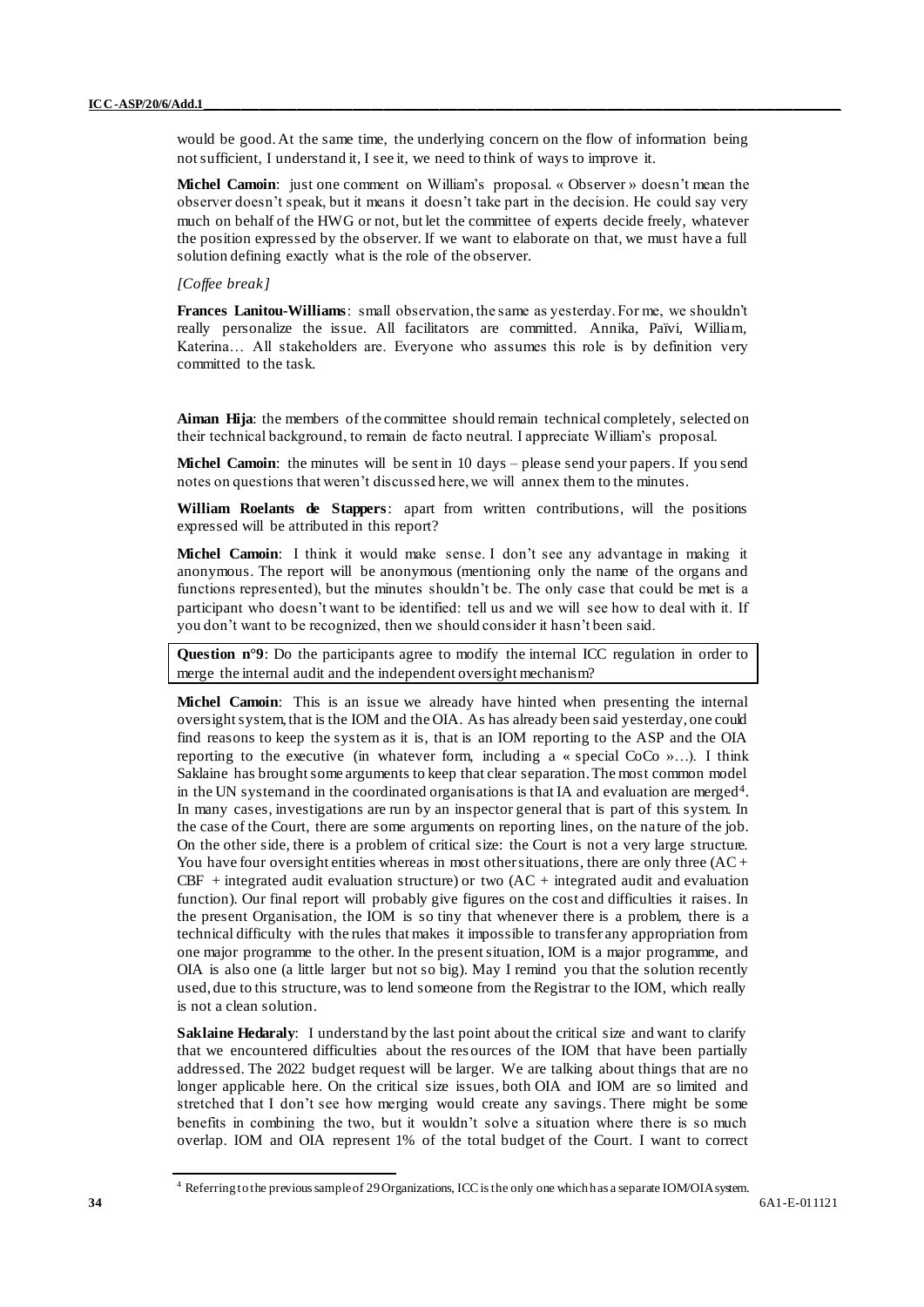something you said: in most organisations, including in your summary, the IA and investigation functions are usually combined in the office of the inspector-general. The evaluation function in some UN Organisations is joint (UN Secretariat for OIOS, UNESCO for example). In many other Organisations, the evaluation function is the one that is separate. In fact, there is no single office where these functions are combined: the solution you propose would be novel (which doesn't mean it is not a workable idea). Looking at the substance of the issue, there would be a problem with the model of IA discussed (working closer with the executives of the Court), as IOM is required to investigate allegations against the executives themselves. We can all agree that would not be workable. In fact, I would even say that we would deal with something very novel where the evaluation and audit functions are merged together / investigation separated. I guess this is the novelty in the UN system we would have to discuss. In many IOs, where the evaluation is separated, it is not by accident: they feel that the substance of performance audits and evaluations is similar, and the line is extremely fine (including also performance audits by the EA, which also raises the concern of this being discussed by an EA who exclude themselves of the potential implications, but that was discussed yesterday and we can leave it like that). In some Organisations, the evaluation body reports directly to the governing bodies. In the Court, it is not an accident either. We can question the wisdom, but if you look back at the article 112.4 of the Rome Statute "the ASP may establish a subsidiary body, such as an IOM, which will conduct inspections, evaluations and investigations"). I don't think it would be that easy to remove IOM and mo ve it to OIA, which is not a subsidiary body of the ASP. Some of the functions are the same, but the IOM has a higher degree of independence by virtue of this reporting directly to the ASP. I think that for the SPs, there is a benefit of the direct access to the IOM, as for the case of the Trust Fund for Victims which was a big issue when I arrived (raised by the CBF). To summarize, I don't think it is possible unless you completely overhaul the system and create an IOM that includes the audit function to have something integrated. But then you would have the problem of IA that should report to the executive. If we are talking just about the evaluation function, that could work, but I think a large work would be needed to ensure that it complies with the current regulatory instruments, and for the SPs to decide if they want to relinquish part of the independence of the function.

**Michel Camoin**: I don't really believe you can say that reporting to the ASP directly, or reporting to the executive means necessarily there is a difference of independence, because the AC would be competent for these functions. You have another formal argument which is art. 112.4: the ASP "may" have a direct IOM, but it also may not. I don't think there is a real obstacle, since the ASP is not obliged by the Rome Statute. I am not too sure the question of the financial cost of the system is so neutral. In the present situation, you are right, both budgets are not significant, but that doesn't mean the streamlining could not be profitab le. We have seen quite a number of organisations where these functions were all integrated, including investigation, and it worked, no one complained about the independence – of course under scrutiny of the AC.

Aiman Hija: going to the Rome Declaration. In most UN agencies, the word « inspection function » includes audit and investigation. I suggest the OIA to join the IOM, as a lot of audit work covers investigation functions?

**Païvi Kaukoranta**: As Facilitator, I would not feel comfortable to take any strong position. No « no or yes » answer as I am supposed to remain neutral. But I would rather point out a couple of issues: of course, I see the resources problem, I am concerned that they are still limited. But I would recall that yesterday, Saklaine mentioned that the IOM is also authorized to investigate misconduct of elected officials. I would also recall that a number of recommendations of the IER may have an impact on the mandate of IOM, if implemented. For example R 108: IOM would establish Ad hoc Investigative Panels for complaints against elected officials; R109, in the longer term, forming of a judicial council for these complaints; R124: the ASP should consider enabling the IOM to provide support to EBCO that would be established; R125: IOM would retain its functions of inspection, evaluation and investigation and would act as permanent secretariat for bodies in EBCO. There are some additional tasks that may be coming. I will have the first facilitator meeting this week, I don't have any idea of how SPs view these recommendations. This idea of combining of functions is not hinted by the IER report itself.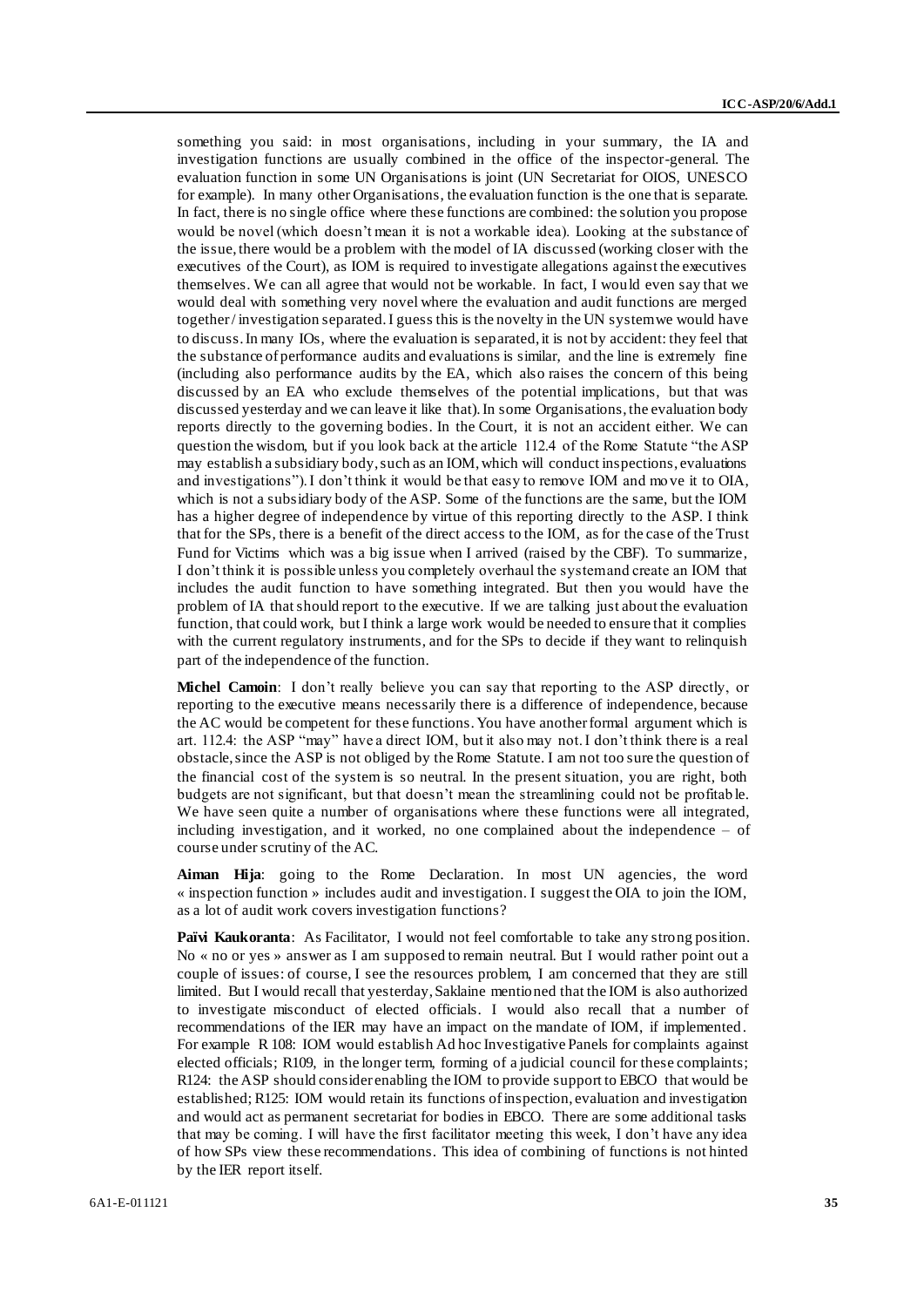**Michel Camoin**: we will have to take into account the IER, but in my mind, there was no contradiction: these functions could either be separated or integrated, the mere difference is the practical way it works, I mean the effectiveness of the reporting line, and the cost. What you gain in principle with the higher reporting line is not what you gain in reality. The independence is something more concrete in real life. The experts, without coming to that conclusion, bring arguments to merge: if you want to increase the volume, it is better to have an integrated solution. Remember the size of this institution is presently €150 M, no more. I will bring figures and benchmarking in our report; the ratio in terms of staffing and cost is probably not favourable for the Court<sup>5</sup>. We will have Ivan find the figures. It is true that currently, the cost is not that big when limited to IOM and OIA, but it increases when you consider the whole system, in particular CBF and its executive secretariat. If you want to increase the functions of IOM and OIA, as proposed by the IER, I think it is a good reason to merge.

**Annika Markovic**: I don't think the ICC is such an enormous Organisation that it makes sense to have two different units doing evaluations or performance audits. Both offices have limited resources, and more budget is needed, but this is going to be hard to get an agreement

| $\mathbf{u}$ . The rough with $\mathbf{g}$ .<br><b>Governance Oversight Body</b>    | Real cost ( $\epsilon$ 2019) |
|-------------------------------------------------------------------------------------|------------------------------|
| <b>AC</b> travel cost                                                               | 37.380,16                    |
| <b>CBF</b> travel cost                                                              | 160.421,95                   |
| Programme 4500 (Committee on Budget and Finance)<br>- Hospitality                   | 5.808,45                     |
| Programme 4500 (Committee on Budget and Finance)-<br>Printing                       | 1.200,00                     |
| Programme 4500 (Committee on Budget and Finance)-<br>Staff costs                    | 377.323,55                   |
| Programme 4500 (Committee on Budget and Finance)-<br>Training                       | 3.289,00                     |
| Programme 4500 (Committee on Budget and Finance)-<br>Translation and Interpretation | 94.081,02                    |
| Programme 4500 (Committee on Budget and Finance)-<br>Travel                         | 16.611,69                    |
| Sub-total Programme 4500 (Committee on Budget and<br>Finance)                       | 498.313,71                   |
| <b>Independent Oversight Mechanism</b>                                              | 521.599,52                   |
| Independent Oversight Mechanism Staff costs                                         | 497.300,00                   |
| Independent Oversight Mechanism travel costs                                        | 12.600,00                    |
| Independent Oversight Mechanism contractual services<br>costs                       | 1.100,00                     |
| Independent Oversight Mechanism training costs                                      | 3.800,00                     |
| Independent Oversight Mechanism consultants costs                                   | 6.300,00                     |
| Independent Oversight Mechanism furniture and<br>equipmentcosts                     | 600,00                       |
| <b>Office of Internal Audit</b>                                                     | 686.280,88                   |
| Office of Internal Audit staff costs                                                | 648.500,00                   |
| Office of Internal Audit travel costs                                               | 10.100,00                    |
| Office of Internal Audit training costs                                             | 7.600,00                     |
| <b>External audit</b>                                                               | 70.000,00                    |
| <b>Grand Total</b>                                                                  | 1.973.996,22                 |

 $5$  The financial data for ICC in 2019 (before the pandemic) concerning the cost of the governance oversight system are the following

So the governance oversight system represents 1,3% of ICC expenses. This is an extremely high ratio: on similar basis, it is only 0,004% in the Council of Europe, 0,005% in the OSCE, etc. EA will bring more comparisons to illustrate this specificity of ICC.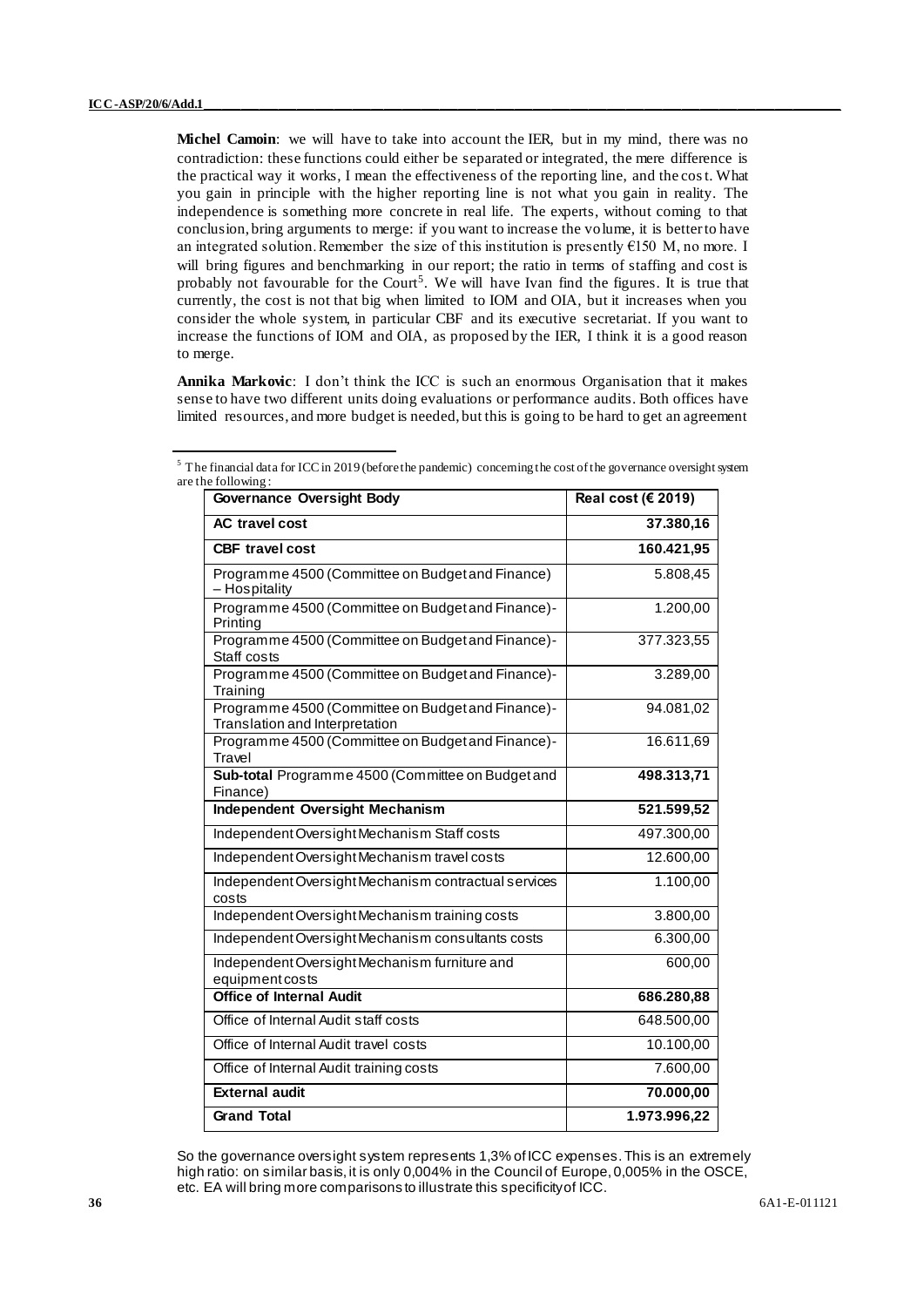on during the budget facilitation. The SPs don't have an appetite to increase the budget of the Court, generally speaking. That means we would have to agree where to boost these offices, but also where to cut. But of course, we have an amazing facilitator, wonders are possible this year. But I think a merger would create more flexibility. This is not for me a savings exercise: both offices are stretched, merging would give flexibility and allow to better deliver. I think the evaluation on the TFV you did, Saklaine, is a good example, it took 11 months to have an evaluation done because of staffing shortage. I also, with this link to the ASP, my understanding from the precedent ASP president was that it was hard to get new ideas for evaluation for SPs, they were not really forthcoming. I don't really see that that link is going to be a big problem, and it can be substituted by the AC. I would be in favor of merging.

**Francis Saudubray**: a short benchmarking, before a comment about the cost. Notwithstanding the cost of the four entities of current system, this bureaucratic complexity generates transaction costs. You have to hold meetings, transfer information, coordinate… this cost is very difficult to measure, but it is part of the assessment process. As an auditor, we always keep in mind the tax-payers money. At the Council of Europe, the integrated office of evaluation, investigation and audit collaborates closely with the ethics office that has just been created. They do investigations on behalf of the office, and on the other hand they investigate elected officials of the ECHR.

**Michel Camoin**: I think there is a problem of objectivity of the comparison. We will make some effort to clarify the comparisons. Such models do exist. The problem is not a problem of changing standards, but thinking about what this institution needs. Of course, if we come up with a unique solution, we would have to argue. The real criteria are not about standards, but about cost and effectiveness of the system.

**Fakhri Dajani**: indeed, there are different systems in place. I also take into consideration Saklaine's concerns, which are good ones. From a practical point of view: we have the head of IA at the level D1, the head of IOM at level P5. By proposing a merger, which would serve certain purposes and objectives, we are also faced with difficulties, practical problems – I believe there are some. Putting on the table all the pros and cons.

**Michel Camoin**: yes, there may be staffing issues that might be raised, but I think it shouldn't be an obstacle: if the reform is good, it's just a matter of implementation in time. You make a decision for the future, and we must find a way to avoid brutality and to smooth personnel issues: some elements can be postponed to make them more acceptable. A recommendation should be SMART – Specific, Measurable, Acceptable, Realistic, and Timely. The timing of the merger could be set to one or two years. However, this is a good point; the Secretariat issue might raise the same one.

**Ivan Alippi**: I wanted to offer an idea in terms of streamlining some audit activities, while looking into the current resources available. As Annika rightly said, increasing the current budget is challenging. Looking at the two small budgets (IOM and OIA), perhaps there is little that can be achieved by merging them. At the same time, on the EA's current budget envelope can accommodate both the financial audit and performance audits. The latter was introduced after the conclusion of the construction of the building. Initially, the auditors had two teams, one of financial audits (ICC and TFV) and one focusing on the ICC permanent premises construction project. When the project was completed, the second audit team was discontinued. In the meantime, some other issues had emerged (for example: liquidity issues and the appropriate level of the ICC cash reserves), and the auditors proposed to look into them through a performance audit, whose costs were covered by the unused resources resulting from the discontinuation of the audit team for the premises project. From then, the EA have been carrying out performance audits every single year, one per year or up two. Now, this approach has been handed over now to the Korean Auditors, who are taking over from the French Cour des comptes. There is an opportunity to streamline these activities by transferring resources from the EA budget envelope, which is included in the budget of the Court (MP V, SASP) to the OIA. I am thinking about the money invested in oversight activities, such as audits. We have different oversight bodies (EA, OIA, CBF, AC and IOM) currently formulating recommendations (about 500 when including the IER's), all very useful, some more than others, and we need to focus on which areas should be looked at or,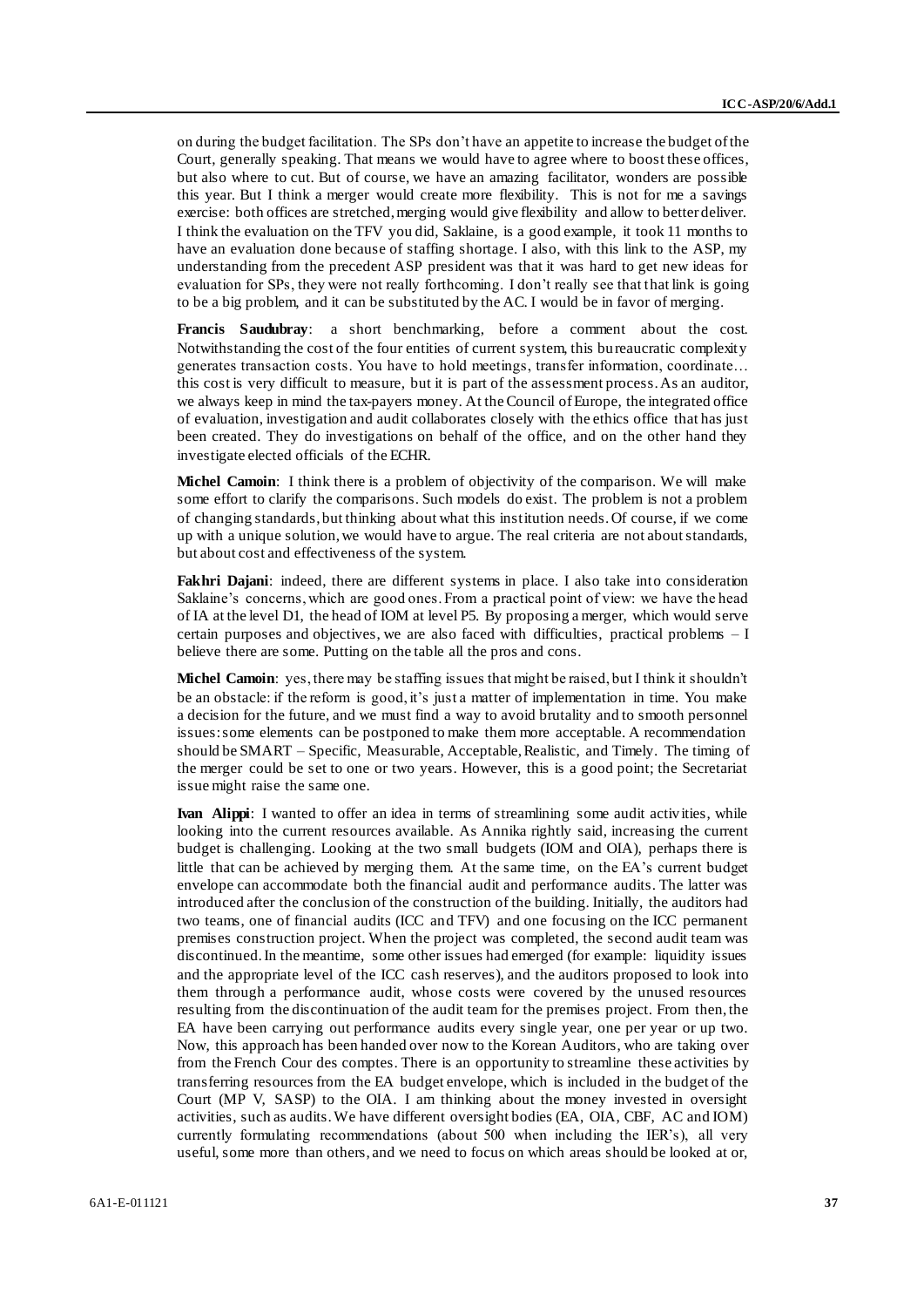simply, be focused on implementing all the pending recommendations, which is going to be a lot of work for all of us.

**Florence Bole**: a lot has been said, and I am not going to comment on reporting lines but as Ivan has said, we have actually different sources or origins for performance reviews – let's call them reviews. I perform audits, the EA also. Saklaine does evaluations. We might have within the Court people doing other engagements at the request of the management. Within a small Organisation, it creates a lot of confusion. There is an issue of coordination; there is an issue of topics, there are not so many we can cover as we cannot cover the judicial. A lot of people operate in the same environment, we always end up auditing in the same fields and the clients are actually getting upset with this. Ivan who is a quantitative person looks at the number of recommendations he has to implement. On our side, the issue is to conduct these engagements in an environment already overwhelmed. Regarding evaluations in particular, there is no difference between a performance audit and an evaluation. Many of my colleagues from different Organisations merge staff from different units, try to leverage on the skills they have in order to cover their activities as much as possible. We have to coordinate to know what the other ones will do, which does have a cost as Francis said. Before doing an audit, we must make sure the other one will not do audit the same area at the same moment. Beyond issues of reporting lines, there are basic operational issues. Independence is not a question of reporting to a higher level, but it is a mindset that has to be understood by counterparts.

**Saklaine Hedaraly**: reiterating my concern, which is even more of a concern hearing EA speak about bureaucratic costs. We just heard of the cost of the EA and its performance audits, and I think it is very odd to have the EA make recommendations on that when they themselves are part of the bureaucratic cost. As expressed by the AC representative yesterday, the bureaucratic cost should include the cost the EA also brings in those performance audits. That should also be looked at if the idea is to create efficiency and less of a bureaucratic oversight.

**Michel Camoin**: thank you Saklaine for being that frank. Of course, if we mention the cost of the oversight system, for clarity we will of include the cost EA<sup>6</sup>. The only thing is to know for all parts of the system, including the EA, the cost is justified. The only thing I can say in that respect is that there is no doubt on the problem of having to dedicate resources to financial audits, which is compulsory and can be done by a certain type of auditor only, the EA; but you have a valid point on all the rest. We must include everything in the cost to be representative. This report will be presented to the ASP that will decide at the end of the day if they have they money's worth. At the end of day, that's all this is about.

**Aiman Hija**: Saklaine, the EA is charging nothing. If you did it by an external audit firm, the amount would be over a million dollars, so thanks to the French Cour des comptes for their audits and for their proposal to follow us basically during the past years. We know you are paying the staff costs yourself. When it comes to cost for the audits in the ICC, for OIA and IOM, it is about 1% of the budget – that is basically in line with other Organisations or even more. Asking to SPs to increase the budget is difficult at this stage. From an AC point of view, since the Rome Declaration uses the word « inspection » the correct way is legally covered. AC should revise its charter. We know our role exactly, and these issues will be resolved. Thank you again for all the good work.

**Michel Camoin**: we come to the end of this Workshop, thank you for participating. A question number 10 has not been discussed. It is about a suggestion made by the IER, they suggested a very different system increasing the role of the Registry. They went in a different direction, which we can call the « Secretary General model ». I didn't investigate that: it seems clear to me that this path is not open by the Rome Statute. I mentioned it only in case some of you think it is a workable solution. Recommendations 369 and 370: if you refer to the report you would see the Registry would have an overarching executive capacity on layers 2 and 3 (the administration of justice and the international Organisation). This would be under full executive responsibility of the Registrar, I think. 42.2 of the Rome Statute does not allow that.

<sup>&</sup>lt;sup>6</sup> In 2019 the annual cost of EA is 70k€, the annual cost of IOM is 521,6 k€.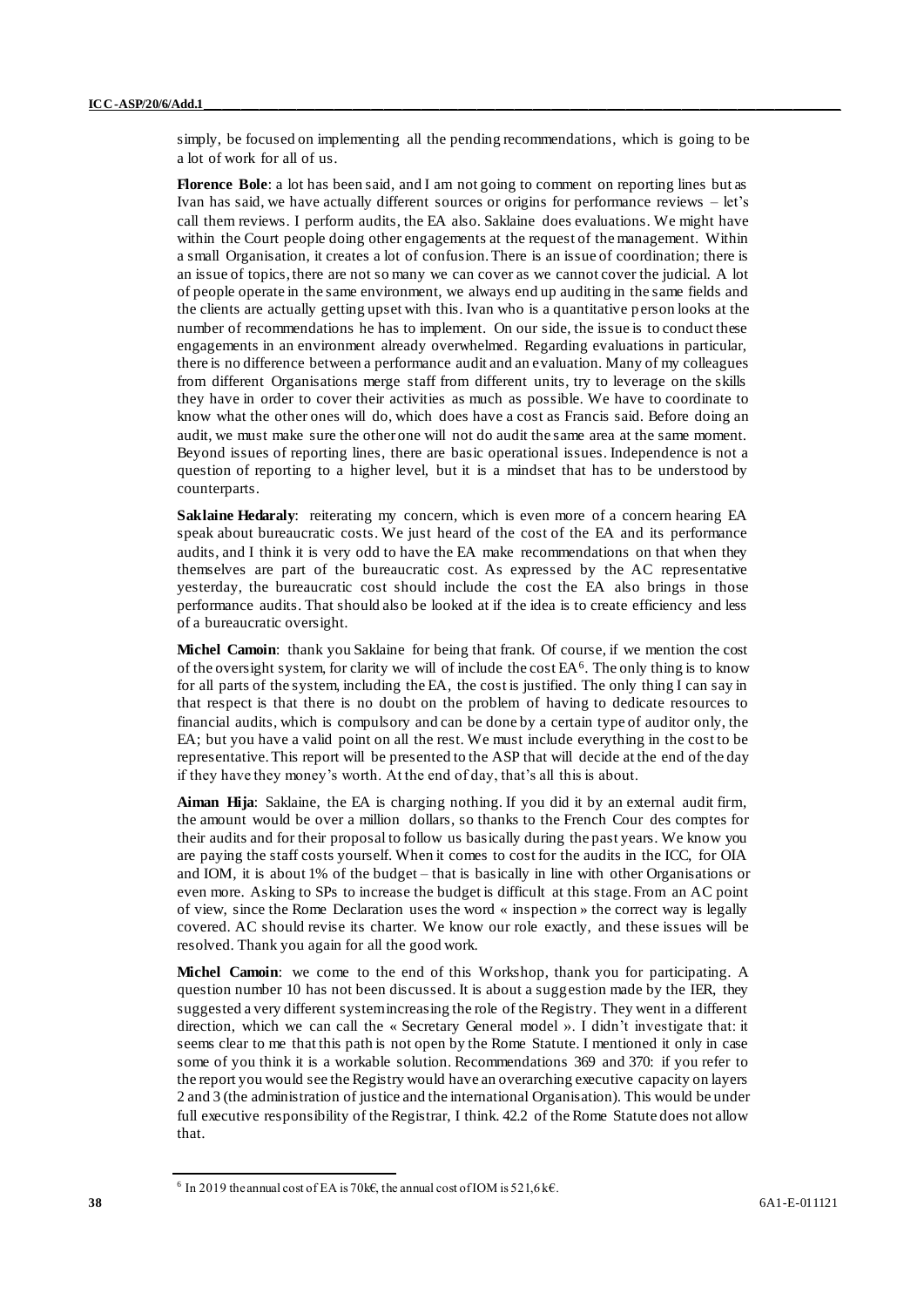**Osvaldo Zavala Giler**: thank you for this opportunity to contribute to the discussion. On the last point you made, the response of the Court to this IER recommendation will be sent for reference. It would be very valuable if the findings of this exercise could address the points of the IER as well, for all stakeholders to have clarity.

**Michel Camoin**: we will keep in touch exchanging the minutes. We are available if anyone wants further contacts, and we can have a small meeting to wrap discussions if needed. Let's keep this completely open at that stage. In terms of calendar: in 10 days, minutes + documents communicated by the participants will be dispatched for clearance by the participants. Then we will make a report that should also be available in draft for clearance beginning/mid-July. We don't need to rush the clearance process because we can deliver after summer, the ASP would discuss it in December. The Koreans will begin their interim missions in September, we must have left by that time. Thank you again, we keep in touch.

*End of the session.*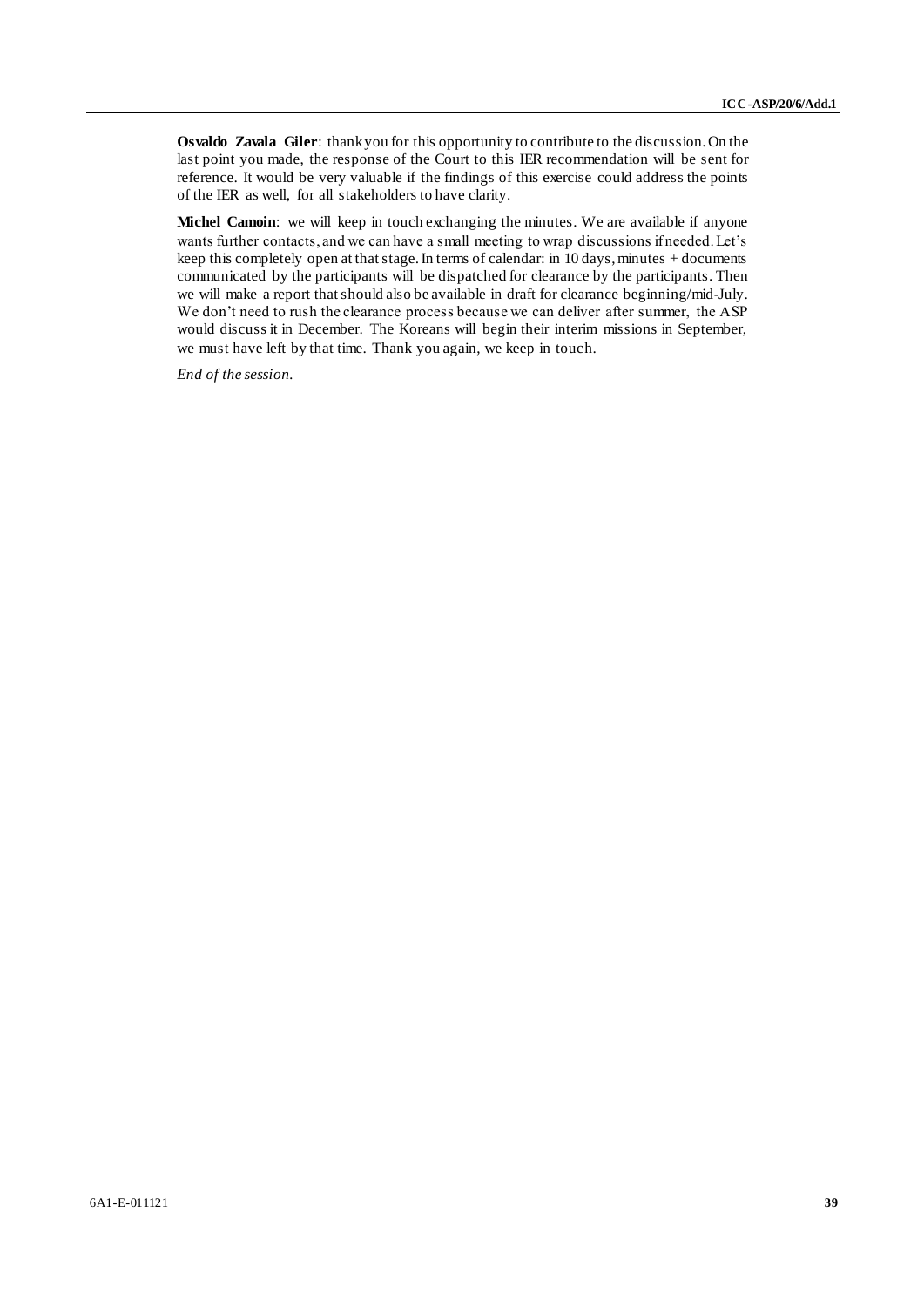# <span id="page-39-0"></span>**ANNEX 4: FIRST LETTER FROM THE CBF**

## **COMMITTEE ON BUDGET AND FINANCE**

Reference: ASP/CBF/2021/019 Secretariat –Secrétariat The Hague, 23 May 2021

> Mr. Michel Camoin Director of ICC's External audit *Cour des comptes* 13, rue Cambon – 75100 PARIS Cedex 01 France

Dear Mr. Camoin,

I am referring to your revised working document "NOTE FOR THE WORKSHOP ON THE ICC GOVERNANCE OVERSIGHT" ("the Note") received on 18 May 2021.

### **A) Background**

On 7 December 2019, and at its eighteenth session, the Assembly of States Parties requested: "*the External Auditor to conduct an evaluation of the oversight bodies of the Court as part of its work in 2020, replacing the performance audit, and to recommend possible actions on their respective mandates and reporting lines, while fully respecting the independence of the*  Court as a whole;..."<sup>7</sup>.

The Committee on Budget and Finance ("the CBF") examined your Note with great interest, and I will reflect on the questions that are directly related to its mandate.

## **B) Answers to questions directly related to the mandate of the Committee on Budget and**

#### **Finance:**

**Question 3:** Do the participants agree with the description of the present relationships between the ASP and the ICC governance oversight mechanism and their lack of transparency towards the States Parties?

### *Adequacy and transparency vis-à-vis States Parties*

The cooperation between the CBF and States Parties on the one hand and the role and activities of the Executive Secretary on the other hand prove that the current system in place is working effectively and transparently.

#### *Role of the Executive Secretary:*

In order to provide more strategic advice to the Assembly, in 2011<sup>8</sup>, the post of the "Executive Secretary to the Committee on Budget and Finance" was established to provide the CBF with technical and administrative assistance reporting directly to the Chair of the CBF.

In 2019<sup>9</sup>, the Assembly has approved the amendments of the Rules of Procedures of the CBF, where the Assembly stressed, once again, that the Executive Secretary reports on substantial and technical matters directly to the Chair of the CBF. The afore-mentioned Assembly Resolution defines, therefore, clearly the reporting lines. There is a clear separation between the duties of the Secretariat of the Assembly and those of the Executive Secretary and his staff for the technical subsidiary bodies of the Assembly, a set-up which is working well. In order to maintain the best working conditions of the technical subsidiary bodies that independence from the Secretariat is very important. In addition, for seamless and coherent

<sup>7</sup> *Official Records of the Assembly of States Parties to the Rome Statute of the International Criminal Court, Eighteenth session, The Hague, 2-7 December 2019* (ICC-ASP/18/20), vol. I, Part III, ICC-ASP/18/Res.1, section I., para. 6.

<sup>8</sup> *Official Records of the Assembly … Tenth session … 2011* (ICC-ASP/10/20), vol. II, part B.2, para. 122  $9$  ICC-ASP/18/Res.1.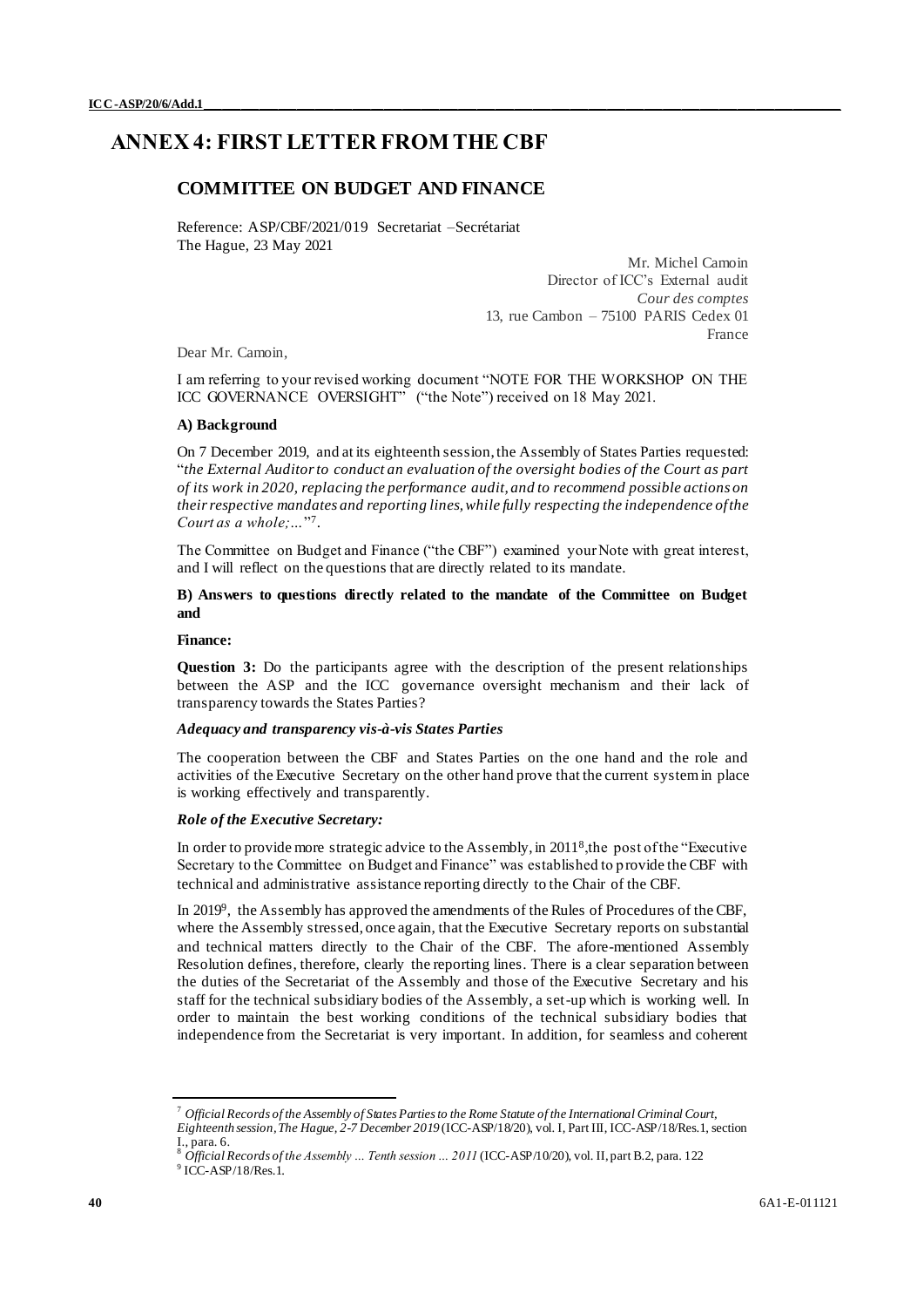operation, the technical subsidiary bodies need to have sufficient resources in order to deliver what was mandated by the Assembly.

#### *Cooperation: CBF – States Parties/Budget Facilitator*

The CBF and the Budget Facilitator have had over number of years a cooperative and effective relationship. The CBF receives the Budget Facilitator in its sessions to discuss openly the issues and concerns some States Parties have for the CBF to consider in its sessions. As a good practice of communication and transparency, at the first day of its autumn session, the CBF members meet with The Hague Working Group at the seat of the German Embassy to discuss the concerns of States in relation to the proposed budget that is submitted by the Court. A briefing session by the Chair of the CBF takes place after the completion of the autumn session in order to share with States Parties the outcome of the session. Few weeks after the briefing session a report is issued and shared with States Parties. During the Assembly, the Chair of the CBF addresses the Assembly on the outcome of the two sessions of the CBF. During the year, communication may take place between the Budget Facilitator and the Chair of the CBF on different issues in particular those related to the budget process.

**Question No. 5:** Do the participants agree that a single straightforward reporting-line should be implemented in the ASP Secretariat on the follow-up of the activities of the Assembly, the CBF and the AC?

As explained in the response to Question 3 above, the creation of the post of the Executive Secretary allowed for the exclusive servicing of the CBF by having one person in charge of all Committee related matters. This led to an increase of the overall servicing capacity and quality. In 2014, Programme 4500 "Committee on Budget and Finance" was created under Major Programme IV with a view to increasing budgetary transparency and to directly allocate the resources needed for the fulfilment of the Committee's work. While the Executive Secretary assists the Secretariat of the Assembly on a broad array of financial, budgetary and administrative matters in relation to Major Programme IV, Programme 4500 is clearly distinct from the Programmes of the Secretariat of the Assembly.

Few staff are assigned to service the technical committees, i.e. the CBF and the Audit Committee. Such allocation and separation in providing the services to the technical bodies are working well. The independence of the Executive Secretary was reaffirmed by the Assembly. Maintaining two distinct reporting lines is essential for the CBF to provide the appropriate technical advice to the Assembly. It is not unusual to have two reporting lines; one on substantive matters, and a second on administrative matters. Different examples can be found in other international organizations and comparative examples do exist within the Court.

Question No. 6: Do the participants agree that a more formal structure for contacts between CBF, AC and both facilitators should be implemented?

As indicated above in question No. 3, the CBF and the Budget Facilitator have had over a number of years a cooperative and effective relationship.

Transparency between the States Parties and the CBF is assured. The CBF would be open for more contacts if they were felt necessary.

**Question n°8**: Do the participants agree to modify the rules concerning membership of CBF and AC so that the ASP can be directly represented in these committees through the facilitators.

The Budget Facilitator and the Budget Management Oversight ("the BMO") focal point are representatives of States Parties. The purpose of the CBF and the Audit Committee as subsidiary bodies of the Assembly is to provide independent technical advice on budgetary and administrative matters. Their recommendations serve as technical input for the political discussions and decisions by States Parties. The independent character – the members of the Committees are bound to act in their personal capacity – of the experts' analysis and recommendations have always been recognized as being of particular value to the Assembly.

The political role that the Budget Facilitator and the BMO focal point being part of the Committees would endanger the technical role that the CBF and the AC have to fulfil. The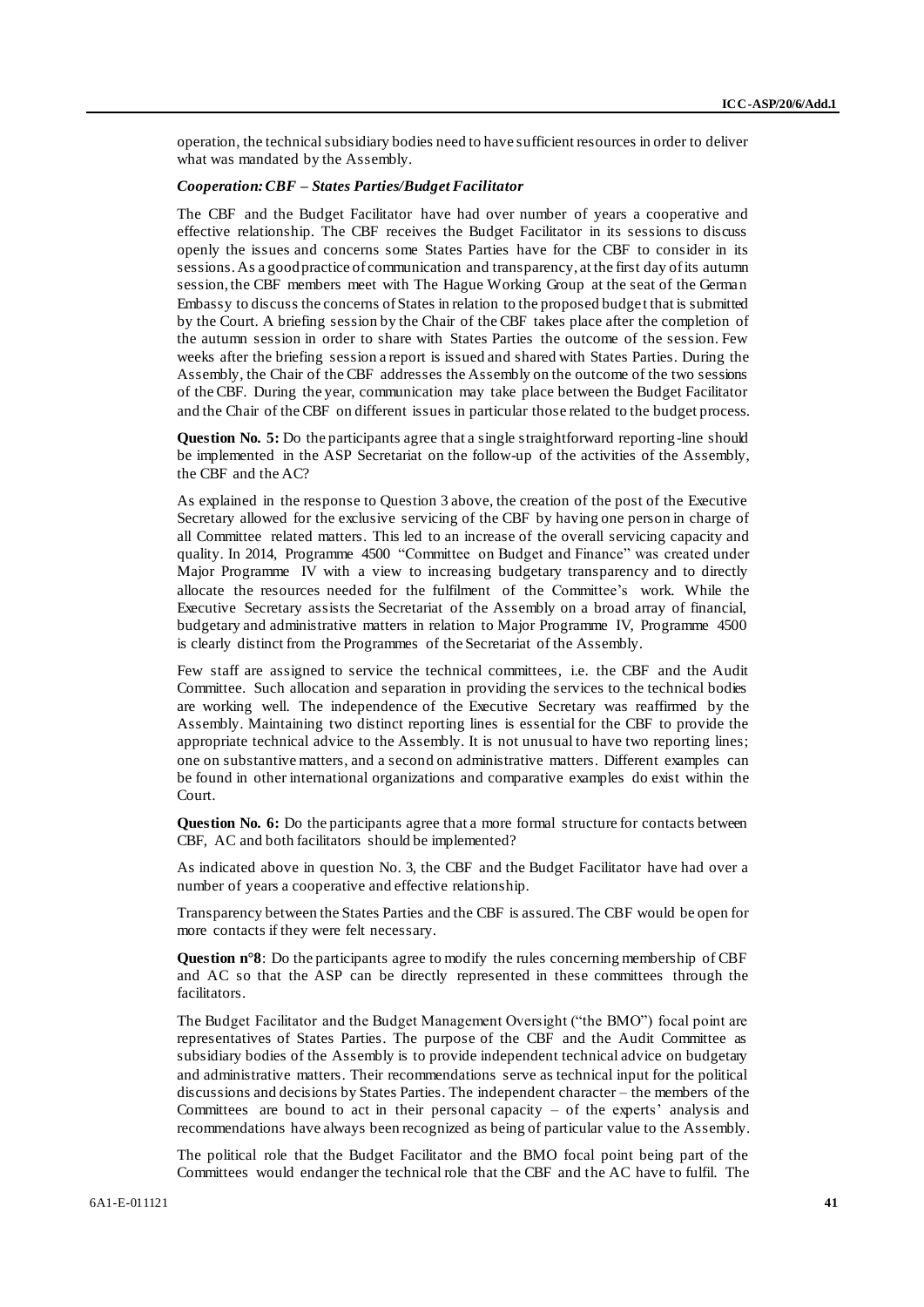Committees would lose their character as independent expert bodies. Also, the facilitators lose their flexibility necessary during the budget negotiations at the Assembly because they would have to defend their position that has been reached in the CBF and in the AC. There also would be different criteria for membership, where the CBF and AC members are elected by the Assembly as independent experts while facilitators are diplomatic representatives of States Parties being nominated by the Bureau.

Finally, considering the workload of the Chair/Vice-Chair of the Committees going well beyond the two meetings (of one and two weeks), the suggested roles of the Budget Facilitator and the BMO focal point do also not seem very practical.

The current set-up should be maintained and the independence of technical advice for the political

consideration of the Assembly be assured.

\*\*\*\*\*

The Note rightly points out in its terms of reference that objectives of the mission are i.e. the assessment of the performance of the current mechanism and to examine to what extent it meets the needs of the States Parties. A judgement about adequacy requires, thus, an understanding of the efficiency and effectiveness of the current set-up. Therefore, we are looking forward to receiving the outcome of this assessment together with the results of the related examinations that were not reflected in the Note of the External Auditor.

I would like to request that this letter be annexed to your final report that will be submitted to the Assembly.

Please accept, Mr. Camoin, the assurances of my highest consideration,

Yours sincerely,

Werner Druml

Chairperson

Committee on Budget and Finance

Assembly of States Parties

#### **ICC: Judge Silvia Fernandez de Gurmendi, President, Assembly of States Parties**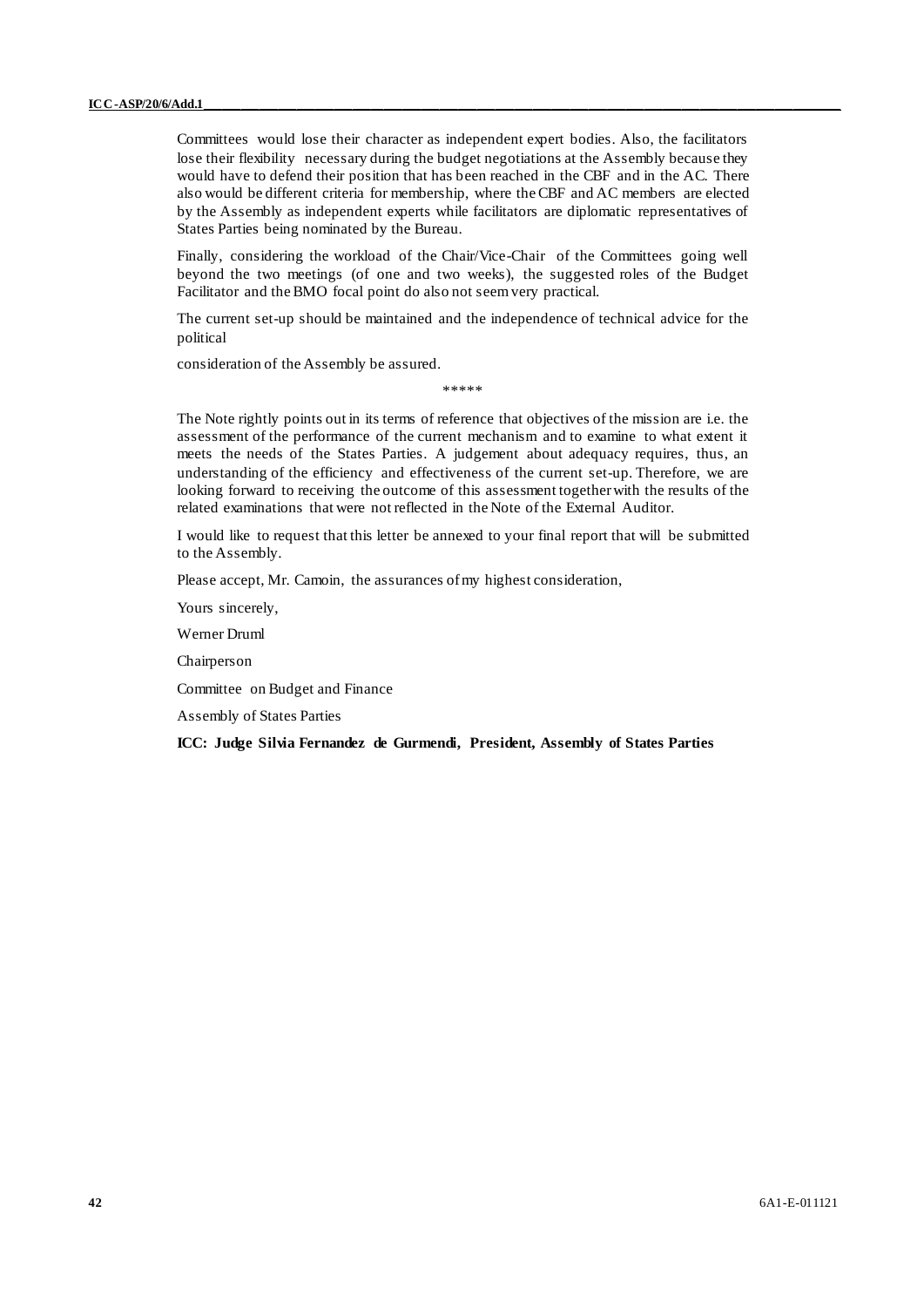# **ANNEX 5: FIRST LETTER FROM THE AC**

# **ASSEMBLY OF STATES PARTIES AUDIT COMMITTEE**

**International Criminal Court Monday-Tuesday, 24-25 May 2021**

### **Reflection of the Audit Committee on the Note by the External Auditor**

Your Excellencies,

Distinguished representatives of the States Parties,

Distinguished representatives of the International Criminal Court,

Dear colleagues,

It is a great pleasure for both (Mr. Hija and I) to be here today to address you on behalf of the Audit Committee and reflect on the paper prepared by the External Auditor on the evaluation that the Assembly of States Parties tasked him in 2019 to carry out. This is an excellent forum for dialogue with all the parties concerned on this matter.

I will begin my presentation by providing a brief insight into the history of the establishment and reestablishment

of the Audit Committee and its mandate.

## **ESTABLIS HMENT AND RE-ESTABLIS HMENT OF THE AUDIT COMMITTEE**

In 2014, the External Auditor recommended to terminate the then-existing Audit Committee as it was not functioning as intended. This was due to its composition: of its five members , three were the ICC principles and the remaining two were externals.

Therefore, the External Auditor recommended *to establish a new Audit Committee in line with best professional practices, assisting the Assembly of State Parties in fulfilling its oversight responsibilities for the financial reporting process, the system of internal control, and the internal and external audit process."*

Consequently, the Assembly, at its fourteenth session in 2015, approved the re-establishment of the Audit

Committee<sup>10</sup>.

Based on the guidelines by the Institute of Internal Audit (IIA), the Charter of the Audit Committee defines its mandate as "to assist the Court in meeting States Parties' demands for transparency and accountability by providing oversight of management practices in key governance areas, such as:

- a) Values and ethics;
- b) Governance structure;
- c) Risk management;
- d) Internal control framework;
- e) Internal audit activity;
- f) External assurance providers, including<sup>11</sup>:

1. The examination and monitoring of the independence of the External Auditor and of his recommendations as well as of any other questions raised by the External Auditor or by any other external assurance provider; and

2. Making recommendations to the competent organ concerning the nomination of the External Auditor."

<sup>10</sup>*Official Records of the Assembly of States Parties to the Rome Statute of the International Criminal Court, Fourteenth session, The Hague,18-26 November 2015 2015* (ICC-ASP/14/20), vol. II, part B.3, Annex IV.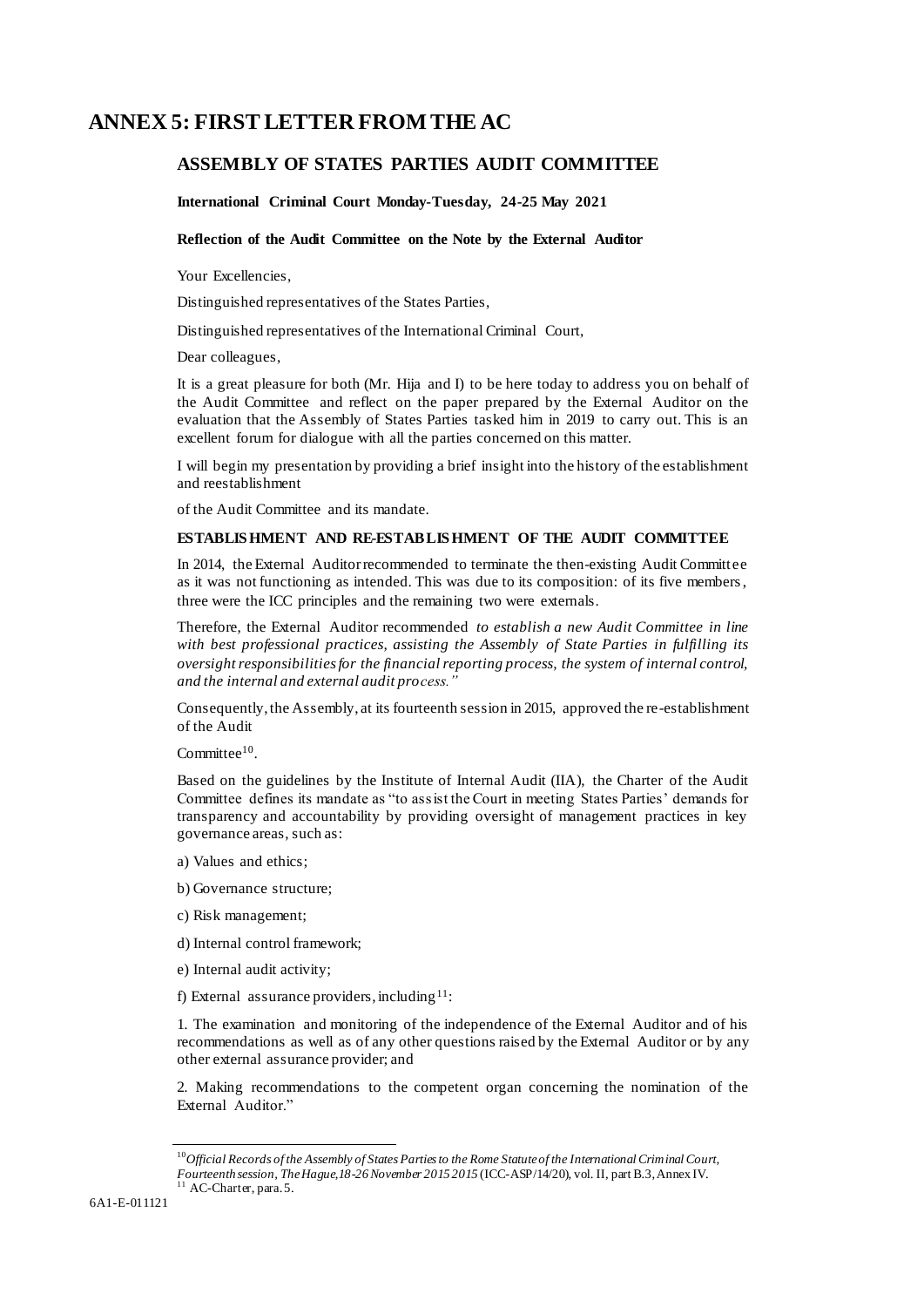### **I. The Assembly's Resolution (ICC-ASP/18/Res.1) dated 7 December 2019**

At its eighteenth session, the Assembly of States Parties requested:

"*the External Auditor to conduct an evaluation of the oversight bodies of the Court as part of its work in 2020, replacing the performance audit, and to recommend possible actions on their respective mandates and reporting lines, while fully respecting the independence of the Court as a whole;"<sup>12</sup>* .

The Audit Committee examined with great interest the Paper prepared by the External Auditor *(la Cour des comptes*). The Committee has reflected in depth on the analysis therein, mainly in relation to the audit functions, as will be explained later in this document.

Initially, the Committee would like to ask a few questions that could be discussed and possibly answered during the workshop, before reflecting on those questions related to th e mandate of the Audit Committee that were raised by the External Auditor:

1. Which identified problems does the paper propose to rectify and improve in the area of reporting and transparency?

2. What benefit will the States Parties and the Court derive from a change to the current procedures?

3. What is the cost involved in making such changes?

4. Are there any anticipated efficiencies that will be achieved after adopting the proposed changes?

5. Is the independence of the Court's Organs fully respected?

6. Is the independence of the Audit Committee fully respected?

7. Is the independence of the Committee on Budget and Finance fully respected?

8. Is this exercise in line with the findings and recommendations of the Independent Experts?

### **II. Questions raised by the External Audit in his Note**

The External Auditor initially raised seven points but then later updated this to a list of ten questions.

The Audit Committee will reflect on those questions as they relate to the audit function.

## **Question No. 1: Do the participants agree with the understanding of the objective of the mandate?**

The mission of the External Auditor as mentioned in the paper has a threefold objective:

**I.** To assess the performance of the current mechanism supervising the governance of the ICC in terms of adequacy and transparency vis-à-vis the ASP, the supreme organ of governance of the Court and, if need be, to flag its insufficiencies from this point of view, in particular with reference to those good practices established in other internationa l institutions;

**II.** To examine to what extent this mechanism meets the needs of the States Parties, in particular in terms of controlling the coherence between the missions/ programmes of the Court and the budgetary means that the States Parties allocate to it; and

**III.** If need be, to propose to the Assembly alternative scenarios and measures to strengthen the effectiveness of its governance oversight of the Court, while taking into consideration the specific constraints associated with the principles of independence and neutrality of the ICC Organs, as set out by the Rome Statute.

The Audit Committee agrees with these elements and would add to them "achieving efficiencies".

<sup>&</sup>lt;sup>12</sup> ICC-ASP/18/Res.1, section I., para. 6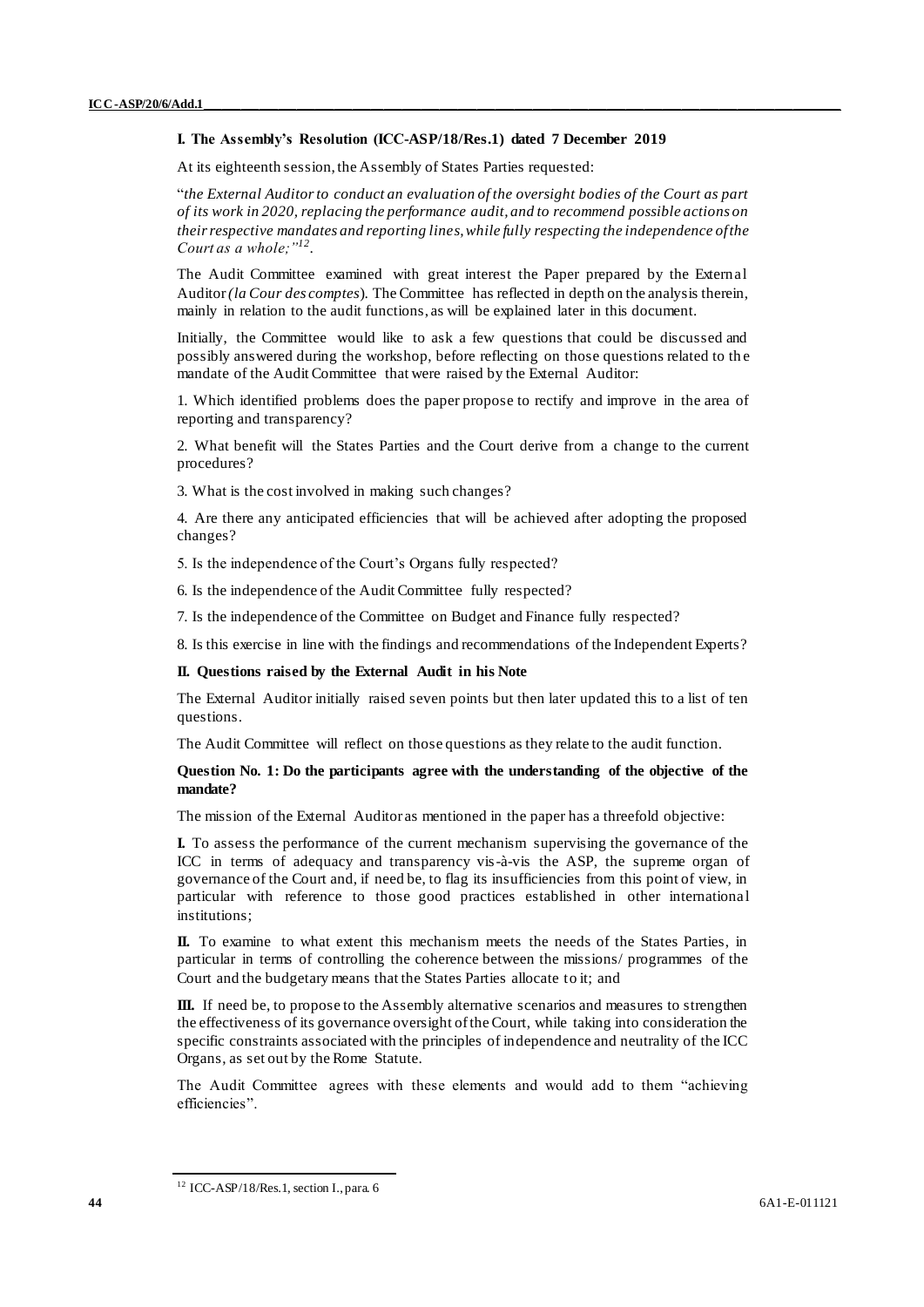**Question No. 2: Do the participants agree with the description of the present ICC governance oversight mechanism and of its stakeholders?**

In 2014, the External Auditor recommended, in its audit report of the 2013 financial statements, the reestablishment of an Audit Committee that reports directly to the Assembly or through the CBF.

The Audit Committee is a technical, subsidiary body of the Assembly. Based on the current set-up, the Chair of the AC meets with the Chair of the CBF at least once a year to discuss mutual issues of concern, and maintain cooperation between those two technical bodies. Moreover, in order to avoid duplication of work, two of the five members of the Audit Committee are appointed from among the active members of the CBF; and both Committees are supported by the same Executive Secretary. This current set-up has proved to be working well.

The Note provides statistical information on a sample of 29 international organizations, where it indicates that the CBF and the Audit Committee of the ICC are in the group in which the majority of the international organisations are placed, which indicates that the ICC is conforming to best practice. Curiously, however, the Note elaborates on other organisations outside the majority group instead of concentrating on the majority 25 Organisations with an internal set-up to the ICC.

## **Question No. 3: Do the participants agree with the description of the present relationships between the ASP and the ICC governance oversight mechanism and their lacking of transparency towards the States**

#### **Parties?**

It is unclear to the Audit Committee how the External Auditor reached the conclusion that there is a lack of transparency between the Assembly and the ICC governance oversight mechanism. We recall that the Chair of the Audit Committee addressed the Assembly in 2019 in person. Due to COVID-19 restrictions, it was not possible to do so in 2020, and thus a statement of the Chair was sent to the Assembly instead.

Since 2019, the reports of the Audit Committee are submitted directly to the Assembly. This differs from the initial practice of submitting them as attachments to the reports of the CBF.

This demonstrates the Audit Committee's openness towards States Parties in presenting information and being available for discussion and clarifications.

Secondly, the focal point of the Budget Management Oversight (BMO), Ambassador Markovic of Sweden, addressed the Audit Committee during its eleventh and thirteenth sessions in 2020 and 2021 respectively and discussed freely and openly all the matters of concern to States Parties.

And thirdly, a few weeks after the conclusion of its sessions, a report is shared with States Parties and with the Court, summarizing the outcome of the Audit Committee's technical oversight discussions and its recommendations.

All this demonstrates the audit Committee's openness towards States Parties in presenting information and being available for discussion. It is evident that transparency exists and is maintained between the Audit Committee and States Parties.

### **Question No. 4: Do the participants share the analysis on the absence of a unified higher executive level in the ICC and its consequence on an adequate positioning of the Office of Internal Audit and of the Independent Oversight Mechanism?**

The Paper noted that "*there is no single Court overarching executive body."* However, it did not mention whether having such a unified higher executive body would be beneficial or not; what would the role of this executive body be, its make-up; and if it is more than one person, what is the additional cost.

As is known to all of us, the ICC is a unique Organisation being a Court, where the judicial part is necessarily independent from the administrative part, and likewise for the prosecutorial arm. This is why there are three different organs headed by three different Principals, that have managed to work together and fulfil their mandates.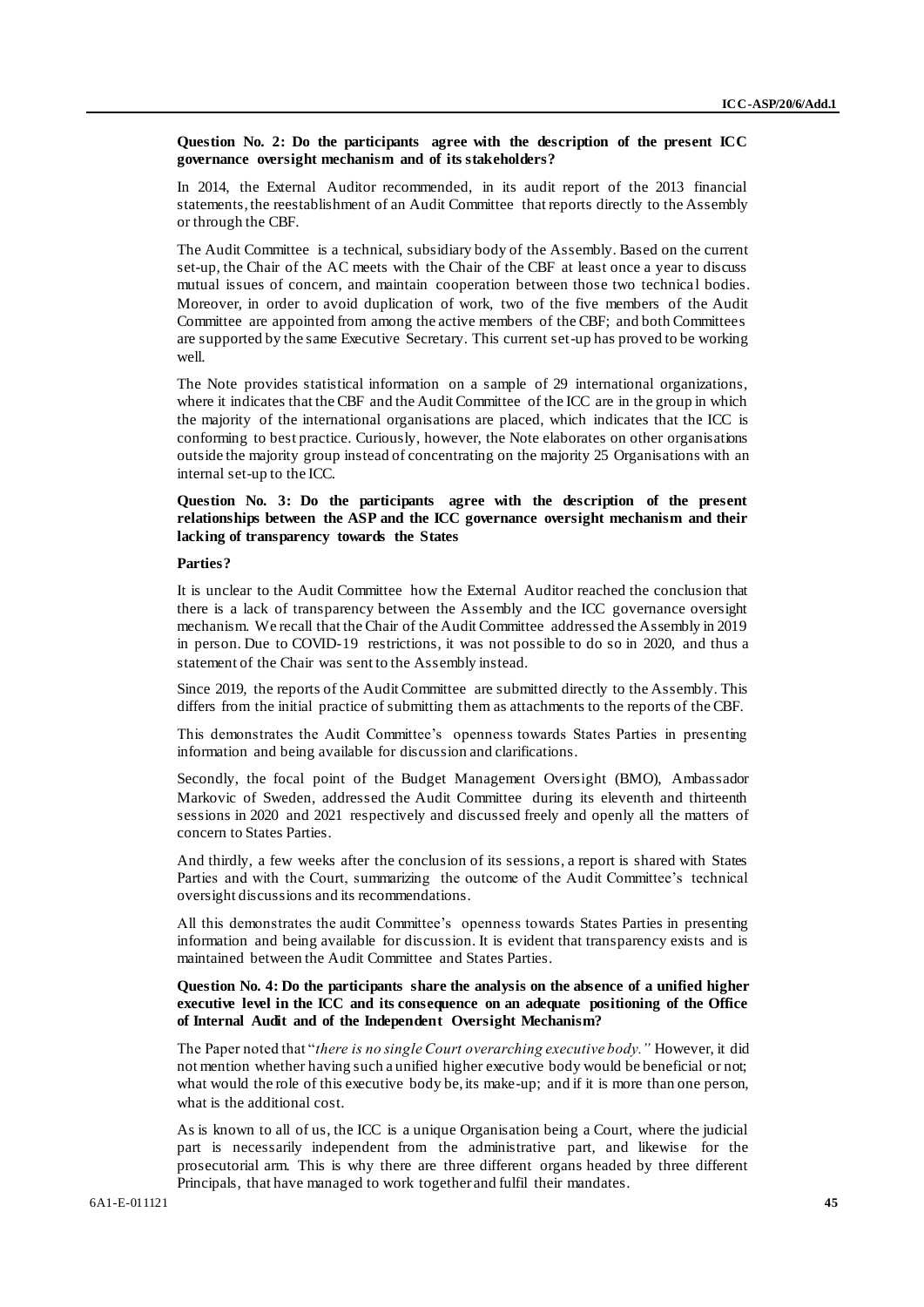As for the Director of the Office of Internal Audit, this position reports to the Audit Committee on substantive matters and to the Registrar on administrative matters. The Audit Committee recommended that such set-up be maintained in order to avoid any conflict of interest should the Director of the Internal Audit Office report instead to any of the three Principals, as the Principals themselves fall within the scope of the internal audit.

The Audit Committee has in the past recommended that the Director of the Office of Internal Audit attend the

Coordinating Council (CoCo) meetings. This recommendation has not been implemented; however, the Court has stated that it will involve the Director on issues of relevance.

**Question No 5.: Do the participants agree that a single straightforward reporting-line should be implemented in the ASP Secretariat on the follow-up of the activities of the Assembly, the CBF and the AC?**

In order to maintain the best outcome of the technical subsidiary bodies:

- They must be able to maintain their independence from any interference from the political body; and

- The technical subsidiary bodies need to have at all times sufficient and appropriate financial and human resources in order to deliver what was mandated by the Assembly.

In practice, some staff of the Secretariat of the Assembly are assigned to, and working closely with the CBF and with the Audit Committee. Other staff of the Secretariat are assigned to and working with the Assembly and its Presidency, with the Bureau and with its Working Groups.

The OIA reports to the Audit Committee and not to the Secretariat of the Assembly. Such set-up is in accordance with the international standards. Not only is this entirely in accordance with international standards, but is moreover entirely in keeping with the Rules approved by the Assembly.

Moreover, the outgoing External Auditors themselves when auditing the financial statements of the Court for the year ending 2013 raised the following recommendations:

"*The External Auditor recommends terminating the existing Audit Committee and establishing a new committee in line with best professional practice, assisting the Assembly of State Parties (ASP) in fulfilling its oversight responsibilities for the financial reporting process, the system of internal control, and the internal and external*

*audit process. This committee must therefore be established as a subsidiary body of the ASP. It could be set up as a sub-committee of the Committee on Budget and Finance (CBF). To ensure that the Office of Internal Audit is in line with best professional practice, the External Auditor recommends that OIA be accountable to the heads of organs for administrative matters and to the Audit Committee for the appointment, dismissal and performance*

*appraisal of the OIA Director. The Committee shall approve the Internal Audit Charter and the Internal Audit Office's annual audit plan and review the effectiveness of the internal audit activities. To reflect this independence in the Court's budget, the Office of Internal Audit's budget should be taken out of Major Programme III (Registry), and established as a separate Major Programme to be executed under the sole responsibility, authority and accountability of the OIA Director*".

The current set-up was initially proposed by the External Auditor in 2014 and subsequently approved by the Assembly. Therefore, the External Auditor has revised his previous opinion. The reasons for this change have however not been made evident in the Note.

### **Question No. 6: Do the participants agree that a more formal structure for contacts between CBF, AC and**

**both facilitators should be implemented?**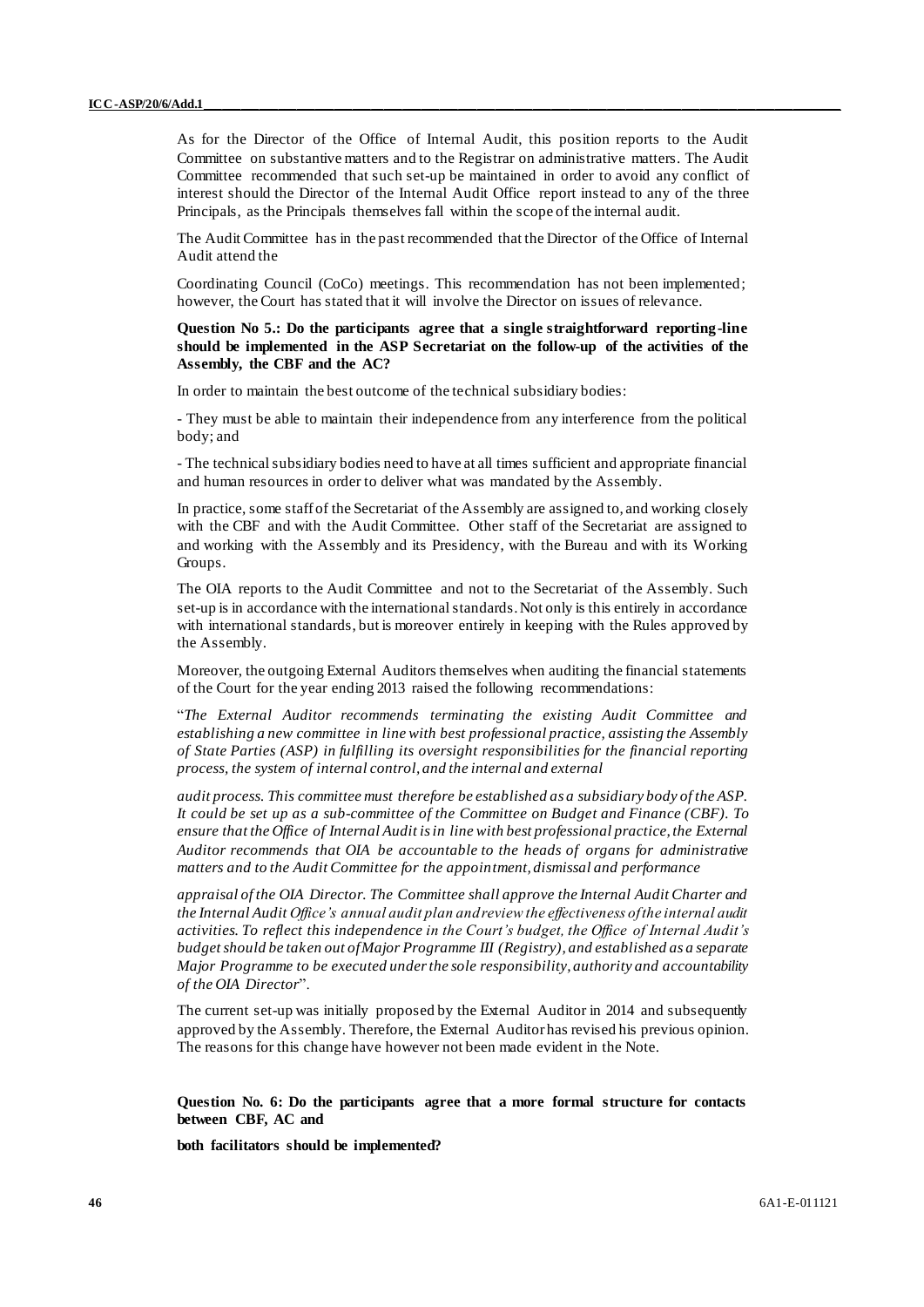### **Integration of direct representatives of the States Parties into the CBF and the Audit Committee:**

The Note did not provide the pros and cons for this proposal. The added value and the impact on the different processes, both for the Court, and on the two Committees, of having the Budget Facilitator and the Budget Management Oversight focal point chairing and/or cochairing those Committees, is not clearly stated.

It is obvious that the Note did not distinguish between the political role that the BMO focal point will play if s/he is part of the Audit Committee, and the technical role that is the mandate of the Audit Committee, and the potential conflict of interest that such a set up will create. Even the appointment and the election processes are different (the focal points are appointed by the Bureau while the members of the Committees are elected by the Assembly as a whole). The Note failed to perceive that the Committee will entirely change its character from that of an independent and objective expert providing purely technical advice to the Assembly to assist in informed decision making; to a hybrid committee of political considerations and technical expertise. This introduces risk in its functioning and outcome, as well as endangering the confidentiality of the deliberations of the Audit

Committee. The Note did not address the impracticability of blending the workload of the Chair/Vice-Chair of the Audit Committee, independent and off-site experts, with the heavy ambassadorial duties of the BMO focal point.

**Question No. 7: Comments on the implementation of an annual meeting on internal governance oversight with high-level administrative executives of the three Organs and the head of the Internal Audit Office to**

**approve the part of the internal auditor's annual program specifically dedicated to ICC crosscutting issues**

As is well known, the Director of the Office of the Internal Audit conducts yearly meetings with the Court Officials when conducting a risk assessment exercise, and based on this exercise a work plan is drafted to cover the high risk areas taking into consideration the available resources to execute such plan. In addition, the Director will discuss with the Court Officials any additional requests to include them in the work plan for the provision of advisory services. Thereafter the work plan is submitted to the Audit Committee for its approval. In summary, what is proposed by the External Auditor in his Note is actually in place and have been exercised. As was mentioned earlier, the Audit Committee recommended in the past the Director of the Office of Internal Audit to attend the CoCo meetings. This recommendation was not implemented; however, the Court answered that it will involve the Director on issues of relevance.

## **Question No. 9: to modify the internal ICC regulation in order to merge the internal audit and the independent oversight mechanism**

## **Merging of the internal audit and the independent oversight mechanism:**

Currently, the IOM reports to the President of the Assembly, and the OIA reports to the Audit Committee. The Rome Statute covered the three functions of the IOM (Investigation, Inspection and Evaluation) under one umbrella and did not cover internal audit. Merging the function of the internal audit with the other three functions may call for an amendment to the rules of the Rome Statute, and raises a different proposition for the reporting line of the OIA.

Under the point of merging the Internal Audit and the IOM, the paper did not elaborate on why there is a need to merge these two bodies and what would be the pros and cons in doing so, and whether there will be a cost efficiencies or not. In addition, another way of reorganizing the internal audit function is by outsourcing it, which was not covered by the External Auditor's Note.

From a technical point of view, merging those four functions together is possible, as an identifiable good practice in place at the United Nations where the Office of Internal Oversight Services covers the four functions.

However, a thorough study should be conducted as the size and mandate of the Court differs from that of the OIOS. In addition, if the decision were to be made to merge them, it would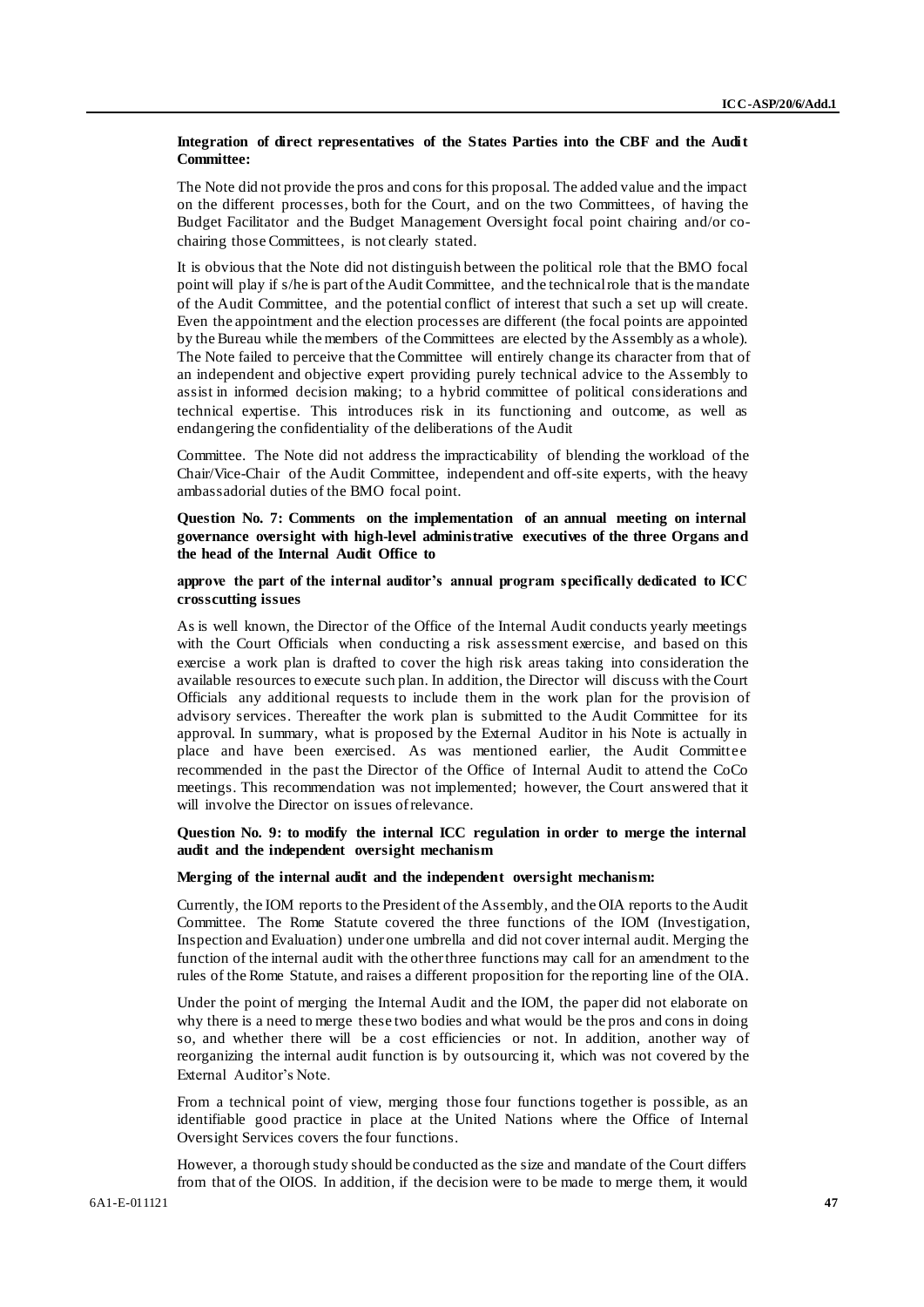need a new organisational structure for this new office; currently the Director of the OIA is at D-1 level while the Head of the IOM is at P-5 level.

The Note did not suggest any practical solution for this conundrum.

The External Auditor's note envisages the main mission of the Audit Committee as to protect the independence of the Internal Audit and to oversee the coordination of the external auditor. This differs sharply from the vision of the States Parties, which has stood the test of time. The Audit Committee's main role as clearly stated in its Charter, is to assist the Court management and the Assembly in their oversight functions in the areas of governance, risk management, and ethics; and to monitor the internal audit function and approve its programme of work, the charter under which it functions, its annual plan; and to assess the performance of its function. This includes the protection of its independence. In addition, the Audit Committee oversees the work of the external auditor.

### **III. Conclusion**

To conclude I would like to underline that since its re-establishment, the Audit Committee has acted as a catalyst in triggering important improvements in many fields, such as through an enhanced risk management framework. The Audit Committee further established a more structured follow-up on recommendations, which contributed to reducing risks and identifying risk mitigating measure. Thus, the Audit Committee has not only added an additional layer of accountability but also given an incentive to all actors to work more closely together to achieve tangible progress in many areas of its mandate.

The Audit Committee remains optimistic that in relation to areas of our mandate where the Court is still lagging behind, such as those in relation to the governance structure and to the values and ethics framework, substantial improvements will soon materialize.

While the Audit Committee acknowledges that such change needs time and takes dedicated resources and close inter-organ consultation, the Audit Committee would wish to see greater engagement from the Court's management to make these areas a true priority so as to bring about real change. In the view of the Audit Committee, improvements in this field would not only be of added value for the Court but also foster the trust of States Parties in the institution. At this juncture in time, this seems to be more critical than ever.

The Audit Committee is looking forward to receiving the outcome of the assessment of the performance of the current mechanism, and the result of the related examination.

Thanking you for your attention, the Audit Committee requests that this statement be annexed to the final report of the External Auditor that will be submitted to the Assembly.

\* \* \*

**CC: Judge Silvia Fernandez de Gurmendi, President, Assembly of States Parties**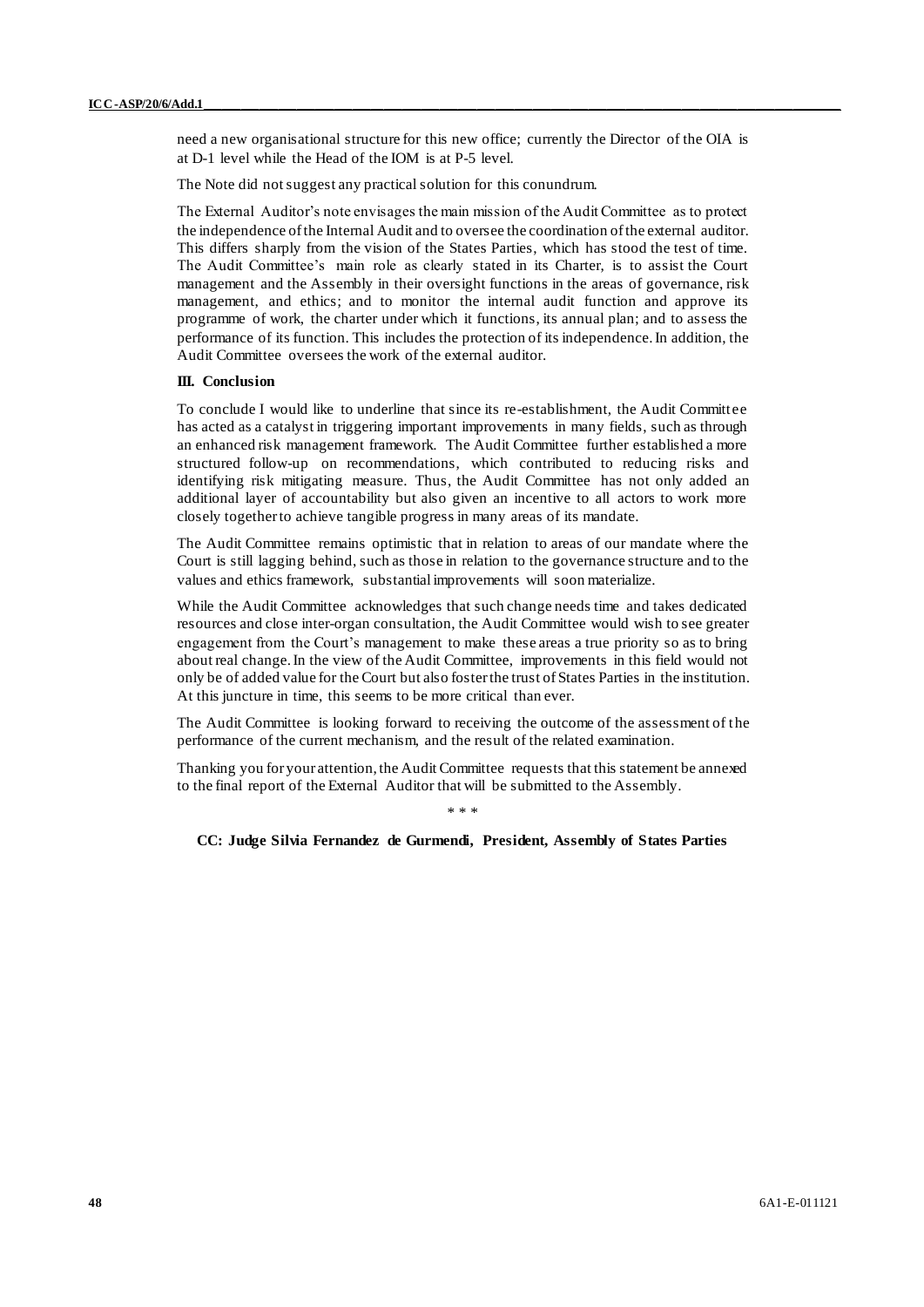# **ANNEX 6: SECOND LETTER FROM THE CBF**

# **COMMITTEE ON BUDGET AND FINANCE**

## **International Criminal Court Monday-Tuesday, August 12th, 2021**

Dear Mr. Camoin,

I am grateful for sending the Draft Report on ICC Governance Oversight and giving participants in the workshop the possibility to comment.

For the Committee on Budget and Finance (CBF/Committee) I would like to point out the following:

My letter of 23 May 2021 concerning the reflections of the Committee on the ten questions raised in your Note summarizes the CBF position on most of the elements in the present Draft Report.

The mandate of the Assembly of States Parties (Assembly/ASP) was "to conduct an evaluation of the oversight bodies of the Court and to recommend possible actions on their respective mandates and reporting lines, while fully respecting the independence of the Court as a whole." The "access of States Parties (SP) delegates to the ICC governance oversight system" as being pointed out in your Draft Report is therefore not the "basic question raised through the mandate given by the ASP to the External Auditor". An evaluation of the oversight bodies has at the same time not being made.

The CBF does not "negotiate" the budget proposal with the International Criminal Court's (Court/ICC) internal Budget Working Group, nor does the Budget Facilitator "pre-negotiate between the ICC's internal Budget Working Group and the different categories of States Parties the draft budget". The CBF gives after an independent thorough consideration of the Proposed Program Budget expert advice to States Parties for a political consideration of the budget and its adoption. According to a recommendation of the IER "States Parties are suggested to defer to the CBF on technical budgetary details <sup>13</sup>".

The CBF is willing to engage with States Parties and the Court on all issues related to the budget process<sup>14</sup>. Various recommendations by the IER refer to this and will be dealt with by the CBF in the context of the Review Mechanism with an open mind.

As to your Recommendations relevant for the CBF:

**1. Recommendation No. 1** is **not** consensual. The independence of the subsidiary bodies is an essential ingredient for justifying the ASP's trust in its impartial expert advice.

**2. Recommendation No. 3:** In principle, the CBF agrees that a reform should not lead to increased expenditure. However, our experience confirms that any change or reform had a bill attached to it.

**3. Recommendation No. 4:** This recommendation goes counter the essence of the budgetary process and the "central role that the report of the Committee on Budget and Finance has on budget discussions", as being expressed in various resolutions of the ASP.

Furthermore the mandate of the CBF is not only to provide technical advice on the budget proposal, but is also responsible for the technical examination of any document submitted to the Assembly that contains financial or budgetary implications or any other matter of a financial, budgetary or administrative nature, as may be entrusted to it by the Assembly.

The Audit Committee (AC) has a different and distinct function and mandate from the CBF, where the AC focusses on key areas as *Values and Ethics, Governance structures, Risk management, Internal control, and Audit activities both internal and external,* while the CBF has the expertise to fulfil the advisory competence on the *budget, finance and administrative matters*. Both functions are required in any organisation including the ICC. The States Parties

<sup>&</sup>lt;sup>13</sup> IER recommendation No. 139.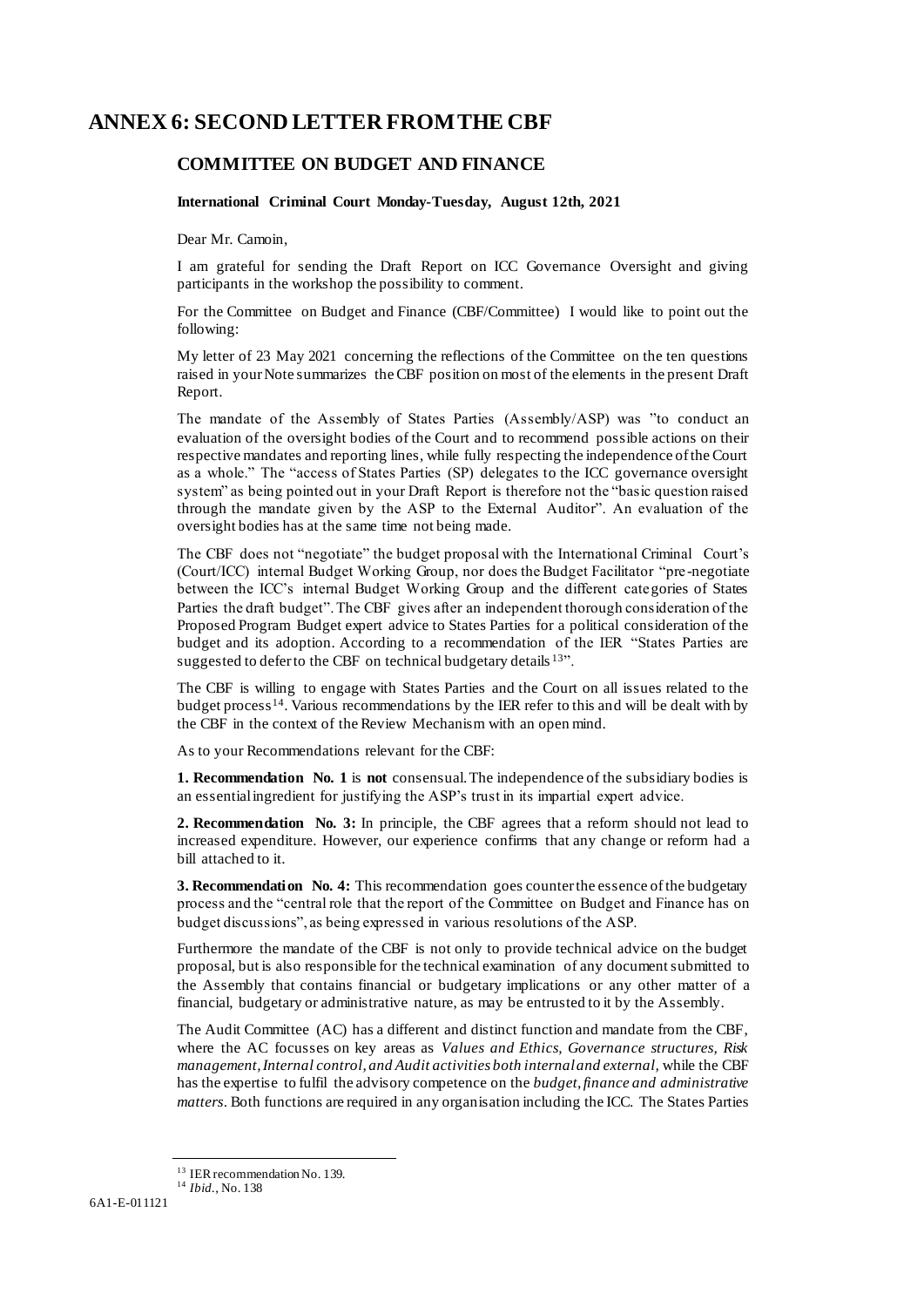under the direction of the Facilitator/Coordinator on the other hand require the independent expert advice for their internal political discussions.

The function of the CBF is not to "represent" the States Parties budgetary positions but to give independent expert advice. The characterization of the very time consuming, intensive technical work by elected members as "sterile redundancy" may not be shared by States Parties keen on professional and independent advice.

The existence and functional independence of the Executive Secretary may not have been foreseen in "ICC's core texts" but was created by the tenth session of the ASP "to assist the Committee in its work to provide more strategic recommendations to the Assembly". The Executive Secretary "will report directly to the Committee through its chairperson and will be part of the Secretariat of the Assembly administratively". This functional independence and the active support to both subsidiary bodies have proven over the years as being very important for their work.

A CBF composed of States Parties delegates may well be the largely dominant formula among classical international organisations. In light of the special character of the Court, its complex set-up, its mandate and States Parties' expectations, however, an independent committee has been created by the ASP at its first session as an "appropriate mechanism" for the budgetary and financial review and monitoring of the resources of the Court.

I would like that this letter be annexed to your final report that will be submitted to the Assembly.

Please accept, Mr. Camoin, the assurances of my highest consideration,

Yours sincerely,

Chairperson

Committee on Budget and Finance

Assembly of States Parties

CC. Judge Silvia Fernandez de Gurmendi, President, Assembly of States Parties

Ambassador Kateřina Sequensová, Vice-President, Assembly of States Parties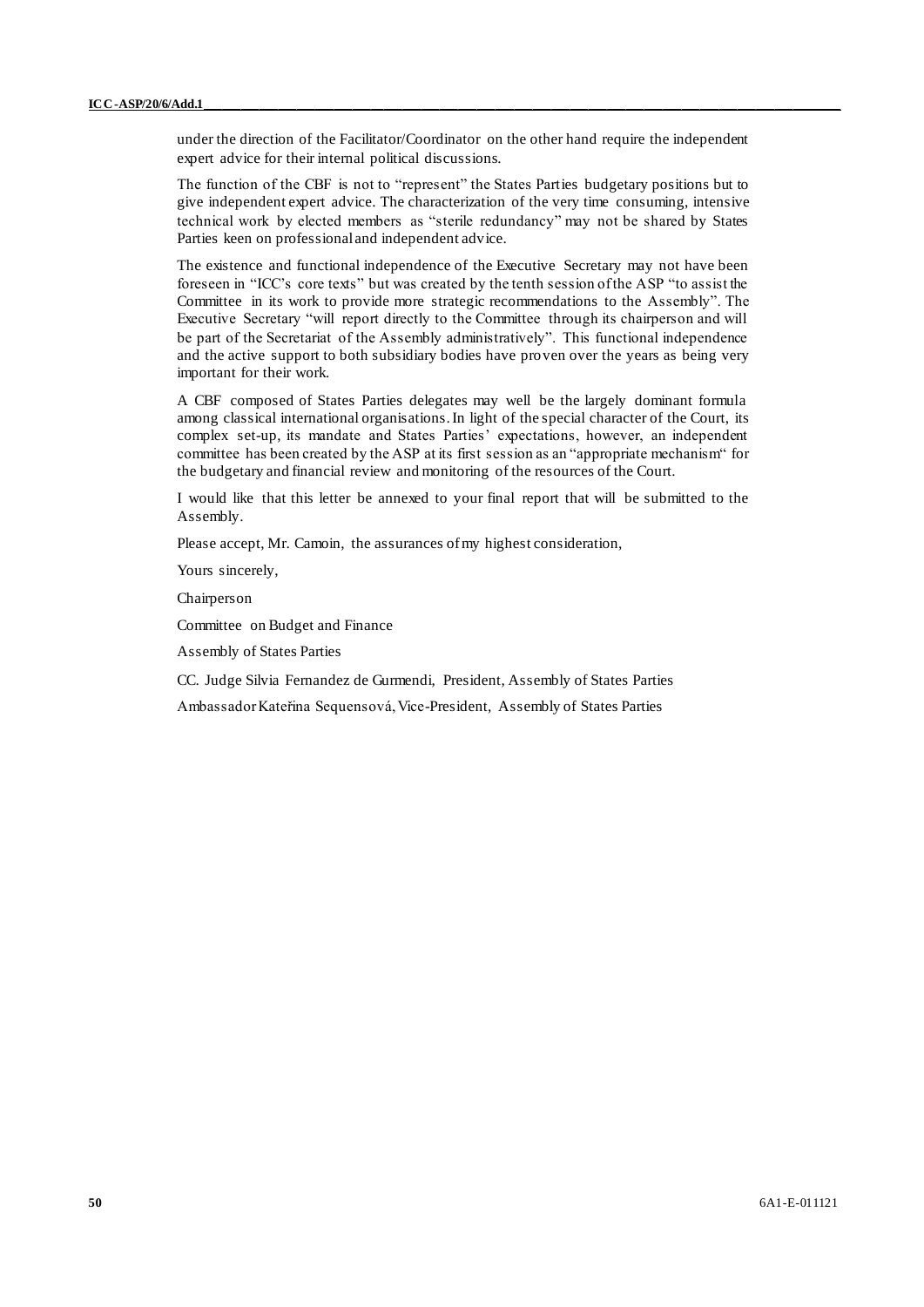# <span id="page-50-0"></span>**ANNEX 7: SECOND LETTER FROM THE AC**

# **ASSEMBLY OF STATES PARTIES AUDIT COMMITTEE**

## **International Criminal Court Monday-Tuesday, August 12th, 2021**

Dear Mr. Camoin,

I am referring to the External Auditor's Draft report on ICC Governance Oversight (" the Report") that was sent on 28 July 2021, where you have asked those who participated in the workshop to comment on the Report by 13 August 2021.

The Audit Committee ("AC") reviewed the Report and would like to point out my reflection on your Note that contained ten questions, which was sent to you after the worksho p that took place between 24 and 25 May 2021 summarizes the AC's position on most of the elements in the present Report. Below is the response of the AC on the five recommendations in the Report:

*Recommendation No. 1. (Priority 2) The External Auditor recommends the ASP to give through its Bureau a permanent access to the Audit Committee to a limited number of delegates as observers. The role of these delegates would be to serve as "focal points" to provide information to their colleagues of other delegations on the current activity of the independent Audit Committee.*

The AC strongly disagrees with this recommendation and believes that it will impair the independence of the AC and its function. Whenever a State Party requires more clarification and information on the work and outcome of the AC other than what has been provided through its reports and through having the Budget Management Oversight focal point ("BMO") addressing it during the sessions, the AC is committed to engage with the BMO and discussing such required clarification and information on the work and outcome of the AC.

Furthermore, the AC is committed to engage with States Parties and the Court on any issue of concern. Various recommendations by the IER will be dealt with by the AC in the context of the Review Mechanism with an open mind.

*Recommendation No. 2. (Priority 1) The External Auditor recommends to the Coordination Council (CoCo) to formally endorse, under the ex-post control of the AC, the annual internal audit program. The AC could ask for amendments, which would need in their turn to be approved and endorsed by the CoCo. The OIA should report directly to the CoCo, and the CoCo, with the advice of the AC, should be fully responsible for the evaluation of the Head of OIA.*

The AC strongly disagrees with this recommendation as it leads to a conflict of interest situation having the auditor reports to the auditee (the Heads of Organs).

In 2014, your Office (Cour des comptes) in its report on the 2013 Financial Statements of the ICC recommended: "[…]To ensure that the Office of Internal Audit is **in line with the audit standards and best practices**, the External Auditor recommends that OIA be accountable to the heads of organs for administrative matters and to the Audit Committee for the appointment, dismissal and performance appraisal of the OIA Director. The Committee shall approve the Internal Audit Charter and the Internal Audit Office's annual audit plan and review the effectiveness of the internal audit activities.[…]." **It is unclear to the AC why you have changed your Office's recommendation that were in line with the Auditing Standards and best practices?**

The AC emphasizes that monitoring and reviewing of the work of the OIA is part of its mandate, as provided in its Charter. The Report did not provide any issue with the current set-up and did not justify the proposed recommendation.

The AC reiterates that the best professional practice is for the AC to approve the Internal Audit plan and for the Internal Audit function to report to the AC. While, dual reporting lines are common, reporting lines to Senior Management are generally limited to administrative matters only.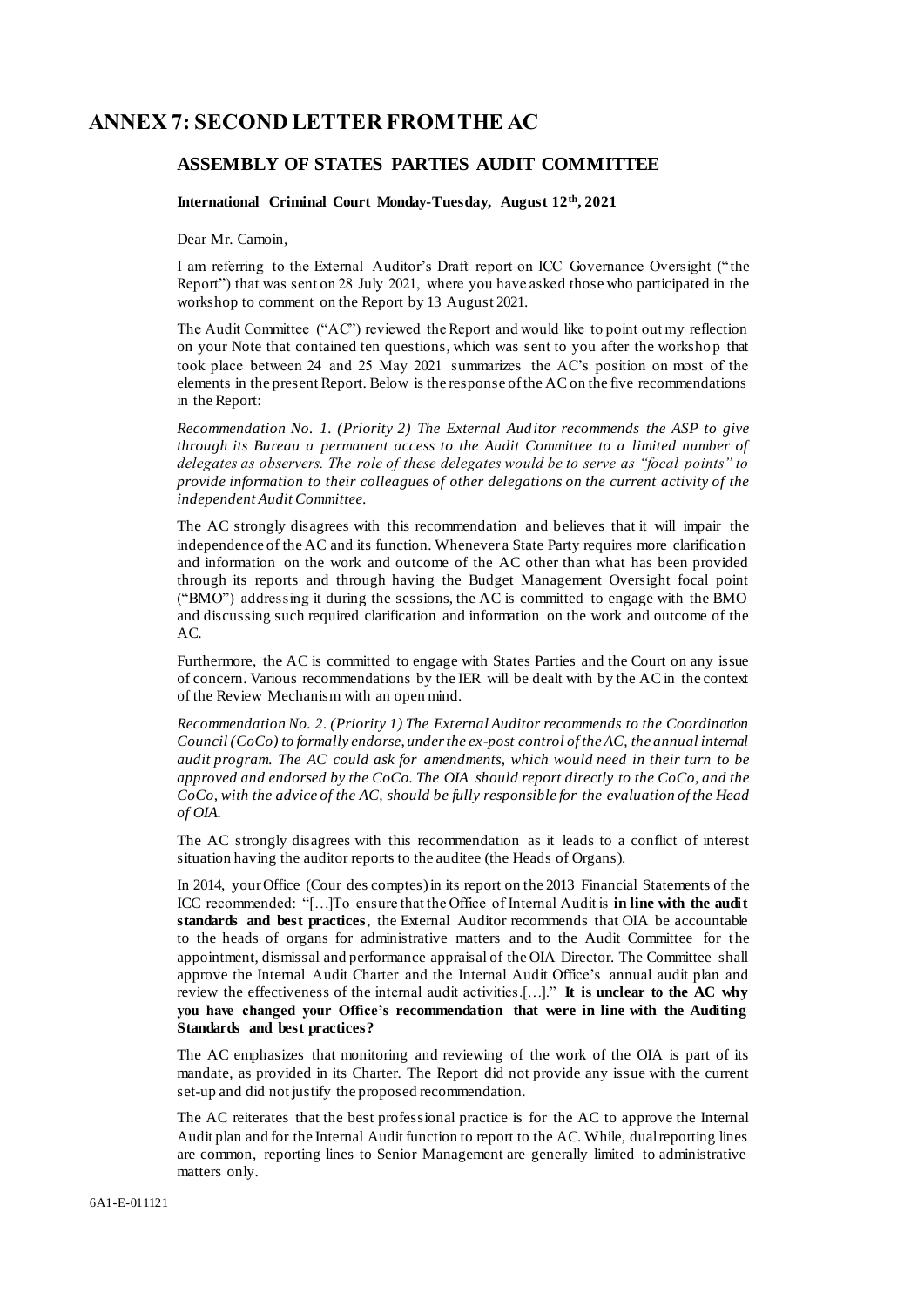*Recommendation No. 3. (Priority 1) Given the ICC's persistent liquidity shortage, and the high level of ICC's governance oversight cost ratio compared to other International Organisations, the External Auditor recommends that no reform of the ICC Organisation as a whole, and of the governance oversight organs in particular, should lead to increased expenditure, unless equivalent decrease(s) are found and decided in other domains, and a*

*priority should be given to reforms that can provide measurable economies.*

The AC is of the view that the ultimate objective in any reform is not to increase the expenditures. However, in practice changes or reforms had a bill attached to it. In addition, the implementation of recommendation No. 4 would not enhance the efficiency or effectiveness of the oversight structure of the ICC and would result in a negative "value for money".

*Recommendation No 4. (Priority 1). The External Auditor recommends:*

- *to suppress the CBF composed of independent experts and its Executive Secretariat and to transfer partially its advisory competence to the AC, while its role in the preparation/negotiation of the budget proposal with ICC's internal Budget Working Group would be fully transferred to THWG or a sub-group;*

- *to submit each year, before summer, the initial budget proposal simultaneously, both to the AC, who would be invited to issue a synthetic technical opinion on the initial budget proposal (as for any other financial proposal submitted to ASP), and to THWG, who could immediately start to prepare and negotiate, in direct contact with ICC's Budget Working Group, the ASP's final consensual decision on budget to be taken in December.*

The AC strongly disagrees with the recommendations on establishment of a "hybrid" AC and strongly believes that both the AC and the Committee on Budget and Finance ("CBF") with the support of their Executive Secretary should continue without any modification to their set-up and to their independent functions.

The AC recalls that members of both the CBF and the AC are independent experts who provide their expertise on a pro bono basis. Building upon the Rome Statute articles 112.2.(b) and (d) and 112.4, the CBF was established in 2002 by the Assembly of the States Parties ("ASP") pursuant Resolution ICC-ASP/1/Res.4. The Terms of Reference annexed to the above-mentioned Resolution, approved by the ASP, provide that the CBF is responsible of the "technical examination of any document submitted to the Assembly that contains financial or budgetary implications or any other matter of a financial, budgetary or administrative nature, as may be entrusted to it by the Assembly of States Parties." While the Registrar is responsible for the budget proposal on behalf of the Court and the ASP of its approval, the CBF does not intervene in the process, rather, it provides (non-binding) recommendation to the ASP.

The role of the AC is, however, different from that of the CBF. The AC has specific responsibilities focusing on areas mainly relating to internal controls, risk management, values and ethics, and internal and external audit matters, while the CBF's mandate is on issues that have budgetary, financial and administrative matters. In order to fulfil the mandate of both Committees with strategic approach, the Assembly approved the establishment of the Executive Secretary function, which has proven to be very effective and efficient for the work of both Committees.

### *Recommendation No. 5 (Priority 1). The External Auditor recommends to merge OIA and IOM in one Major Programme.*

In order to provide a well-informed response to this recommendation, the AC would like to receive further details on this proposal from the practical side and in relation to whether amendments are required to the Rome Statute and to the respective rules.

I would appreciate that this letter be annexed to your final report that will be submitted to the Assembly.

Please accept, Mr. Camoin, the assurances of my highest consideration,

Yours sincerely,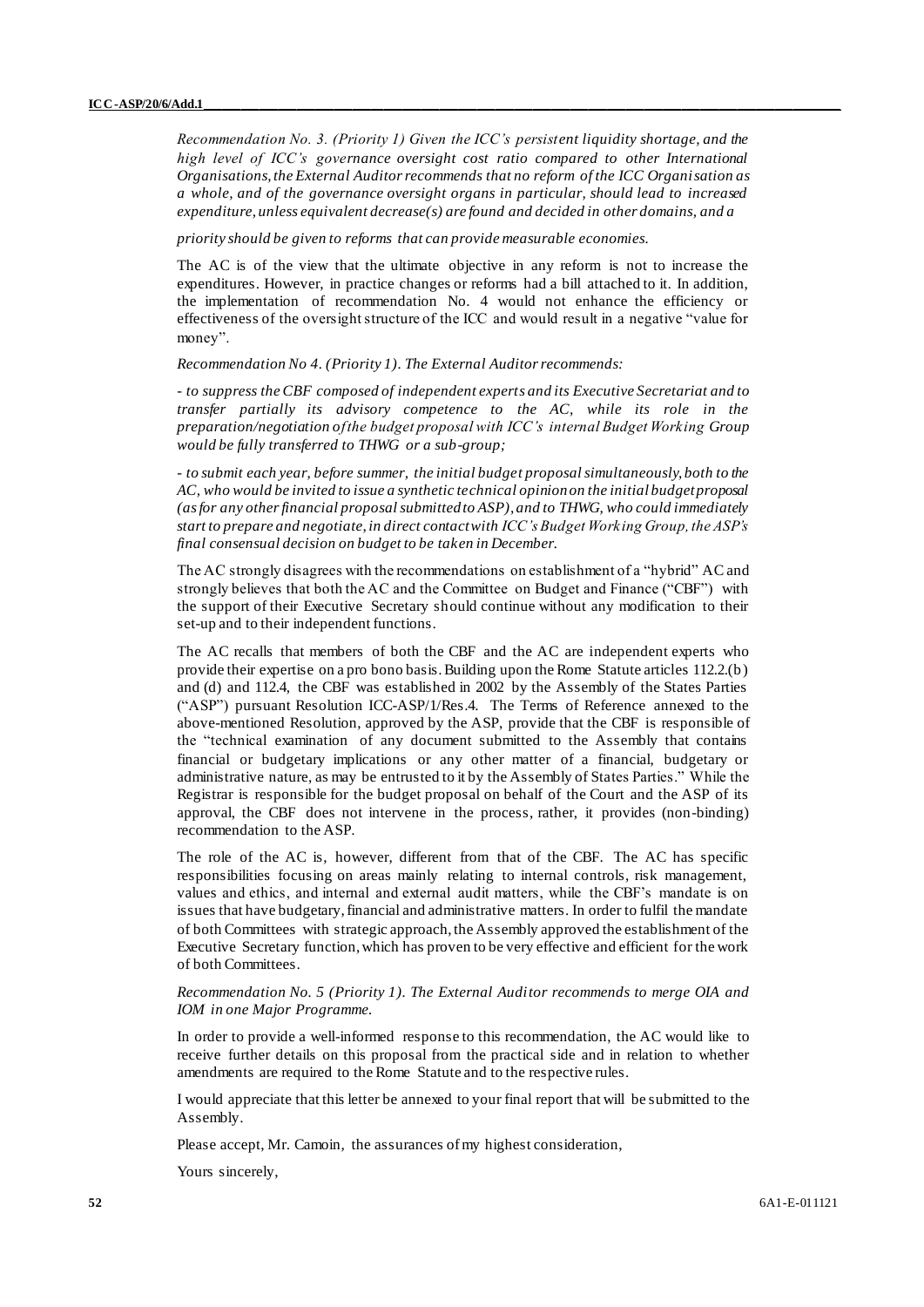# Chairperson

Audit Committee

Assembly of States Parties

CC. Judge Silvia Fernandez de Gurmendi, President, Assembly of States Parties

Ambassador Kateřina Sequensová, Vice-President, Assembly of States Parties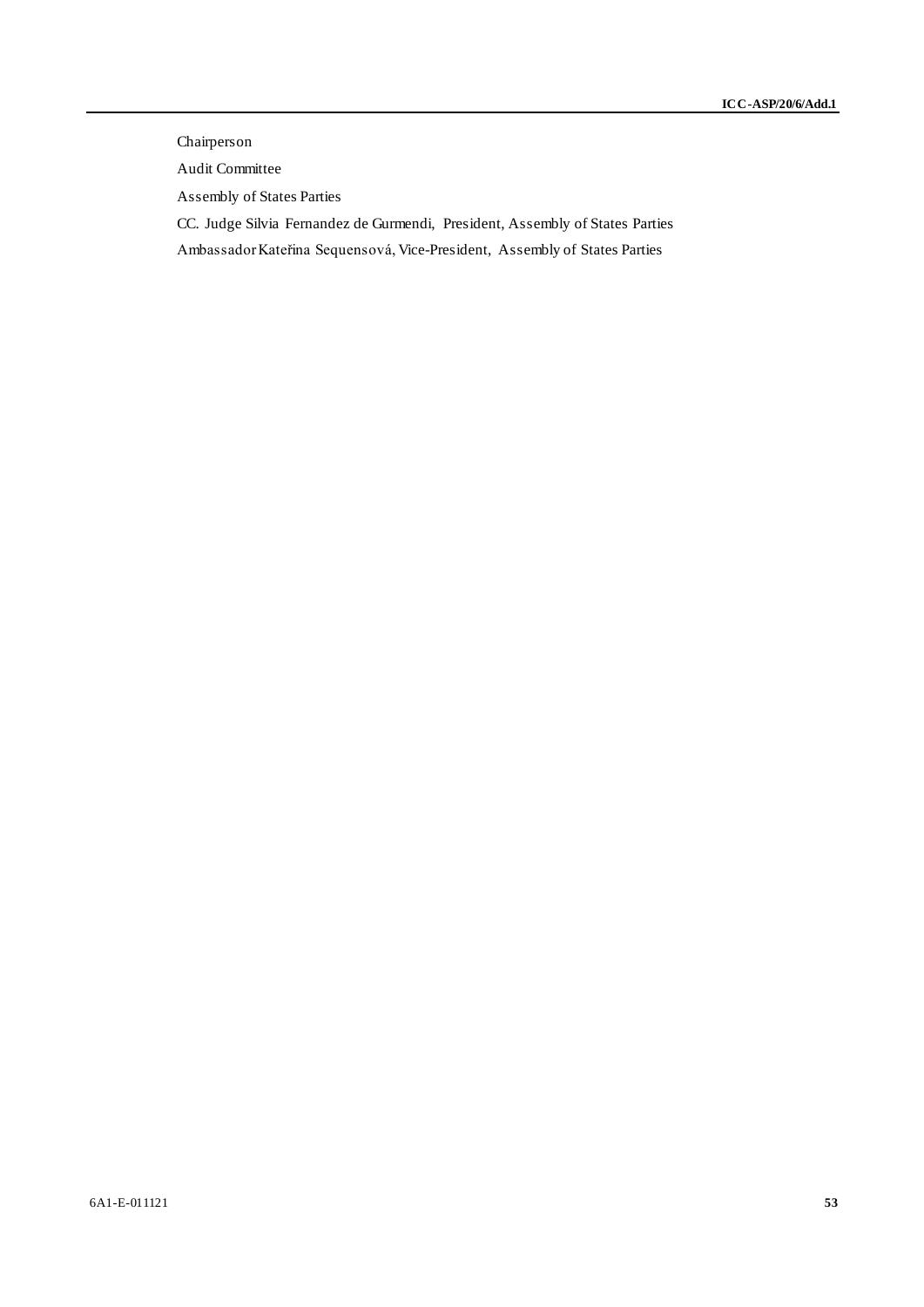# <span id="page-53-0"></span>**ANNEX 8: NOTE FROM THE HEAD OF IOM**

## **Date: 02 September 2021**

Dear Mr Camoin,

Let me first thank you for extending the deadline to respond to the *Draft Report on ICC Governance* Oversight to 3 September 2021, as the initial deadline of 13 August 2021 was difficult for us to meet, while ensuring we could include relevant data relied upon, in the middle of summer holidays. I trust you will receive these comments on behalf of the Independent Oversight Mechanism ("IOM") in the spirit in which they are provided, to ensure that the Assembly of States Parties ("ASP") has as much information as possible to assess your recommendations with respect to the International Criminal Court's (the "Court") oversight system.

### **General Comments**

At the outset, the IOM notes that, as highlighted by the Chair of the Audit Committee during the 24-25 May 2021 workshop, it is problematic that a review of the Court's oversight system be performed by one of the very bodies of this system. This issue is exacerbated when the review calls for a significant overhaul of all the bodies constituting this oversight system, with the exception of the very body conducting the review. Indeed, the report calls for the "suppression" ofthe Committee on Budget and Finance ("CBF"), a drastic change of scope in the terms of reference of the Audit Committee ("AC"), and the merger of the IOM and Office of Internal Audit ("OIA"), despite their distinct reporting lines and sources of existence. Nevertheless, no change in role or scope of the External Audit function is recommended.

The IOM is also concerned that the External Auditors continue to refer, in paragraph 16 of the draft report, to the CBF and AC as being two subsidiary bodies of the ASP, and to the IOM and OIA as "internal services" of the Court, despite it being pointed out clearly at the workshop that the first sentence of the IOM's Operational Mandate, an ASP resolution, defines the IOM as a subsidiary body of the ASP<sup>15</sup>. Defining the IOM and OIA as two "internal services" makes it easier to recommend their merger, but the fact that they are not similarly established is an important issue to consider in assessing this recommendation, as will be discussed further below.

Finally, while Table 1 of the report accurately depicts the relative costs of the respective oversight bodies, it may be misleading to compare the figures with other international organizations, where the figures often include only the internal audit and investigation functions, and not the costs the evaluation function, or other committees (such as finance committees, etc.). Kindly refer to the data provided below for a more accurate picture.

### **Specific Recommendations**

The IOM will comment here only on Recommendation No. 5, merging the IOM and OIA in one Major Programme.

Resources for Evaluation, Audit, and Investigation

The IOM agrees with the External Auditor that in most United Nations (UN) Organizations, Funds, and Programmes, some of these three functions are merged. However, in most of these organizations, the evaluation function is distinct from the internal oversight function, which comprises only internal audit and investigation. To the IOM's knowledge, the only UN bodies where all three functions (evaluation, audit, and investigation) are merged are 1) the Office of Internal Oversight Services (OIOS) of the UN Secretariat; 2) UNESCO<sup>16</sup>; 3)

<sup>&</sup>lt;sup>15</sup> ICC-ASP/19/Res.6, Annex II, para. 1 ("The Independent Oversight Mechanism (hereinafter 'iOM') is a subsidiary body of the Assembly of States Parties to the Rome Statute...").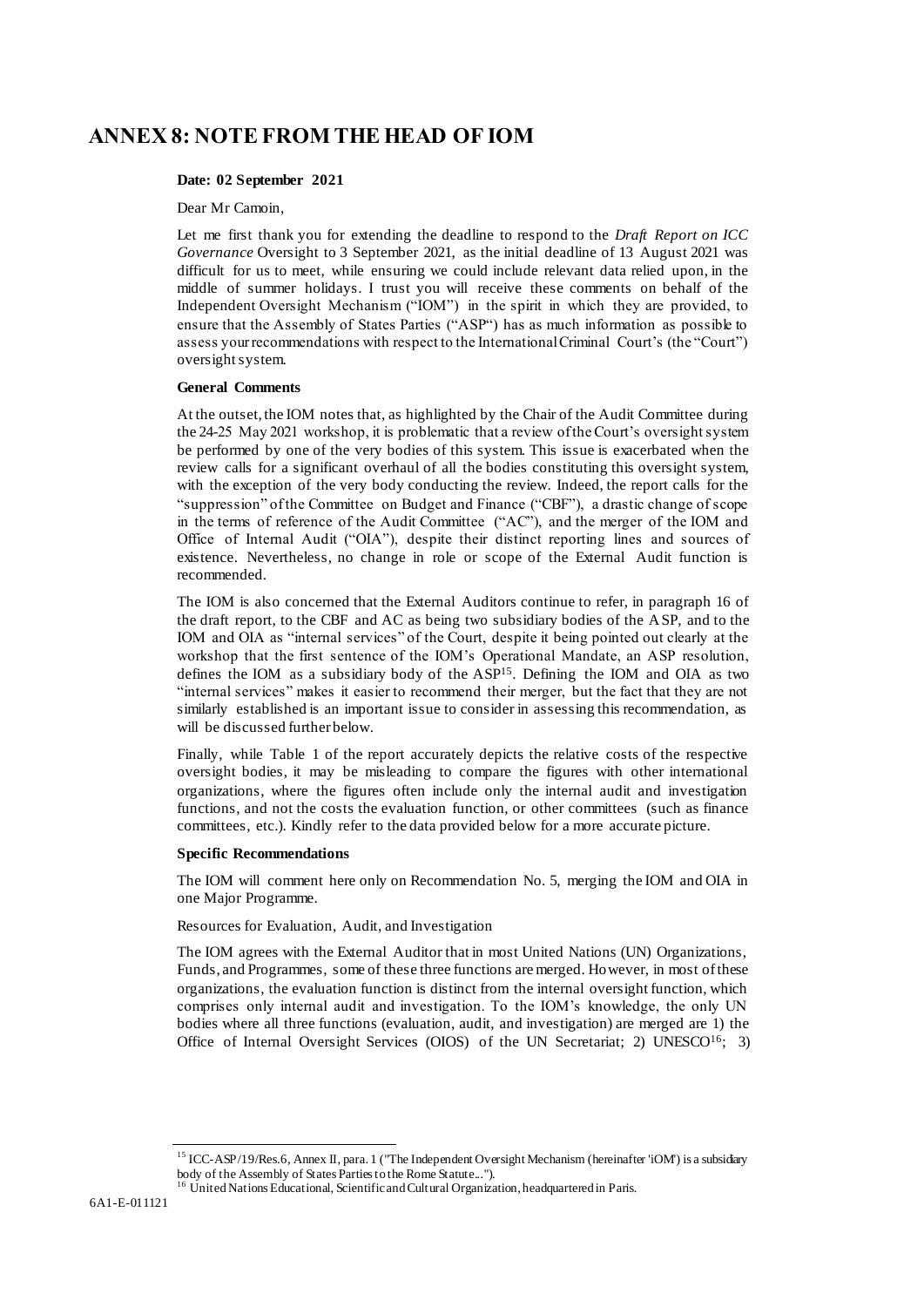WIPO<sup>17</sup>; 4) IMO<sup>18</sup>; 5) WMO<sup>19</sup>; 6) UNRWA<sup>20</sup>; and 7) UNIDO<sup>21</sup>. Most other organizations' (including, amongst others, UNICEF<sup>22</sup>, UNHCR<sup>23</sup>, WFP<sup>24</sup>, FAO<sup>25</sup>, UNFPA<sup>26</sup>, and UNOPS<sup>27</sup>) internal oversight department do not cover all three functions.

Moreover, it is incorrect to say that in those UN bodies where all three functions are merged, the internal oversight service can investigate the Head of the Organization, as they typically report to this head.

It is also misleading to suggest that the high oversight cost of the Court's system is based on duplication or possible savings by merging the IOM and the OIA. Publicly available information suggests that the cost of the three internal oversight functions is on par with the 2017 levels of the organizations with the three merged functions listed above:

| Organization  | Relative Cost of           |
|---------------|----------------------------|
|               | Evaluation, Audit, and     |
|               | <b>Investigation</b> (Dec. |
|               | 2017)                      |
| <b>OIOS</b>   | $1.1\%$                    |
| <b>UNESCO</b> | 0,47%                      |
| <b>WIPO</b>   | $0.59\%$                   |
| <b>IMO</b>    | 0,94%                      |
| <b>WMO</b>    | 0,91%                      |
| <b>UNRWA</b>  | 0,27%                      |
| <b>UNIDO</b>  | 0.82%                      |

It is also important to note that inquiries with colleagues in UNESCO and WIPO have shown that their 2020/2021 oversight budget has increased to 0,90% (up to 1.1% if programmatic contributions are included), and to 0,70% respectively.

By comparison, the Court's budget for evaluation, audit, and investigation, calculated based on the 2020 programme budget of the IOM and the OIA is **0**,**75**% (using the figures in the External Auditor's report).

| Organization | <b>IOM</b> and OIA |
|--------------|--------------------|
|              | $(2020$ Budget)    |
| <b>ICC</b>   | $0,75\%$           |

If anything, these figures show that the resources attributed to the IOM and the OIA are less than those attributed to other organizations, with the exception of UNRWA, whose scale of operation, reflected by its more than 30,000 staff, is very different from the context of the Court. It may also be useful to note that the Independent Expert Review noted that both "[t]he IOM and the OIA should be given enhanced authority and resources to be able to better carry out their functions."<sup>28</sup>

### Regulatory Framework and Reporting Lines

In light of the above, it is possible to theoretically have these three functions (evaluation, audit and investigation) in one major programme. However, it is important to note that the IOM, as a subsidiary body of the ASP, currently reports to the ASP President and presents its reports to the Bureau of the ASP, whereas the OIA reports to the AC. The newly revised

<sup>&</sup>lt;sup>17</sup> World Intellectual Property Organization, headquartered in Geneva.

<sup>&</sup>lt;sup>18</sup> International Maritime Organization, headquartered in London.

<sup>&</sup>lt;sup>19</sup> World Meteorological Organization, headquartered in Geneva.

<sup>&</sup>lt;sup>20</sup> United Nations Relief and Works Agency for Palestine Refugees in the Near East, headquartered in Amman.

<sup>&</sup>lt;sup>21</sup> United Nations Industrial Development Organization, headquartered in Geneva.

<sup>&</sup>lt;sup>22</sup> United Nations International Children's Emergency Fund, headquartered in New York.

<sup>&</sup>lt;sup>23</sup> United Nations High Commissioner for Refugees, headquartered in Geneva.

<sup>&</sup>lt;sup>24</sup> World Food Programme, headquartered in Rome.

<sup>&</sup>lt;sup>25</sup> Food and Agriculture Organization of the United Nations, headquartered in Rome.

<sup>&</sup>lt;sup>26</sup> United Nations Fund for Population Activities, headquartered in New York.

<sup>&</sup>lt;sup>27</sup> United Nations Office for Project Services, headquartered in Copenhagen

<sup>28</sup> IER Report, Recommendation no. 364.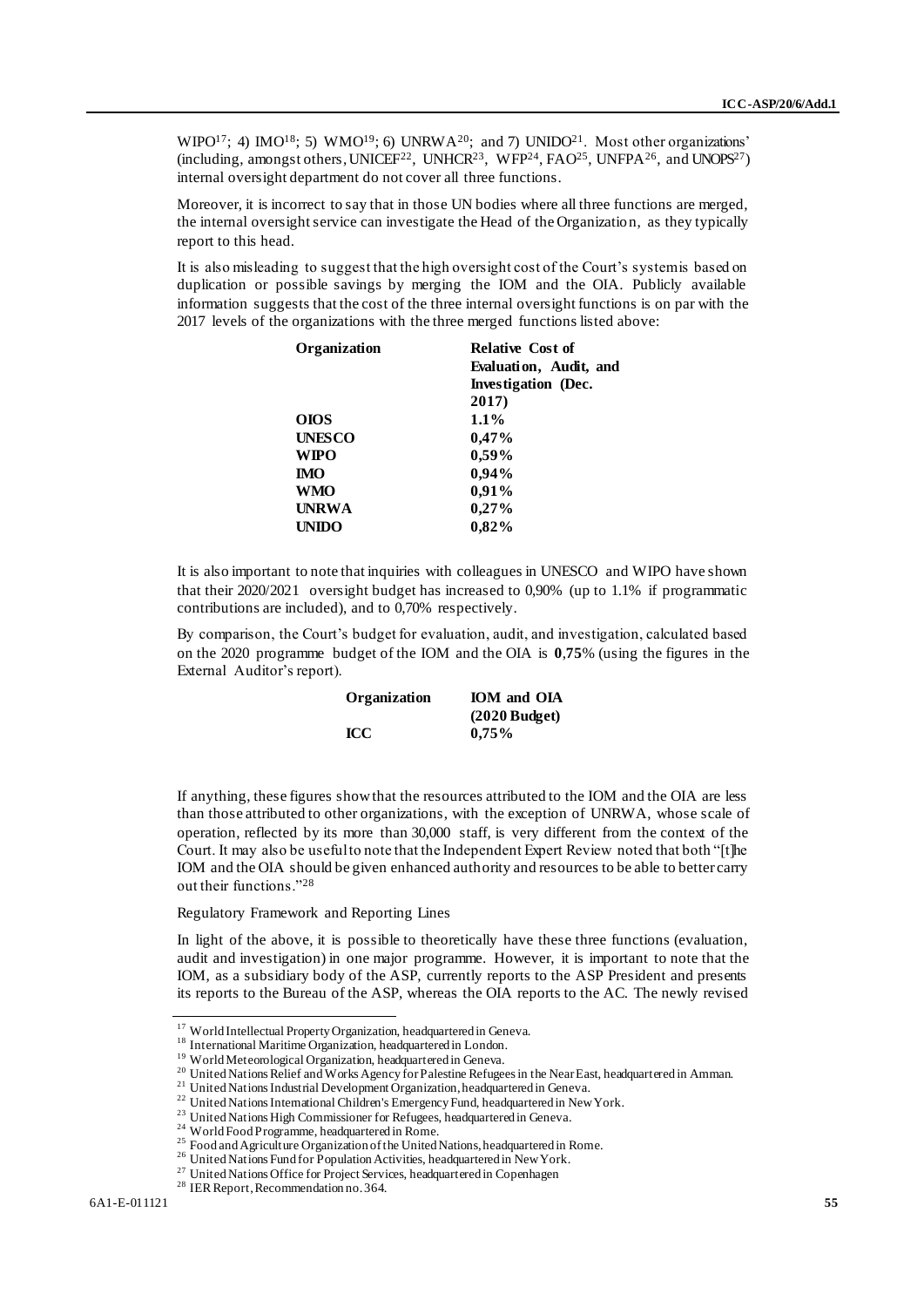IOM Operational Mandate has further clarified the role of the ASP and the Bureau, especially with respect to the selection of evaluation topics.

In addition, the External Auditor recommends that the OIA reports to Coordination Council (CoCo) (as opposed to the IER recommendation that it be within the Registry), but this would mean that different functions within the proposed new merged OIA/OIM programme may have to report in different places, which is unworkable in practice.

### Concluding **Remarks**

The decision to possibly merge the IOM and the OIA in one major programme would obviously not be for the IOM to make, but for the ASP. Such a new programme is possible, and some UN organizations do indeed cover these functions in one department. However, in the IOM's view, the benefits of such a merger would not be one of savings in the Court's budget, but one of having the three functions (internal audit, evaluation, and investigation) be better coordinated. Such improved coordination, however, would come at a cost of the individual functions having to alter their current reporting lines, which could give rise to additional problems, for instance in the case of investigations of elected officials.

Since the discussion of the Independent Expert Review recommendations includes a review of the future role and mandate of the IOM, we would suggest that any analysis of the recommended merger be addressed in the context of that discussion, to ensure that all the elements are fully in the sight of the ASP before making a decision.

Let me end by thanking you for allowing us to comment on the draft report. I would be grateful if, to the extent these comments are not reflected in the final report, they may be appended to it in their entirety.

Saklaine Hedaraly

Head, Independent Oversight Mechanism

Copy: President Silvia Fernandez de Gurmendi

President of the Assembly of States Parties

to the Rome Statue of the International Criminal Court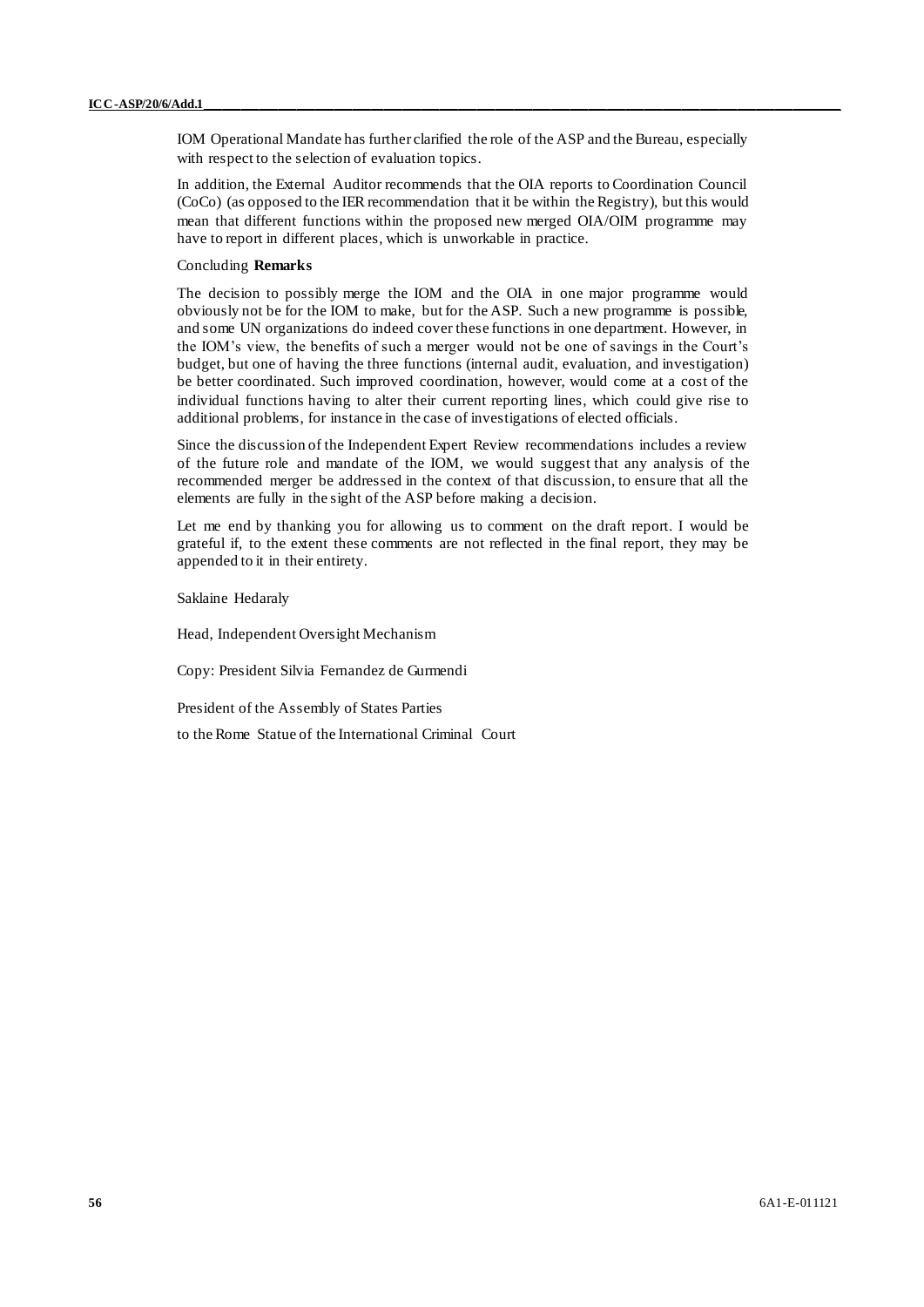# **ANNEX 9: ICC's OVERSIGHT ORGANS**

<span id="page-56-0"></span>

| Oversight<br><b>Organ/Function</b>               | <b>Creation Date</b>                                                                                                   | Date/nature/ $n^{\circ}$ of basic<br>document                                                                                                                                                                                                      | Number and type of<br>members/participants                                                                           | Description of the Mission                                                                                                                                                                                                                                                                                                                | <b>Reporting line</b>                       |
|--------------------------------------------------|------------------------------------------------------------------------------------------------------------------------|----------------------------------------------------------------------------------------------------------------------------------------------------------------------------------------------------------------------------------------------------|----------------------------------------------------------------------------------------------------------------------|-------------------------------------------------------------------------------------------------------------------------------------------------------------------------------------------------------------------------------------------------------------------------------------------------------------------------------------------|---------------------------------------------|
| Bureau                                           | Not identified<br>specifically. The<br>Bureau has<br>probably been<br>operating since<br>the creation of<br>the Court. | Article 112-3-a of the<br>Rome Statute and Rule<br>29 of the Rules of<br>Procedure of the<br>Assembly of States<br>Parties.                                                                                                                        | A President, two Vice-<br>Presidents and 18 members<br>elected by the Assembly<br>for three-year terms-<br>Delegates | The Bureau shall assist the Assembly in the<br>discharge of its responsibilities. (Rule 29)                                                                                                                                                                                                                                               | Reports to the Assembly                     |
| <b>THWG</b>                                      |                                                                                                                        | Resolution ICC-                                                                                                                                                                                                                                    |                                                                                                                      |                                                                                                                                                                                                                                                                                                                                           |                                             |
| <b>NYWG</b>                                      | December 2004                                                                                                          | ASP/3/Res.8 (2004),<br>Terms of reference<br>adopted in February<br>2006                                                                                                                                                                           | Delegates                                                                                                            | The Working Groups shall assist the Bureau in<br>those matters referred to them                                                                                                                                                                                                                                                           | Report to the Bureau (or<br>its President)  |
| <b>Budget Facilitator</b>                        | since $2003$                                                                                                           | Not identified. The website of the ASP<br>identifies reports for the Budget Workgroup                                                                                                                                                              | 1 delegate                                                                                                           |                                                                                                                                                                                                                                                                                                                                           | Reports to the Bureau (or<br>its President) |
| Budget<br>Management<br>Oversight focal<br>point | February 2017                                                                                                          | Decision of the Bureau<br>of the ASP February 16,<br>2017.                                                                                                                                                                                         | 1 delegate                                                                                                           | Organisation of Budget Management Oversight<br>and Strategic Planning process                                                                                                                                                                                                                                                             | Reports to the Bureau                       |
| <b>CBF</b>                                       | September 2002                                                                                                         | $ICC-ASP/1/Res.4$<br>Establishment of the<br>Committee on Budget<br>and Finance<br>Reference made to<br>article 112, paragraphs 2<br>$(b)$ and $(d)$ and 4, of the<br>Rome Statute. However<br>the article does not<br>mention the CBF as<br>such. | 12 members with<br>geographical<br>representation. Indepenent<br>Experts                                             | The Committee on Budget and Finance shall be<br>responsible for the technical examination of<br>any document submitted to the Assembly that<br>contains financial or budgetary implications or<br>any other matter of a financial, budgetary or<br>administrative nature, as may be entrusted to it<br>by the Assembly of States Parties. | Reports to the Assembly                     |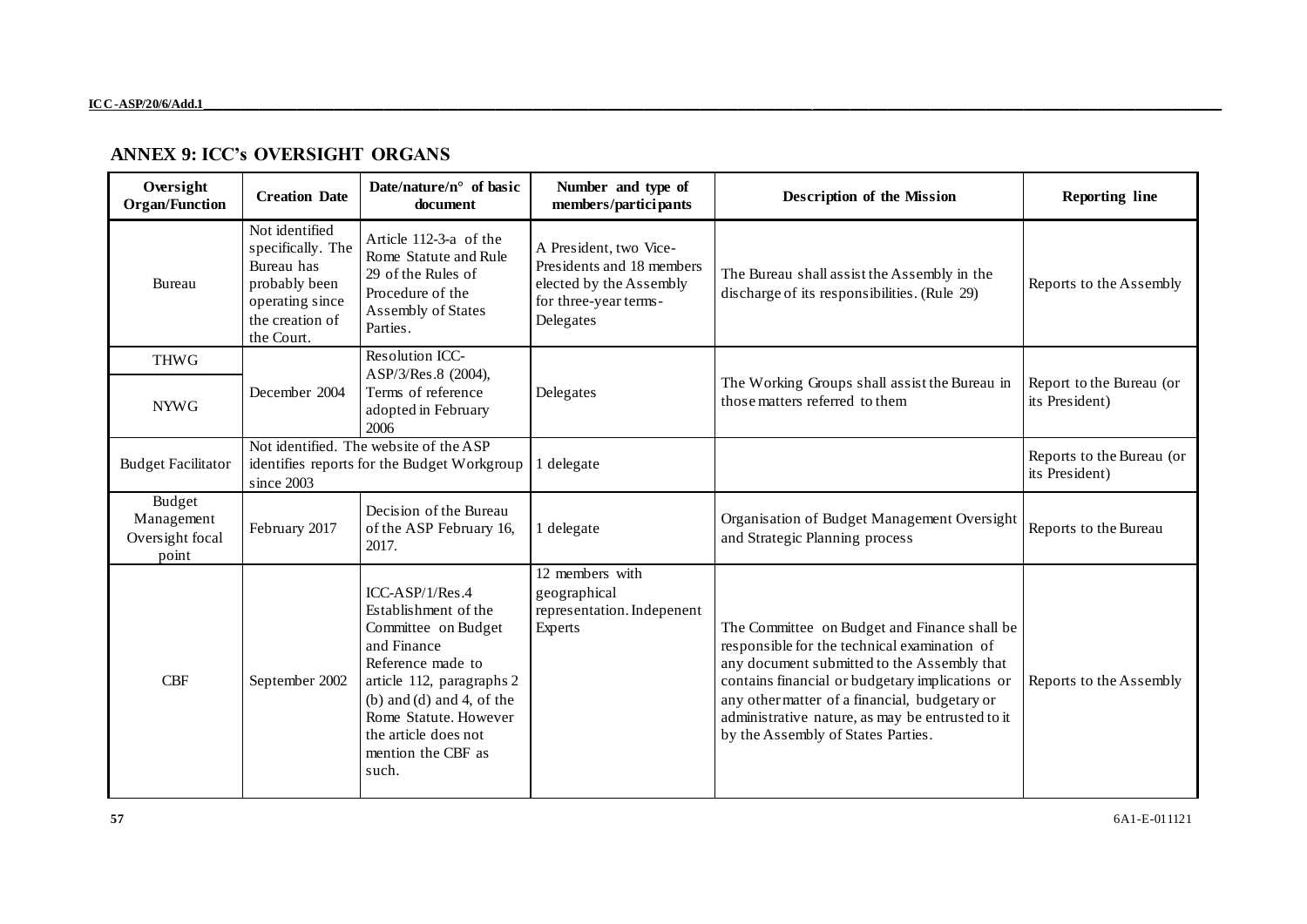#### **ICC-ASP/20/6/Add.1\_\_\_\_\_\_\_\_\_\_\_\_\_\_\_\_\_\_\_\_\_\_\_\_\_\_\_\_\_\_\_\_\_\_\_\_\_\_\_\_\_\_\_\_\_\_\_\_\_\_\_\_\_\_\_\_\_\_\_\_\_\_\_\_\_\_\_\_\_\_\_\_\_\_\_\_\_\_\_\_\_\_\_\_\_\_\_\_\_\_\_\_\_\_\_\_\_\_\_\_\_\_\_\_\_\_\_\_\_\_\_\_\_\_\_\_\_\_\_\_\_\_\_\_\_\_\_\_\_\_\_\_\_\_\_\_\_\_\_\_\_\_\_\_\_\_\_\_\_\_\_\_\_\_\_\_\_\_\_\_\_\_\_**

| <b>Audit Committee</b> | $2014 -$<br>Operational<br>since 2016 | Report of the CBF<br>endorsed by the ASP in<br>2014 - ICC-ASP/13/15),<br>vol. II, part B.2 | 5 members. Independent<br>Experts | The mandate of the Audit Committee is<br>defined in its Charter. The Audit Committee<br>should address the following topics:<br>governance, ethics, internal controls, risk<br>management, internal and external audit<br>matters. | Reports to the Assembly<br>through the CBF (I have<br>not found any clear<br>information about the<br>reporting lines). The<br>Committee was<br>established following a<br>recommendation of the<br>CBF and I believe the AC<br>sends its reports to the<br>CBF. |
|------------------------|---------------------------------------|--------------------------------------------------------------------------------------------|-----------------------------------|------------------------------------------------------------------------------------------------------------------------------------------------------------------------------------------------------------------------------------|------------------------------------------------------------------------------------------------------------------------------------------------------------------------------------------------------------------------------------------------------------------|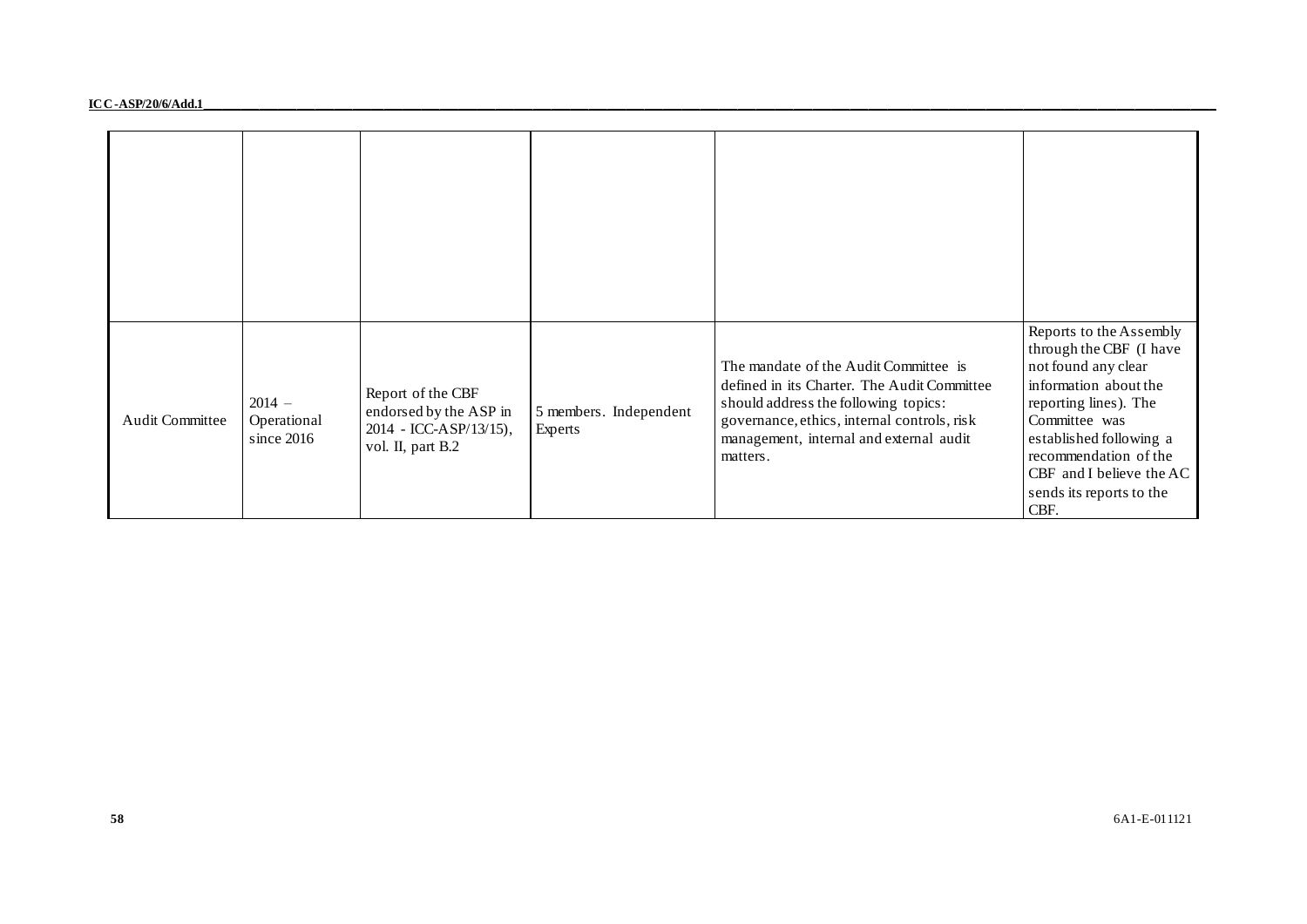**ICC-ASP/20/6/Add.1**

| <b>ASP</b> Secretariat | September 2003 | ASP Rule 37 and other<br>relevant provisions of its<br>Rules of Procedure, in<br>which specific functions<br>regarding servicing of<br>the Assembly and<br>subsidiary bodies<br>established by<br>the Assembly are<br>assigned to, or<br>contemplated for, the<br>secretariat.<br>Establishment of the<br>Permanent Secretariat of<br>the Assembly of States<br>Parties to the<br><b>International Criminal</b><br>Court<br>$(ICC-ASP/2/Res.3)$ | ICC Staff: 10 established<br>posts | Rule 37 -rules of Procedures of the Assembly<br>of States Parties<br>Duties of the Secretariat: The Secretariat shall<br>receive, translate, reproduce and distribute<br>documents, reports and decisions of the<br>Assembly, the Bureau and any subsidiary<br>bodies that may be established by the<br>Assembly; interpret speeches made at the<br>meetings; prepare, print and circulate, if so<br>decided by the Assembly or the Bureau, the<br>records of the session; have the custody and<br>proper preservation of the documents in the<br>archives of the Assembly; distribute all<br>documents of the Assembly and the Bureau;<br>and, generally, perform all other work which<br>the Assembly or the Bureau may require.<br>The functions of the Secretariat shall be to<br>provide the Assembly and its Bureau, the<br>Credentials Committee, the Committee on<br>Budget and Finance, the Special Working<br>Group on the Crime of Aggression, as well as,<br>upon explicit decision by the Assembly, any<br>subsidiary body that may be established by the<br>Assembly, with independent substantive<br>servicing as well as administrative and<br>technical assistance in the discharge of their<br>responsibilities under the Rome Statute, where | Reports directly to the<br>Assembly and<br>administratively to the<br>Registry |
|------------------------|----------------|-------------------------------------------------------------------------------------------------------------------------------------------------------------------------------------------------------------------------------------------------------------------------------------------------------------------------------------------------------------------------------------------------------------------------------------------------|------------------------------------|-----------------------------------------------------------------------------------------------------------------------------------------------------------------------------------------------------------------------------------------------------------------------------------------------------------------------------------------------------------------------------------------------------------------------------------------------------------------------------------------------------------------------------------------------------------------------------------------------------------------------------------------------------------------------------------------------------------------------------------------------------------------------------------------------------------------------------------------------------------------------------------------------------------------------------------------------------------------------------------------------------------------------------------------------------------------------------------------------------------------------------------------------------------------------------------------------------------------------------------------------------------------|--------------------------------------------------------------------------------|
|                        |                |                                                                                                                                                                                                                                                                                                                                                                                                                                                 |                                    | applicable by means of pooling with resources<br>available with the Court" cf Para 4 p 387                                                                                                                                                                                                                                                                                                                                                                                                                                                                                                                                                                                                                                                                                                                                                                                                                                                                                                                                                                                                                                                                                                                                                                      |                                                                                |